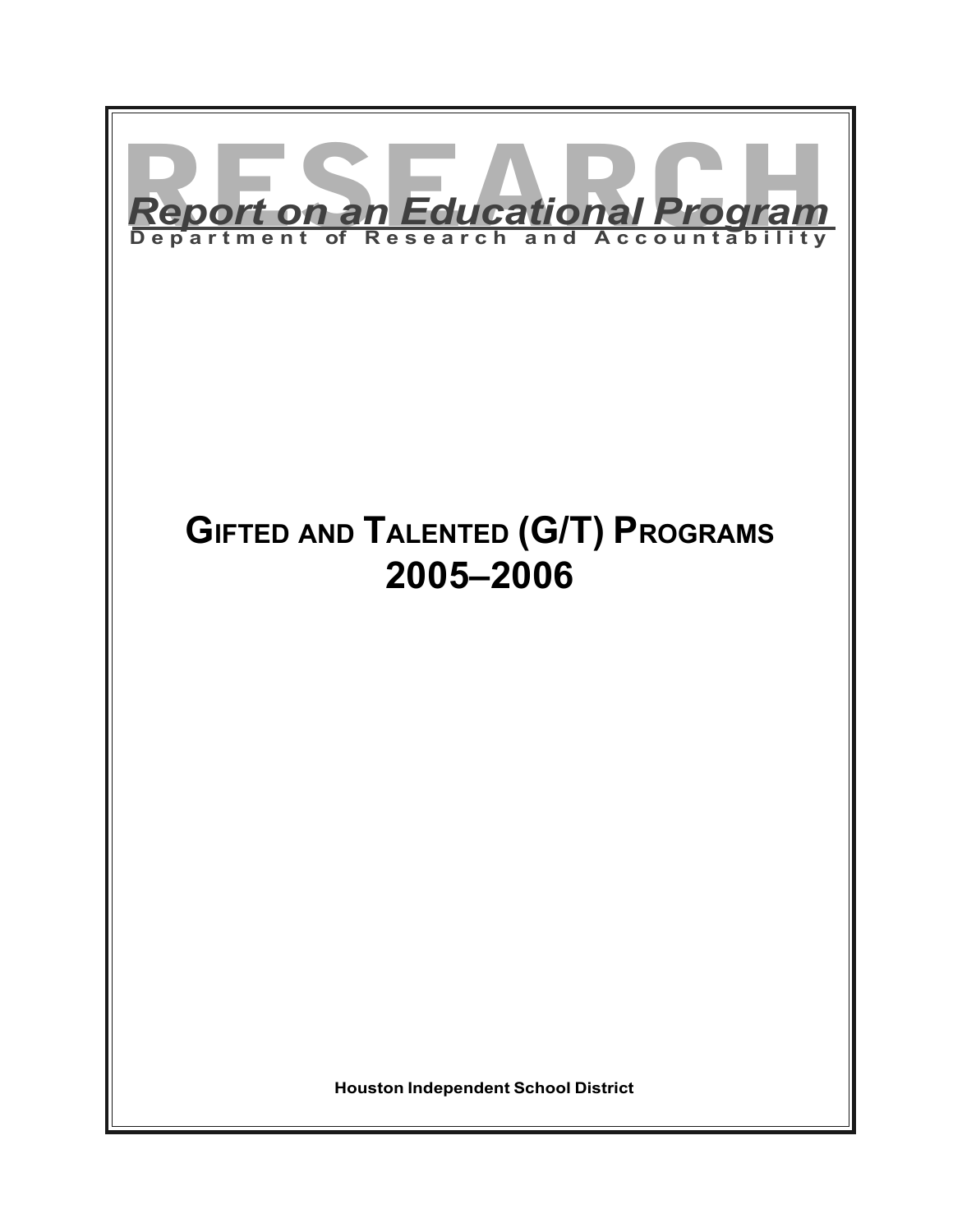

# HOUSTON INDEPENDENT SCHOOL DISTRICT Board of Education

Manuel Rodríguez Jr., PRESIDENT Harvin C. Moore, FIRST VICE PRESIDENT Greg Meyers, SECOND VICE PRESIDENT Arthur M. Gaines Jr., SECRETARY Natasha M. Kamrani, ASSISTANT SECRETARY Diana Dávila Kevin H. Hoffman Dianne Johnson Lawrence Marshall

 Abelardo Saavedra, Ph.D. SUPERINTENDENT OF SCHOOLS

Carla Stevens ASSISTANT SUPERINTENDENT DEPARTMENT OF RESEARCH AND ACCOUNTABILITY

Laurie S. Zimmerman, Ph.D. RESEARCH SPECIALIST

Renmin Ye, Ed.D. APPLICATION SPECIALIST Harry M. Selig and Chris Huzinec RESEARCH MANAGERS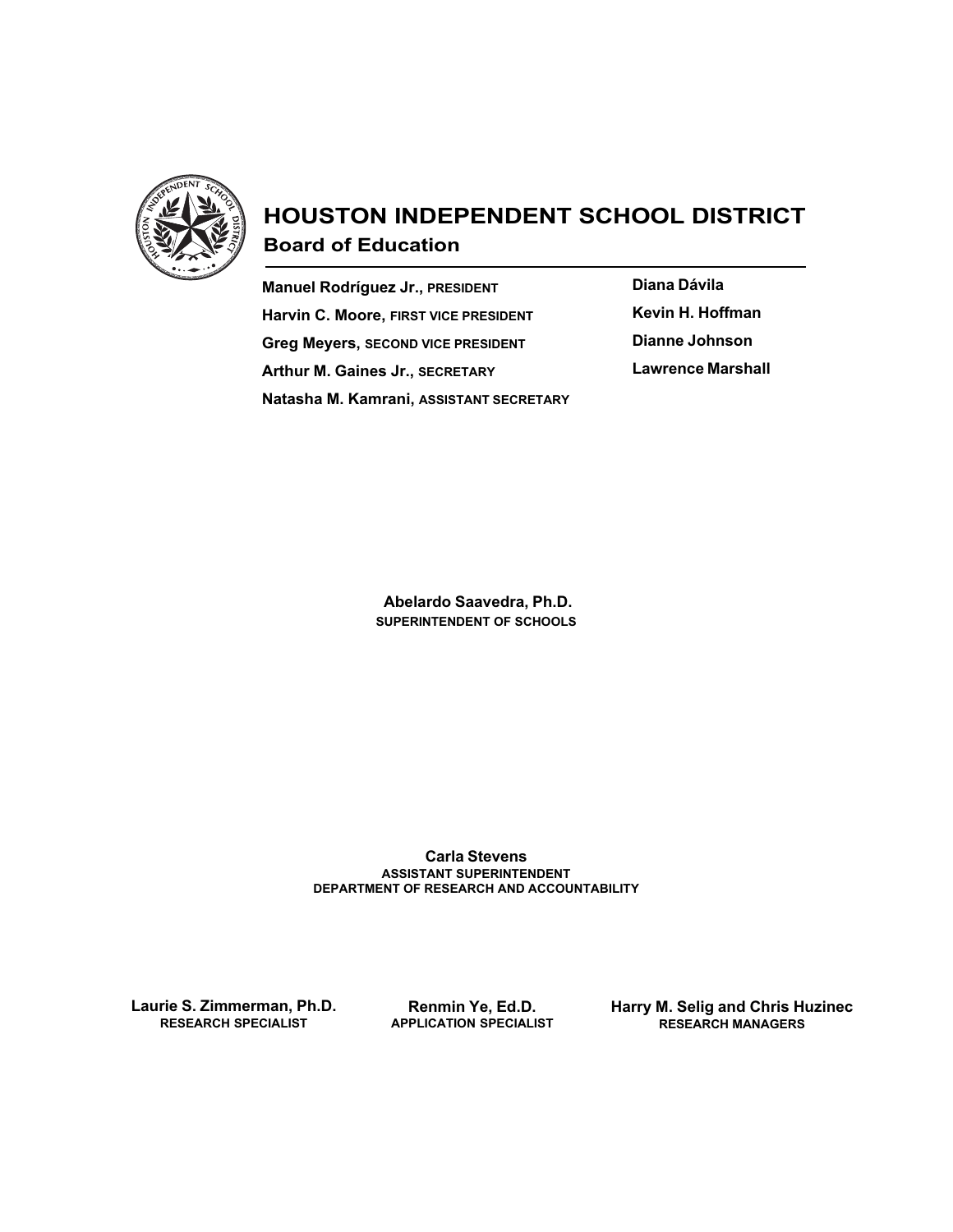# EXECUTIVE SUMMARY

# GIFTED AND TALENTED (G/T) PROGRAMS 2005–2006

#### Program Description

#### Definition of Gifted and Talented (G/T)

According to the Texas Education Code §29.121 and the Houston Independent School District Board Policy, G/T students are "those identified by professionally qualified persons, who perform at, or show the potential for performing at a remarkably high level of accomplishment when compared to others of the same age, experience, or environment. These are students who require differentiated educational programs and/or services beyond those normally provided by the regular school program in order to realize their contribution to self and society. Students capable of high performance include those with demonstrated achievement and/or high potential ability in any of the following areas:

- Exhibits high performance capability in an intellectual, creative, or artistic area,
- Possesses an unusual capacity for leadership, or,
- Excels in a specific academic field (Houston Independent School District, 2005a, 2005b)."

According to §29.123 of the Texas Education Code, the Texas State Plan for the Education of Gifted/ Talented Students (Texas Education Agency, 2000) represents the accountability plan for state-mandated services regarding G/T students. There are five components that are addressed in the plan:

- Program Design,
- Student Assessment,
- Curriculum and Instruction,
- Professional Development, and
- Family-Community Involvement.

The state plan outlines three different performance measures that may be viewed as a continuum: Acceptable, Recognized, and Exemplary. All districts are

required to meet the accountability measures set forth under the Acceptable category. In addition, the state plan is to serve as a guide for improving program services. To accomplish this, districts and campuses may review the recognized and exemplary measures to improve student services that are not mandated (Texas Education Agency, 2000).

In HISD, G/T students were served through one of two programs implemented in 2005–2006:

- Board-approved Vanguard/Magnet programs or
- Neighborhood G/T programs.

Vanguard is a Magnet program that is district-wide in scope and open to all G/T students within HISD regardless of the home school to which they are geographically zoned. The Vanguard/Magnet program is designed to meet the needs of G/T students in grades K–12 by providing an environment for students to work with their cognitive peers. The Neighborhood G/T program is designed to meet the needs of G/T students in grades K–12 at their neighborhood (zoned) schools.

#### Purpose of the Evaluation

The purpose of this evaluation was to comply with state mandates requiring school districts to evaluate the effectiveness of the G/T program annually (TEC §11.251–11.253). Consequently, this evaluation focused on the degree to which the G/T program operated in compliance with the policies and procedures developed by the legal and administrative authorities. To accomplish this, the following research questions were addressed:

1. What evidence was there that a flexible system of viable program options that provided a learning continuum was developed throughout the district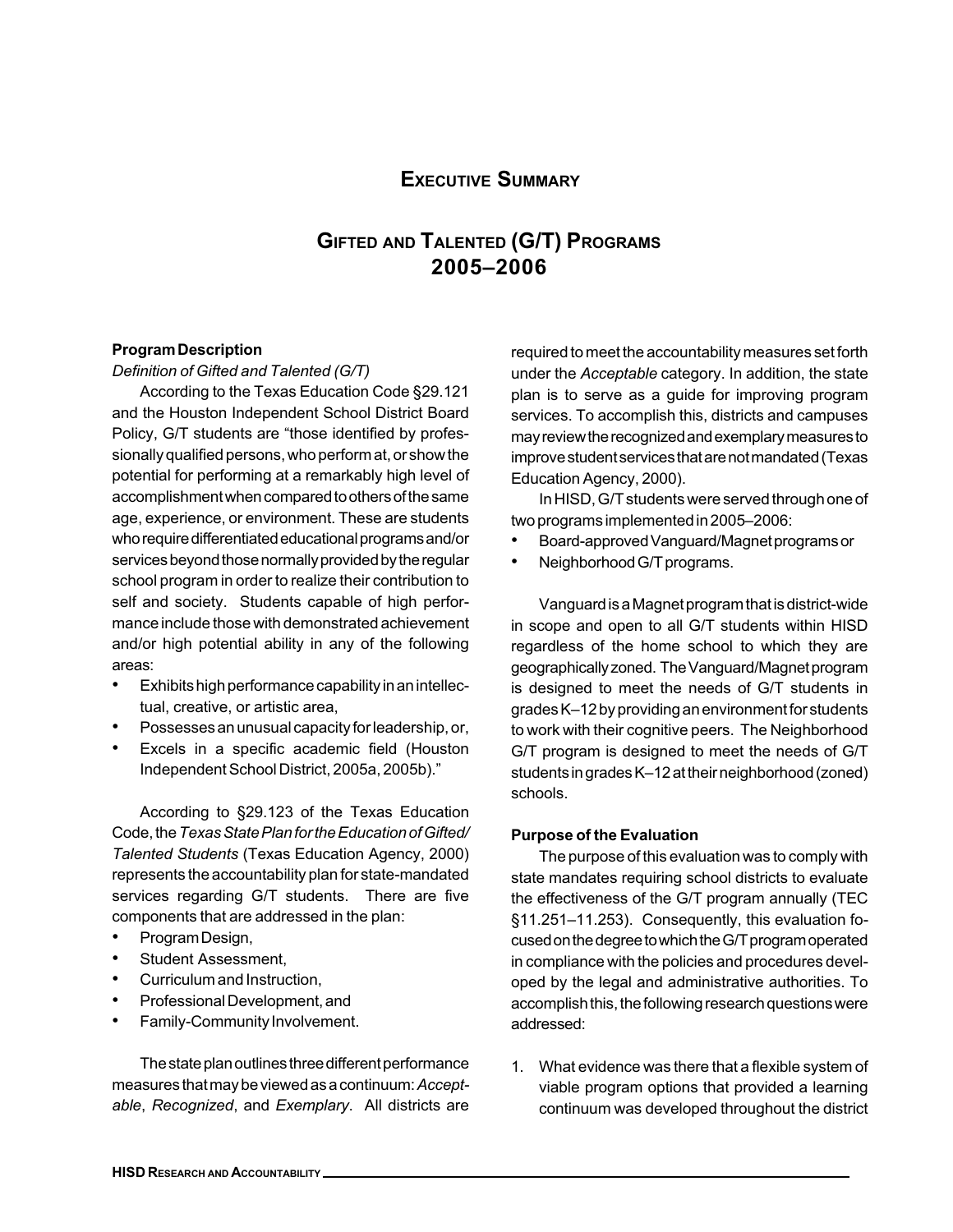and reinforced the strengths, needs, and interests of G/T students?

- 2. What evidence was there that the instruments and procedures used to assess students for program services measured diverse abilities and intelligences and provided students an opportunity to demonstrate their talents and strengths?
- 3. What evidence was there that curriculum and instruction met the needs of G/T students by modifying the depth, complexity, and pacing of the school program?
- 4. What evidence was there that all personnel involved in the planning, development, and delivery of services to G/T students had knowledge to enable them to offer appropriate options and curricula for G/T students?
- 5. What evidence was there that the district regularly encouraged community and family participation in services designed for G/T students?

During the 2005–2006 school year, the Gifted and Talented Peer Examination, Evaluation, and Redesign (PEER) Review Committee formed in order to examine and evaluate the program design and admission practices regarding the Vanguard and Neighborhood G/T programs and to report their findings and recommendations to the HISD Board of Education. The following objectives were addressed:

- Conduct a program review of the effectiveness of G/T Neighborhood and Vanguard programs,
- Review current program designs,
- Address the admissions policies and specifically the tier system and sibling policy.

During the three-month process, the committee received input from a number of sources, including interviewing parents of children in both G/T programs. This input was incorporated in the findings and recommendations put forth by the G/T PEER Review Committee. Findings and recommendations may be found on the HISD website (Gifted and Talented PEER Review Committee, 2006). Subsequent evaluations will report on the implementation plan resulting from the findings and recommendations of the G/T PEER Review Committee; the scope of this evaluation was to report on developments completed within the 2005–2006 academic year.

# Findings

## Program Design

- Of the 264 campuses that reported offering G/T services, seven schools did not identify any G/T students.
- Campus survey results indicated that three G/T implementation models or a combination of three G/T models were implemented across the district. These included a Homogeneous G/T Classroom (25.3 percent), G/T Clusters in the Regular Classroom (78.2 percent), and G/T Pull Out/Simple Exchange (14.9 percent).
- Although Sections 2, 2.1A, and 2.2A of the Texas State Plan mandate that G/T students served in the regular classroom need to work together with groups (minimum of three), there were 97 campuses that identified fewer than three G/T students for at least one grade level.
- The Neighborhood G/T Coordinator is not a fulltime position; yet, the duties assigned reflect administrative responsibilities.

## Student Assessment

- In 2005–2006, a total of 23,440 students attending 257 elementary, middle, and high schools participated in the G/T program. The demographic profile included 16.8 percent African American, 41.5 percent Hispanic, 30.8 percent White, 10.8 percent Asian, and 0.1 percent Native American students.
- When comparing the demographic profile of those students participating in the G/T program to that of HISD, African American and Hispanic students were underrepresented, while White and Asian students were overrepresented.
- A comparison of the actual enrollment with the enrollment goals for each Vanguard school indicated that most schools had a student enrollment that was within 22.0 percent of their enrollment goal, with four schools exceeding their enrollment goals. There were one elementary and four middle schools, however, with student enrollment levels that fell between 34.0 percent and 80.5 percent below their enrollment goal.
- Of the 23,440 students participating in the program, 49.7 percent were receiving Free/Reduced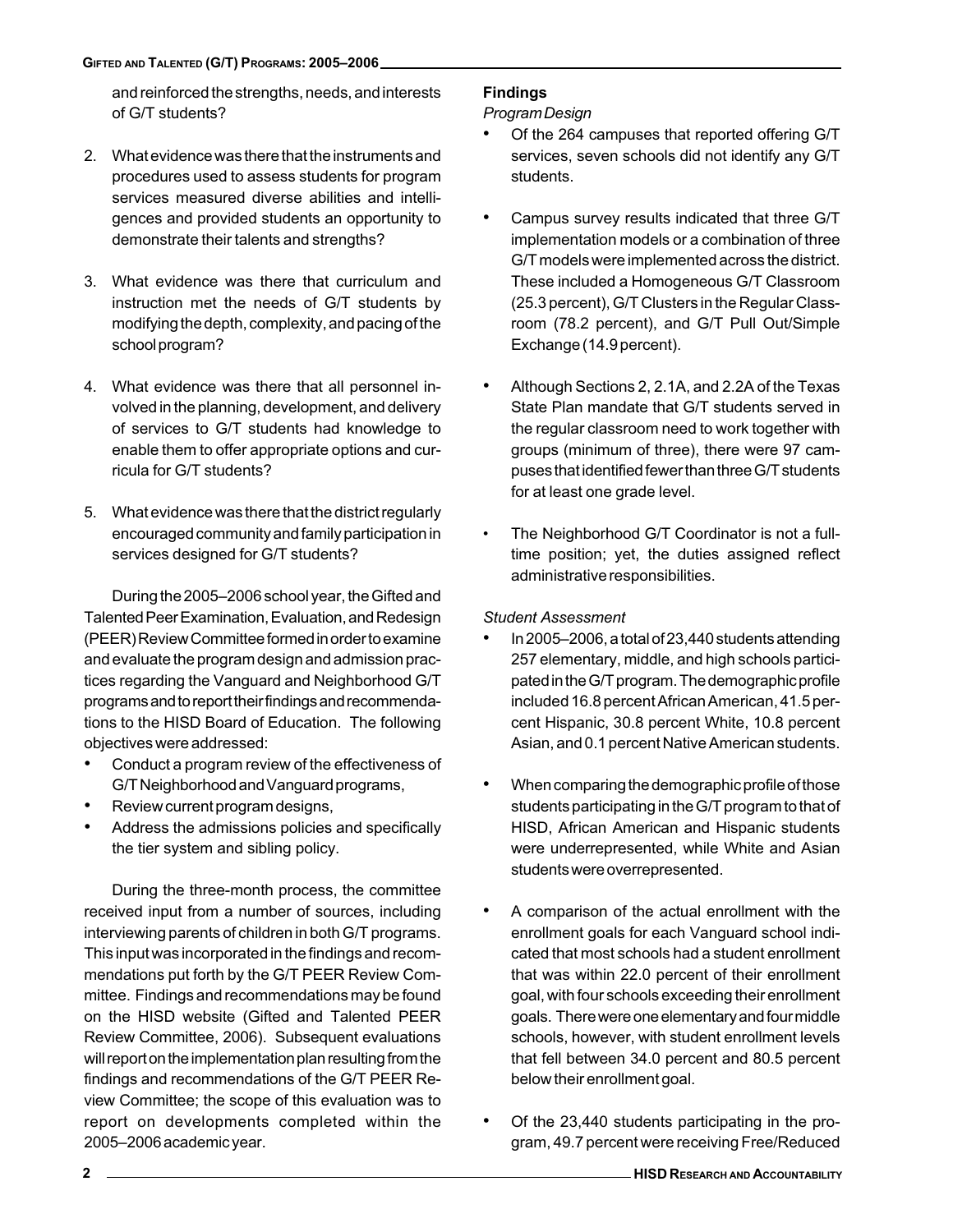Lunch, 1.8 percent were in Special Education, 8.7 percent were in Bilingual Education, 1.1 percent were participating in English as a Second Language, and 10.6 percent were English Language Learners.

- During the 2005–2006 school year, 4,404 G/T students from 20 campuses participated in the Vanguard program. These included 17.2 percent African American, 33.2 percent Hispanic, 36.3 percent White, 13.2 percent Asian, and 0.3 percent Native American students.
- A total of 8,771 students were identified for the Neighborhood G/T Grades K–5 program on 182 campuses in HISD for the 2005–2006 school year. They included 17.2 percent African American, 49.8 percent Hispanic, 24.4 percent White, 8.5 percent Asian, and 0.1 percent Native American students.
- In 2005–2006, 10,265 students were identified for the Neighborhood G/T Grades 6–12 program. The ethnic composition included 16.3 percent African American, 37.9 percent Hispanic, 33.9 percent White, 11.7 percent Asian, and 0.2 percent Native American students.
- Vanguard kindergarten applicants who had been identified as G/T by meeting district guidelines, lost their G/T status if they did not accept placement in a Vanguard kindergarten. For the 2005–2006 academic year, middle school students carried their G/T code into high school.

## Curriculum and Instruction

- At the secondary level, Pre-Advanced Placement/ Advanced Placement course offerings and format were determined at the campus level.
- At the secondary level, Pre-AP/AP and Pre-IB/ IBMYP/IB courses defined the G/T program. HISD provides equitable access to the Advanced Placement program through an open admissions policy.
- When comparing performance on the Stanford 10 achievement test using a stratified random sample of students in the Vanguard and Neighborhood G/T programs, students in the Vanguard program outperformed students in the Neighborhood G/T program for all subtests and grade levels with the

exception of second and third grade performance on the math and language subtests.

- On the Stanford 10 achievement test, the mean Normal Curve Equivalent (NCE) scores of a stratified random sample of G/T test-takers fell into the above average (>55.6 NCEs) range for all subtests and grade levels.
- A total of 2,543 G/T students out of 4,358 HISD test-takers participated in the 2006 AP test administration.
- For 2006, a total of 5,446 AP exams were taken by G/T students, and 58.3 percent of the scores were three or higher. Scores of three or higher typically qualified a student to receive college credit, advanced placement, or both.
- For 2006, AP test participation and performance varied markedly by campus. G/T high school participation rates ranged from 0.0 percent at Eastwood Academy and Kashmere High School to 59.1 percent at Westside High School. Regarding student performance, the percentage of exams scoring three or higher ranged from 0.0 percent at Eastwood, Kashmere, Middle College for Technology Careers, Evan Worthing, and Ross Sterling to 88.4 percent at Bellaire.
- The percentage of G/T AP tests scoring three or higher by Asian and White students exceeded that of African American and Hispanic students.
- In May of 2006, HISD G/T students took a total of 868 International Baccalaureate examinations, where 82.9 percent scored a four or above.
- In 2006, Bellaire had the highest percentage (91.8 percent) of G/T IB exams scoring four or above, while Mirabeau Lamar had the highest number of G/T students taking IB examinations (n=248).
- For 2005–2006, 22 Bellaire and 64 Lamar G/T students along with two Stephen Waltrip students achieved the IB diploma. Waltrip no longer offers the IB program.
- For the class of 2005, there were 221 students earning the Distinguished Achievement Program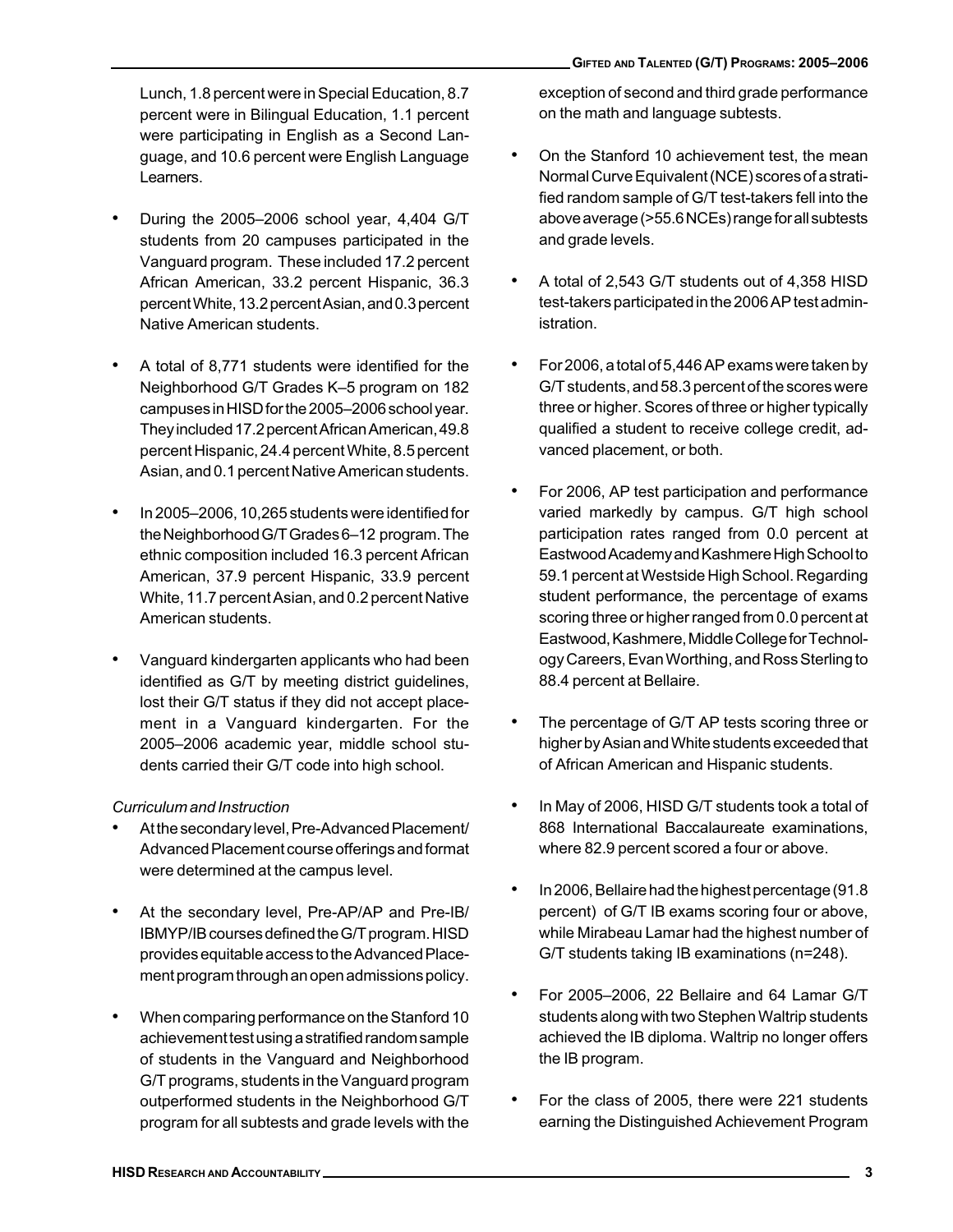(DAP) transcript seal, and 199 of them were in the G/T program.

• When examining the educational path of the class of 2005 for DAP transcript seal recipients, 111 students attended one of 18 middle school programs. The three middle schools and high schools with the highest number of DAP transcript seal recipients included Sidney Lanier (n=41), T.H. Rogers (n=17), and Paul Revere (n=12) middle schools, Bellaire (n=33), Lamar (n=20), and Michael DeBakey High School for Health Professions (n=23) high schools.

## Professional Development

- Based upon data extracted from the Public Education Information Management System (PEIMS), a total of 1,149 full-time teachers provided instruction for G/T students during the 2005–2006 school year reflecting 9.4 percent of the teachers districtwide.
- Professional development data extracted from e-TRAIN is underrepresented because campuses may hire consultants or participants may attend training that is not tracked on e-TRAIN.
- Based on data extracted from e-TRAIN, a total of 366 participants completed 20 different training sessions for a total of 3,624 hours of professional development. Of the 366 participants, 279 earned 6 hours, 24 earned 12 hours, 19 earned 18 hours, and 44 earned 30 hours of training for the 2005–2006 school year.

## Family-Community Involvement

- During the 2005–2006 school year, the G/T PEER Review Committee formed to examine and evaluate the program design and admission practices regarding the Vanguard and G/T Neighborhood programs. Parents of children in the program were interviewed, and their input was incorporated in the findings and recommendations of the committee.
- According to campus survey results, having a small G/T population and having the opportunity to schedule G/T training without impacting the instructional day represented the two biggest obstacles.

• On a campus survey, respondents were asked what they would like to change about the G/T program. Changes centered primarily on curriculum and instruction, where more activities and projects could be incorporated.

## Recommendations

- 1. To ensure that a quality G/T program is in place according to the Texas State Plan, continue monitoring the G/T program, especially those campuses where program enrollment levels are low and where participation and performance data are low. Consider providing support to these campuses to improve the quality of the program.
- 2. Target recruitment efforts for the Vanguard program at the preschool level, as kindergarten serves as a critical entry point where the racial/ethnic composition is essentially locked-in for the elementary years. With low program attrition, far fewer slots open up in subsequent years.
- 3. Upgrade the Neighborhood G/T coordinator position to reflect the administrative responsibilities, or provide assistance by delegating the duties to the G/T supervisors, or enlist assistance from available campus and clerical staff for coordinators with full-time teaching responsibilities.
- 4. Continue training district personnel on implementing the G/T Curriculum Framework, "Scholars and Knowledge," to support students in making a seamless transition from elementary to middle to high school.
- 5. Since campuses select Pre-AP and AP course offerings, issues pertaining to vertical alignment may arise. Consider developing vertical teams for the G/T program, composed of an upper level and lower level high school teacher, a middle school teacher, and a fifth or sixth grade teacher along with a school counselor and G/T Supervisor for the respective feeder patterns in order to develop strategies so that students are prepared for taking advanced coursework, especially in mathematics and science.
- 6. In compliance with state mandates, results of this year's evaluation should be reflected in the district and campus improvement plans.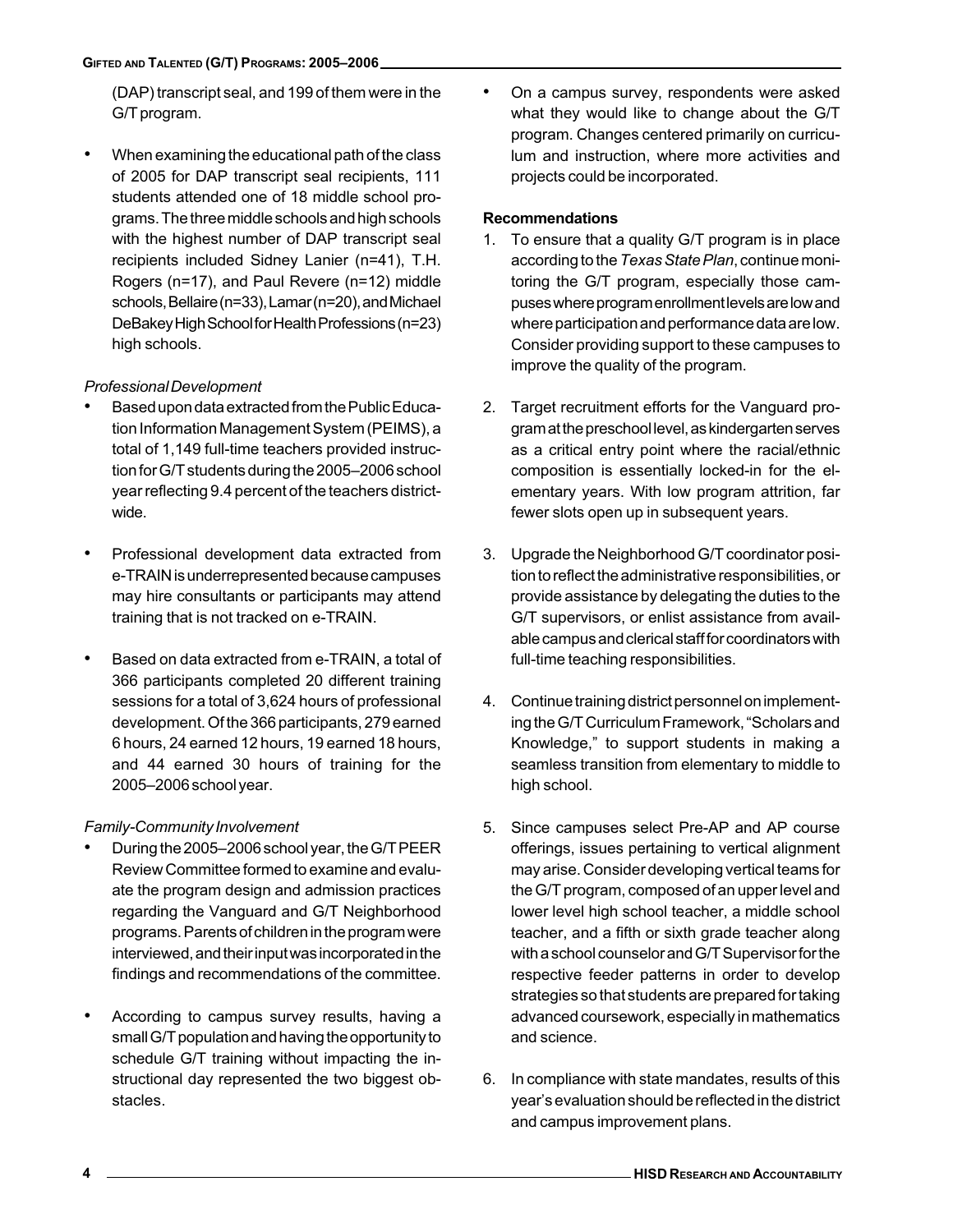# GIFTED AND TALENTED (G/T) PROGRAMS 2005–2006

**Purpose:** To document the current status of the G/T program in relation to the guidelines outlined in the Texas State Plan for the Education of Gifted and Talented Students. Desian: Descriptive.

Population: Houston Independent School District participants in the G/T program.

- Methods: Results from a campus survey along with demographic and enrollment data were analyzed using descriptive statistics. Interviews from program personnel and qualitative data from surveys were grouped according to content. Quantitative and descriptive data analyses were used to assess the performance levels of students taking the Stanford 10, International Baccalaureate (IB), and Advanced Placement (AP) tests. Teacher training/ certification information was obtained using PeopleSoft, Public Education Information Management System (PEIMS), and e-TRAIN. Kindergarten and sixth grade enrollment were tracked using the Magnet Applications and Transfers System (MATS) and PEIMS. Distinguished Achievement Program (DAP) transcript seal recipients were tabulated, and their educational path analyzed.
- Findings: In 2005–2006, a total of 23,440 students attending 257 elementary, middle, and high schools participated in the G/T program. Program models varied across the district. PEIMS data indicated that 1,149 full-time teachers provided instruction during the 2005–2006 school year. On the Stanford 10, mean NCE scores for G/T test-takers were above average (>55.6) for all subtests and grade levels. For the 2006 administration, a total of 5,446 AP exams were taken by 2,543 G/T students. For 2005–2006, 22 Bellaire and 64 Lamar G/T students along with two Waltrip students achieved the IB diploma.
- Conclusions: Issues pertaining to vertical alignment need to be addressed so that students have a foundation for future success at all participating school campuses, especially in math and science. Monitor campuses with low G/T program enrollments, and low participation and performance in AP, and IB courses/exams. Strengthen professional development to ensure students are receiving a rigorous, challenging curriculum.

### Introduction

#### Program Description

#### Definition of Gifted and Talented (G/T)

According to the Texas Education Code §29.121 and the Houston Independent School District (HISD) Board Policy, G/T students are "those identified by professionally qualified persons, who perform at, or show the potential for performing at a remarkably high level of accomplishment when compared to others of the same age, experience, or environment. These are students who require differentiated educational programs and/or services beyond those normally provided by the regular school program in order to realize their

contribution to self and society. Students capable of high performance include those with demonstrated achievement and/or high potential ability in any of the following areas:

- Exhibits high performance capability in an intellectual, creative, or artistic area;
- Possesses an unusual capacity for leadership; or,
- Excels in a specific academic field (Houston Independent School District 2005a, 2005b)."

#### Texas State Plan for the Education of Gifted/ Talented Students

According to §29.123 of the Texas Education Code, the Texas State Plan for the Education of Gifted/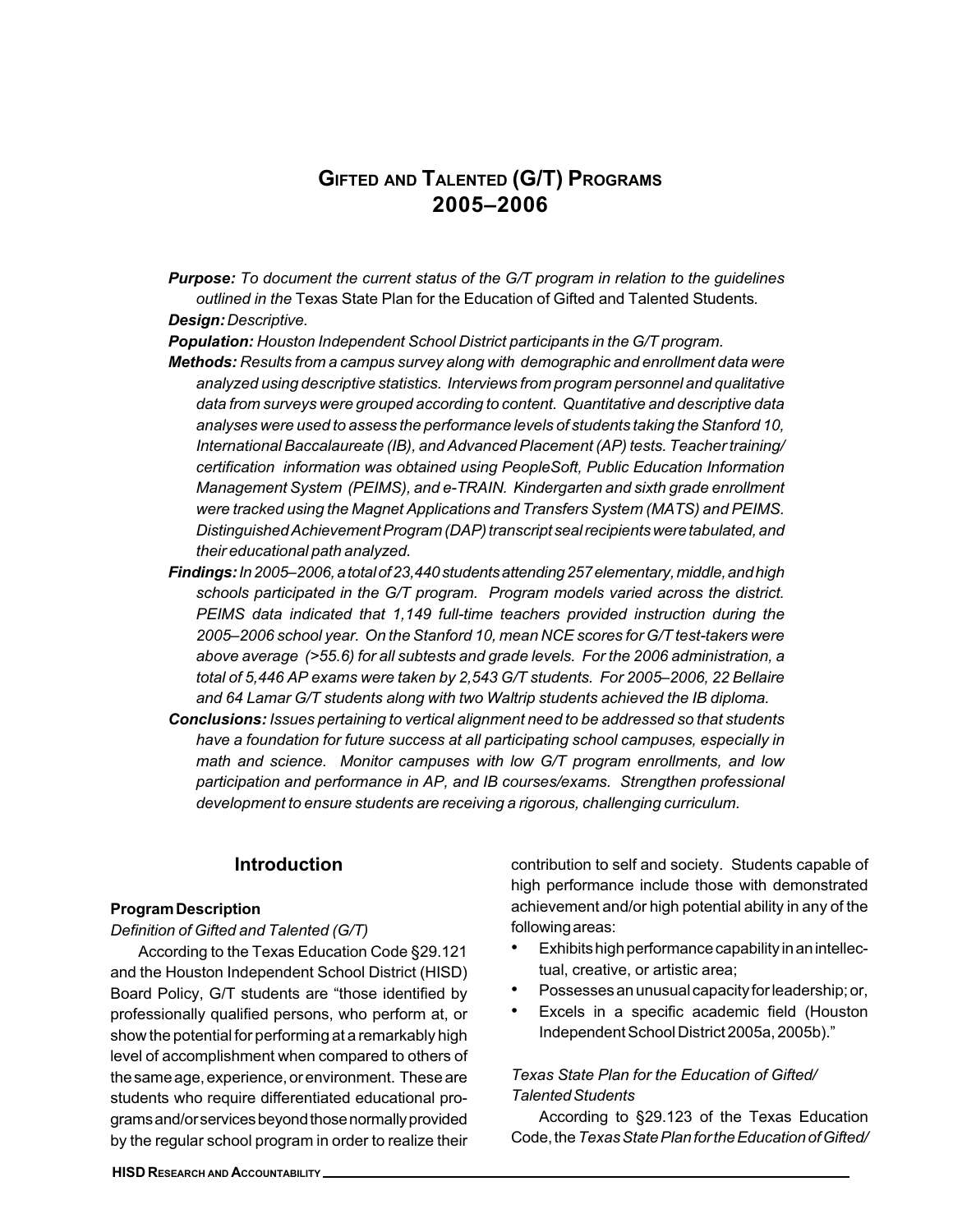Talented Students (herein referred to as the Texas State Plan) represents the accountability plan for measuring the performance of districts in providing state-mandated services to students identified as G/T and talented (Texas Education Agency, 2000). The State Board of Education adopted a new plan in November 1996 consisting of five components:

- Student Assessment: Ensuring that instruments and procedures used to assess students for program services measure diverse abilities and intelligence and provide students with an opportunity to demonstrate their talents and strengths.
- **Program Design:** Ensuring a flexible system of viable program options that provide for the development of a learning continuum through the district that reinforces the strengths, needs, and interests of G/T students.
- Curriculum and Instruction: Ensuring that curriculum and instruction met the needs of G/T students by modifying the depth, complexity, and pacing of the general school program.
- Professional Development: Ensuring that all personnel involved in the planning, development, and delivery of services to G/T students have sufficient knowledge to enable them to offer appropriate options and curricula for G/T students.
- Family-Community Involvement: Ensuring that districts regularly encourage community and family participation in services designed for G/T students.

The Texas State Plan outlines three different performance measures that may be viewed as a continuum: Acceptable, Recognized, and Exemplary. All districts are required to meet the accountability measures set forth under the Acceptable category. In addition, the state plan is to serve as a guide for improving program services. To accomplish this, districts and campuses may review the recognized and exemplary measures to improve student services that are not mandated (Texas Education Agency, 2000).

# Elementary and Secondary Program Design

HISD Elementary and Secondary Guidelines, which are compiled by the HISD Department of Federal and State Compliance, delineate specific district policies and procedures with respect to the education of G/T students in HISD. These specific policies and procedures are a product of the district's interpretation and application of mandates from the following authorities:

the Texas Education Code, the Texas Administrative Code, and HISD Board Policy. The district adopted the guidelines set forth in the Texas State Plan to ensure that the programs and services offered for G/T students were in compliance with the Texas Education Code.

In HISD, G/T students were served through one of two programs implemented in 2005–2006:

- Board-approved Vanguard/Magnet programs, or
- Neighborhood G/T programs.

## Vanguard

The Vanguard program (K–12) was a district-wide Magnet program designed to serve G/T students, who excelled in general intellectual ability, in combination with creative/productive thinking and/or leadership ability. Vanguard was a full day program, where students received special instruction in self-contained academic classes that were differentiated (depth, complexity, and pacing) in the four core areas (reading/ language arts, mathematics, social studies, and science). By receiving instruction in a homogenous environment, students had the opportunity to work with their cognitive peers. Additionally, Vanguard offered a curriculum that was both accelerated and enriched. At the secondary level, the Vanguard program was a college preparatory course of study. Students were encouraged and sometimes required to participate in extracurricular competitions such as Odyssey of the Mind, Academic Decathlon, Science Fair, or History Fair. As a Magnet program, Vanguard adhered to Magnet guidelines with respect to the admissions process. Qualified students were provided transportation for the program.

The Vanguard program began in 1972 and was HISD's first full-day program for G/T students. Vanguard was incorporated into the Magnet program in 1975–1976 and now serves students at eleven elementary schools, eight middle schools, and one high school. A Vanguard education in HISD is provided only in Board-approved programs, and entry into Vanguard programs is competitive. In 2005–2006, the program served students at the following Board-approved locations:

- Jewel Askew (K–4), Edna Carrillo, Lorenzo De Zavala, Gary Herod, Oak Forest, Pleasantville, River Oaks, Theodore Roosevelt, T.H. Rogers, William Travis, and Windsor Village Elementary Schools;
- Luther Burbank, Alexander Hamilton, William Holland, Thomas Jackson, Sidney Lanier, Janie Long,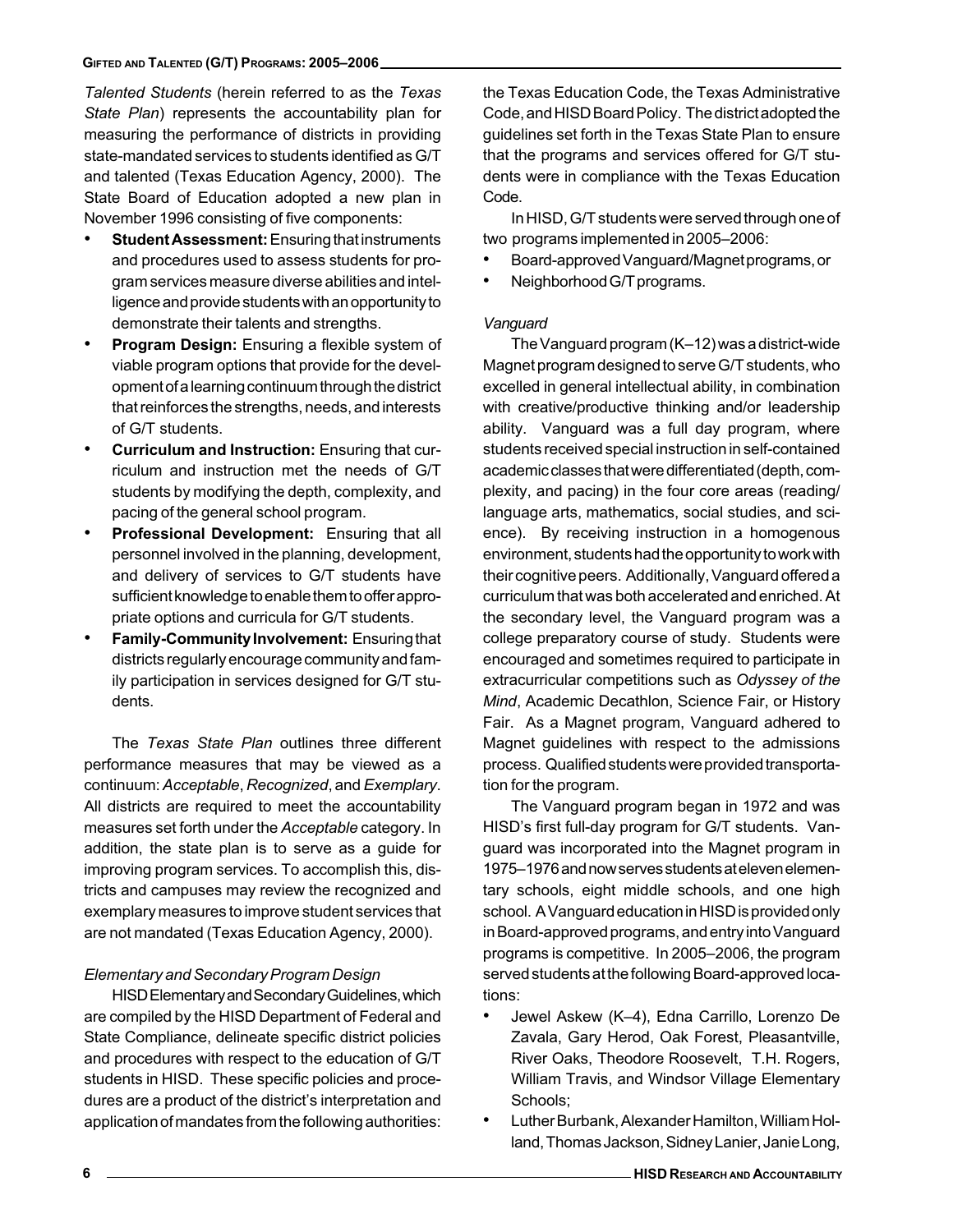James Ryan, and T.H. Rogers Middle Schools; and,

• Carnegie Vanguard High School.

The overall goals of the Vanguard program were to "provide G/T students additional opportunities for developing their exceptional talents and pursuing their special interests, and to provide an environment that promoted G/T students' potential for divergent, creative, and critical thinking and reasoning" (Department of Research and Accountability, 1994). The primary goal of all magnet programs was to provide a quality program and unique focus to attract students from across the district, and also increase the diversity of the student body (Houston Independent School District, 2005c).

### Neighborhood G/T Grades K–12

The Neighborhood G/T program was designed to provide services for G/T students at their neighborhood schools who met the criteria for identification established by district guidelines. All qualified students were served in their Neighborhood G/T program because there were no program enrollment goals.

 The Neighborhood G/T program was designed for G/T students who excelled in general intellectual ability, in combination with creative/productive thinking and/or leadership ability. The focus was to serve the top 5 percent of each campus with a differentiated curriculum by modifying the depth, complexity, and pacing of the general school program. Students were identified and provided services by March 1 of their kindergarten year. To address the different needs of the participating schools, decisions regarding the program design were made at the campus level (Houston Independent School District, 2005a).

During the 2005–2006 school year, the Gifted and Talented Peer Examination, Evaluation, and Redesign (PEER) Review Committee formed in order to examine and evaluate the program design and admission practices regarding the Vanguard and Neighborhood G/T programs and to report their findings and recommendations to the HISD Board of Education. The following objectives were addressed:

- Conduct a program review of the effectiveness of G/T Neighborhood and Vanguard programs,
- Review current program designs,
- Address the admissions policies and specifically the tier system and sibling policy.

During the three-month process, the committee received input from a number of sources, including interviewing parents of children in both G/T programs. This input was incorporated in the findings and recommendations put forth by the G/T PEER Review Committee. Findings and Recommendations may be found on the HISD website (Gifted and Talented PEER Review Committee, 2006). Subsequent evaluations will report on the implementation plan resulting from the findings and recommendations of the G/T PEER Review Committee; the scope of this evaluation was to report on developments completed within the 2005– 2006 academic year.

#### Other Program/School Options

Other educational opportunities available to all students as well as those identified as G/T included:

- Pre-Advanced Placement (Pre-AP) program Grades 6–10,
- College Board Advanced Placement (AP) program Grades 11-12,
- International Baccalaureate Primary Years Programme (IBPYP),
- International Baccalaureate Middle Years Programme (IBMYP)/Grades 6–10,
- Pre-IB Classes (Grades 9-10),
- International Baccalaureate (IB) Degree Programme Grades 11–12, and
- High School for Performing and Visual Arts (HSPVA).

At the secondary level, program services centered on Pre-AP/Pre-IB/IBMYP and AP/IB classes. Middle school students in the G/T program were required to enroll in Pre-AP/IBMYP classes in the four core content areas with a G/T-AP/IB and "Scholars & Knowledge"-trained teacher implementing the HISD G/T curriculum framework. High school students in the G/T program were required to enroll in at least one advanced level class (Pre-AP, AP, Pre-IB/IBMYP,and/ or IB) with a teacher who had received the requisite training outlined above.

## Pre-AP/AP

Pre-AP classes provided a challenging curriculum that was aligned with the College Board Advanced Placement course curriculum objectives for students in grades 6–10. Advanced skills were introduced through traditional subject areas by inquiry and prob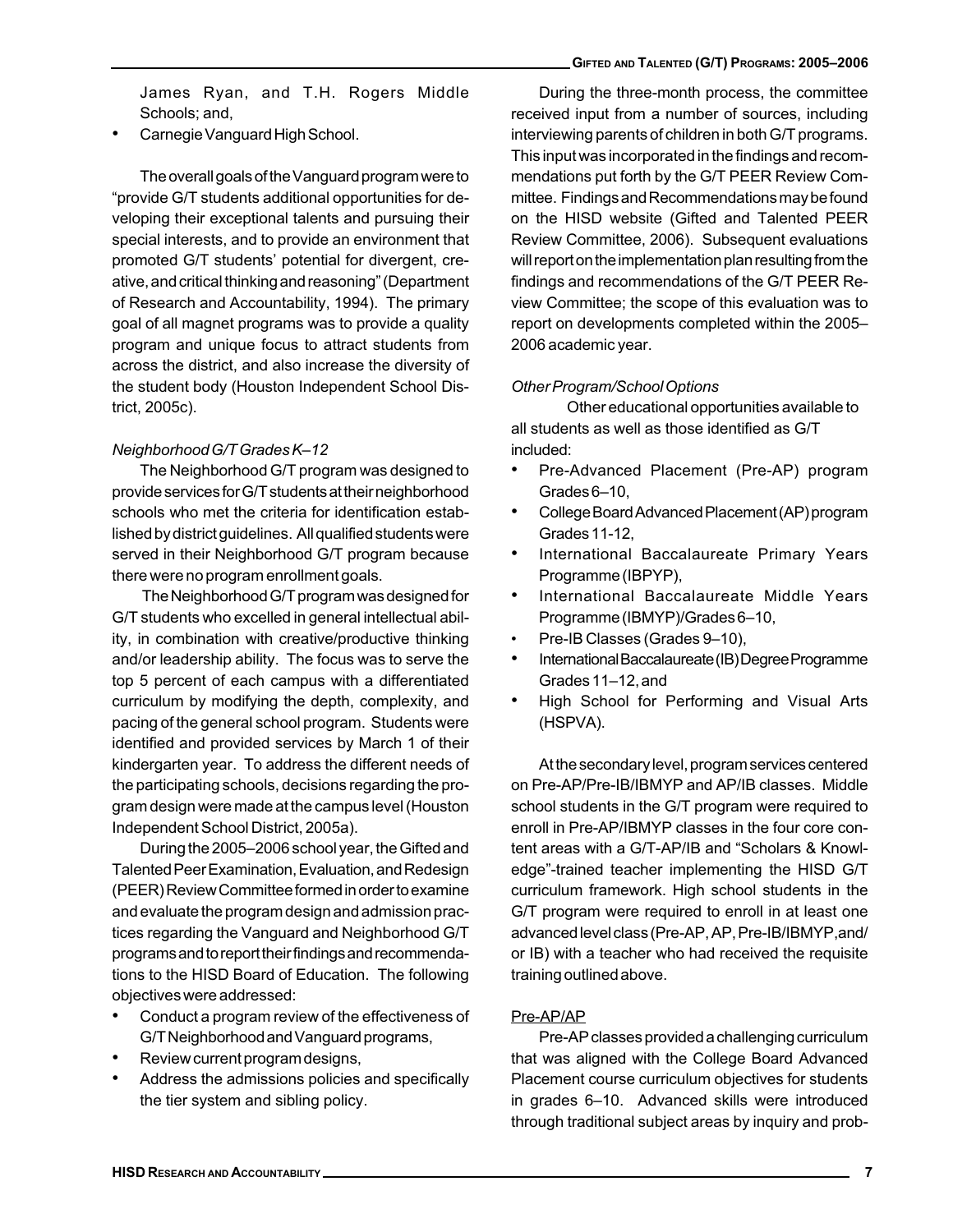lem-based learning. Research and analytical writing were emphasized in every core subject area. In the 2005–2006 school year, HISD expanded the AP Initiative by requiring all sixth and seventh grade students to take Pre-AP English classes. Students could decline enrolling in the more rigorous classes only if their parents remove them from the classes. This initiative provided middle school students with the necessary foundation to become successful in taking AP courses in high school. Pre-AP program course offerings varied at every campus.

The AP program provided participating students with the opportunity to take college-level courses while still in high school and earn college credit, advanced placement, or both. The curriculum consisted of preuniversity and university level courses developed by the College Board. Students who participated in the AP program had opportunities to study a particular subject in greater depth provided by highly qualified teachers. This experience may have assisted students in determining what educational path to pursue. By taking AP courses, students developed advanced skill sets and study habits that ultimately prepared them for college studies (College Board, AP Central, 2006). Other benefits afforded to students included opportunities that led to scholarships, such as the AP Scholar awards. AP program course offerings varied at every campus.

#### IB Programs

In the spring of 2005, three HISD elementary schools became the first elementary schools in Texas to be named IB schools. River Oaks, Oran Roberts and Mark Twain Elementary Schools successfully completed against 3,000 others throughout the country to join the select group of 30 elementary schools in the United States. This Primary Years Programme (PYP) is a school-wide program that benefitted all students regardless of G/T identification. It focused on the development of the whole child and offered a framework that meets children's academic, social, physical, emotional, and cultural needs. The framework, geared towards students from ages 3–12, consists of structured inquiry centered around six organizing or "transdisciplinary" themes which are incorporated into the advanced curriculum, including:

- Who we are:
- Where we are in place and time;
- How we express ourselves;
- How the world works;
- How we organize ourselves; and

• Sharing the planet (International Baccalaureate Organization, 2005).

With the inception of the PYP, HISD became one of only eight districts in North America to have an IB feeder pattern across grade levels. River Oaks, Roberts, and Twain Elementary Schools "feed" into Lanier Middle School, which "feeds" into Lamar High School.

The IBMYP used a challenging internationally based curriculum, and was designed for students in grades 6–10. Traditional subject areas were enhanced by interdisciplinary study with a focus on history, culture, language, and expression. Service and leadership were emphasized. Students enrolled in IBMYP classes that were aligned with the IB course curriculum. The IBMYP prepared students for participation in the IB Diploma Programme. Lamar High School and Lanier Middle School have been authorized by the International Baccalaureate Organization (IBO) to offer the IBMYP at their schools.

The IB Diploma program for eleventh and twelfth grades was an internationally based pre-university level curriculum developed by the IBO. Through IB examinations, students may receive college placement hours. The IB program was offered at Bellaire and Lamar High Schools. Students accepted and attending one of the two IB Diploma schools may be enrolled in Pre-IB courses during 9th and 10th grades.

In 1971, the concept of a high school designed to provide specialized training for G/T young students in the arts evolved. HSPVA was the only high school in the district to offer G/T artists a program integrating academics with concentrated training in both visual and performing arts. Students spend three hours each day in their respective art areas, and the remainder of the time in academics or electives. The arts offered for in-depth study included: dance, instrumental and vocal music, theater arts, and visual arts (Houston Independent School District, 2006a). As a Magnet program, HSPVA was a Separate and Unique School (SUS). An SUS was a total Magnet program with no home zone. As part of the application process, students were required to audition in their respective area of concentration.

#### Student Assessment

Admission into the G/T program was determined by criteria established by the Board and according to the Texas Education Code §29.122 and the Texas Administrative Code §89.1. According to the Elemen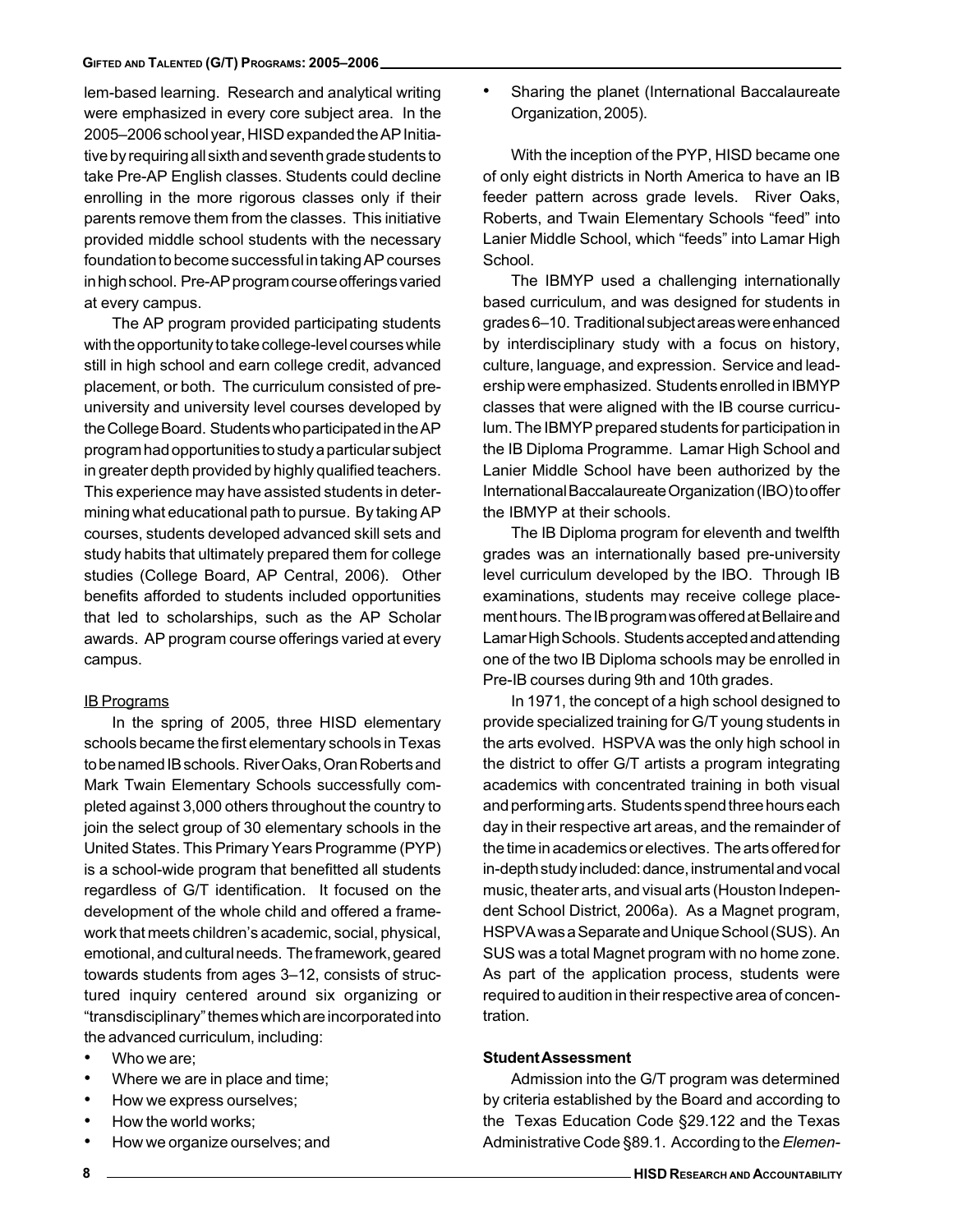tary and Secondary Guidelines (2005a, 2005b), applicants were assessed using multiple criteria which may have included some of the following:

- Ability Testing,
- Achievement Testing,
- Teacher Observation,
- Parent Observation (K–5),
- Exhibits (6–8),
- Grades, and
- Overcoming Obstacles (English Language Learners, Special Education/504, or Low Socio-economic Status).

### Entry Procedures for G/T

In order to be assessed for the G/T program, parents secured and completed either a Vanguard or a Neighborhood G/T application form. Application forms were available on the web, through the Department of Advanced Academics, Magnet Department (Vanguard program), or through the school. For Vanguard schools, parents submitted only one application to their first choice school. Eligible students resided within HISD boundaries or had an approved transfer. Out of district students would be charged tuition according to the approved rate of each school. Applications were reviewed by a centralized admissions committee for Vanguard and by a campus based admissions committee for the Neighborhood G/T program.

#### Centralized Admissions Committee

For all Vanguard applicants, coordinators scored and recorded information on the district approved G/T Profile sheet. Using a centralized admissions committee, which consisted of at least three members trained in G/T education, the profile sheets were reviewed to determine those applicants meeting district criteria. Applicants indicated their top three choices for school locations. Those students who qualified for the Vanguard program were classified into three different groups, Tier I, Tier II (applicants with a profile score of 62 or above), and Tier II (applicants with a profile score between 56-61). Tier I applicants represented the top qualifying applicants according to district criteria and received placement in their first or second choice program location. Tier I was applicable for the following grade levels: kindergarten, first grade at River Oaks Elementary, fourth grade at T.H. Rogers, and all sixth grades. Tier II qualified applicants received their first choice location if space was available. If there were more qualified applicants than spaces available, applicants were assigned to their program location accord-

ing to a centralized lottery process. The applicant may have been placed on a waiting list determined by the lottery process.

Parents were notified by mail regarding the qualification of their child for the Vanguard program, and were responsible for notifying the location of their decision to accept or decline the invitation by a specified date. At the kindergarten level, parents who chose to decline the Vanguard program and enrolled their child in a neighborhood school, lost their G/T identification status. However, these parents would have the opportunity for their child to be reassessed during their kindergarten year and, if identified, their child would be provided G/T services in their neighborhood school by March 1. For grades 1–5, students that qualified for Vanguard, but did not accept a Vanguard placement location, automatically qualified for their neighborhood G/T program, pending parents completing the application and the neighborhood campus receiving a copy of the completed district G/T Profile sheet.

#### Campus-Based Admissions Committee

For all Neighborhood G/T K–12 applicants, the assessment process for nominated students included the completion of the district approved G/T Profile sheet. The student G/T profile sheet was presented at the campus-based admissions committee meeting, composed of at least three members, who were trained in G/T education, to determine placement needs of the student. Parents were then notified of their child's placement recommendation. For the current academic year, students enrolled in kindergarten were assessed, identified, and provided services by March 1, 2006.

#### Retaining the G/T Identification

Elementary students maintained their G/T identification through fifth grade. All students must reapply for G/T identification at sixth grade. Students in grade nine carried their G/T identification from middle school and remained identified as G/T as long as they enrolled each year in one or more advanced level classes in the four core academic areas.

#### G/T Program: Exiting Procedure

Students not meeting program expectations were placed on a growth plan. The growth plan outlined the following: identification of the problem, student's responsibilities for improvement, school personnel's responsibilities for helping the student to improve,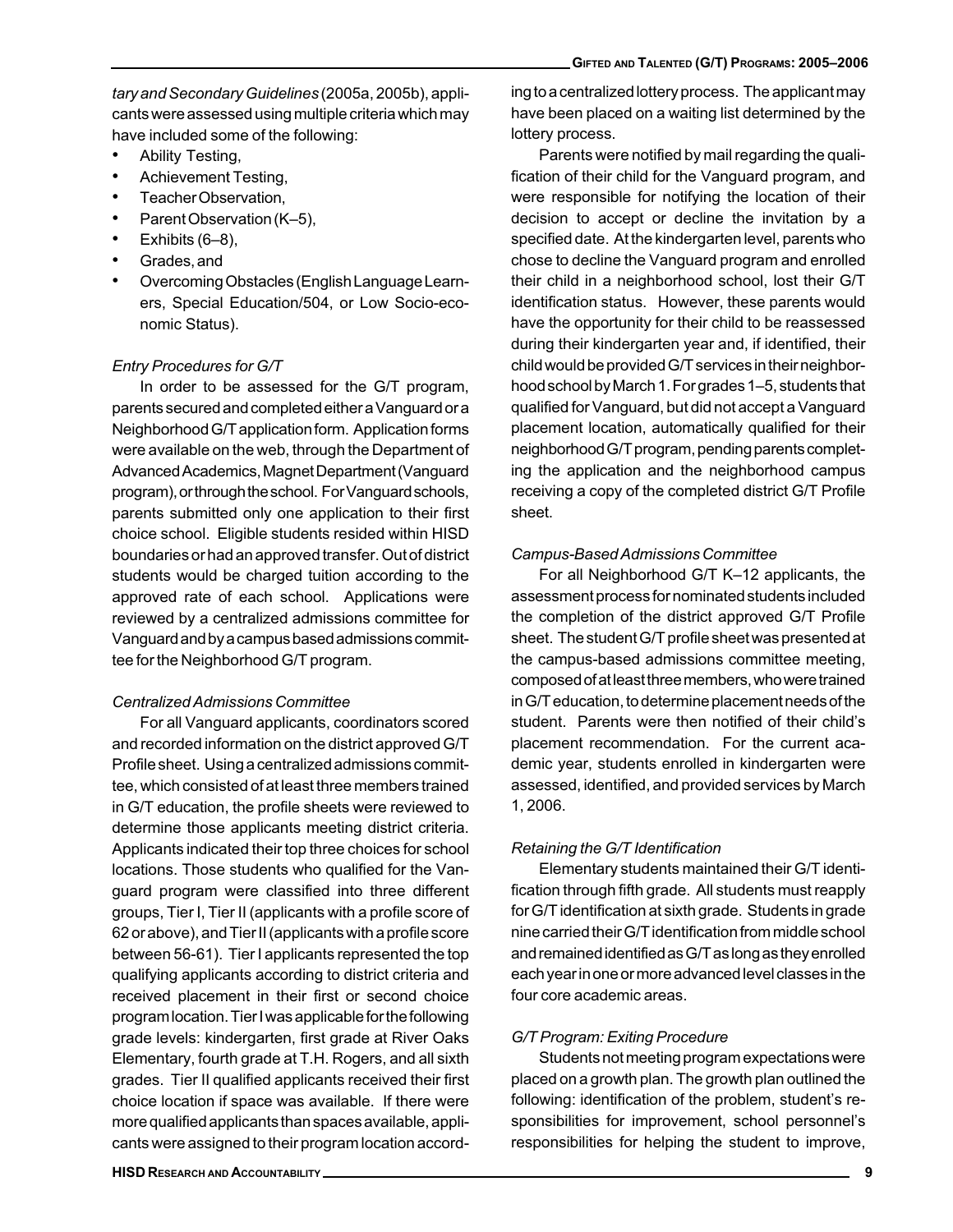#### GIFTED AND TALENTED (G/T) PROGRAMS: 2005–2006

parent's responsibilities for helping the student to improve, and a designated time for re-evaluation. There were three possible recommendations that may have ensued. First, a recommendation to continue in the program was made if the student met the goals and objectives of the growth plan. Alternatively, extensions or modifications to the growth plan were made, and a new re-evaluation time was then scheduled. Finally, if a student was not able to meet the goals of the growth plan, a recommendation to remove the student from the G/T program was put forth.

#### Vanguard Sibling Policy

In HISD, there existed a sibling policy designed to accommodate parents who wanted their children to attend the same school during the same school year. First and foremost, the sibling needed to qualify for the program, and both children needed to be attending the same school during the school year for which the application was made. A Tier I sibling received priority in program assignment. However, no Tier I student would be displaced from his/her location choice due to a Tier II sibling. Tier II siblings would be considered as Tier I and received preference for program location when there was space available. If a Tier II lottery was held, the siblings would go through the process and be placed in order of their lottery number at the top of the waiting list. Siblings qualifying through the appeals process would be placed on the waiting list below other qualified siblings and above other non-sibling applicants (Houston Independent School District 2005a).

#### Program Rationale and Goals

A quality G/T program is in compliance with state guidelines as outlined in the Texas State Plan, which forms the basis of program accountability for state mandated services (TEC §29.123). Appendix A graphically summarizes the goals for each of the five components of the Texas State Plan. The goals as they related to the G/T program were to:

- Provide a flexible system of viable program options that provide a learning continuum throughout the district and reinforce the strengths, needs, and interests of G/T students (Program Design);
- Ensure instruments and procedures used to assess students for program services measure diverse abilities and intelligences and provide students an opportunity to demonstrate their talents and strengths (Student Assessment);
- Meet the needs of G/T students by modifying the

depth, complexity, and pacing of the general school program (Curriculum and Instruction);

- Ensure all personnel involved in the planning, development, and delivery of services to G/T students have knowledge to enable them to offer appropriate options and curricula for G/T students (Professional Development); and,
- Encourage community and family participation in services designed for G/T students on a regular basis (Family-Community Involvement).

#### Program Personnel

Based upon information extracted from the staff file in the Public Education Information Management System (PEIMS) database, there were 1,149 full-time teachers responsible for G/T classroom instruction, on 118 campuses in HISD. According to the District & School Profiles (Houston Independent School District, 2006b), there were 12,237 teachers in HISD. Therefore, 9.4 percent of the teachers district-wide provided instruction for the G/T student population.

In addition to the teachers, campuses designated coordinators for the Vanguard and Neighborhood G/T programs. All coordinators were expected to attend the monthly meetings with the Regional Office G/T supervisors and communicate G/T information to the principal and faculty. According to the Elementary School Guidelines (2005a), the Neighborhood G/T Coordinator Grades (K–5), performed the following duties and implemented all procedures according to the Neighborhood G/T K–5 timeline:

- Communicate Neighborhood G/T K–5 program information to parents concerning the student application process;
- Coordinate assessment and identification of applicants with campus G/T admissions committee;
- Send parent notifications;
- Maintain documentation of faculty's G/T professional development;
- Coordinate development of program design for the campus, based on the number of identified G/T students per grade level;
- Maintain Neighborhood G/T K–5 files of all applicants (qualified and non-qualified);
- Coordinate PEIMS coding of G/T students; and
- Submit required program documentation to Regional Office and HISD Advanced Academics Department.

The role of the Advanced Academics Department regarding the G/T program was to provide support to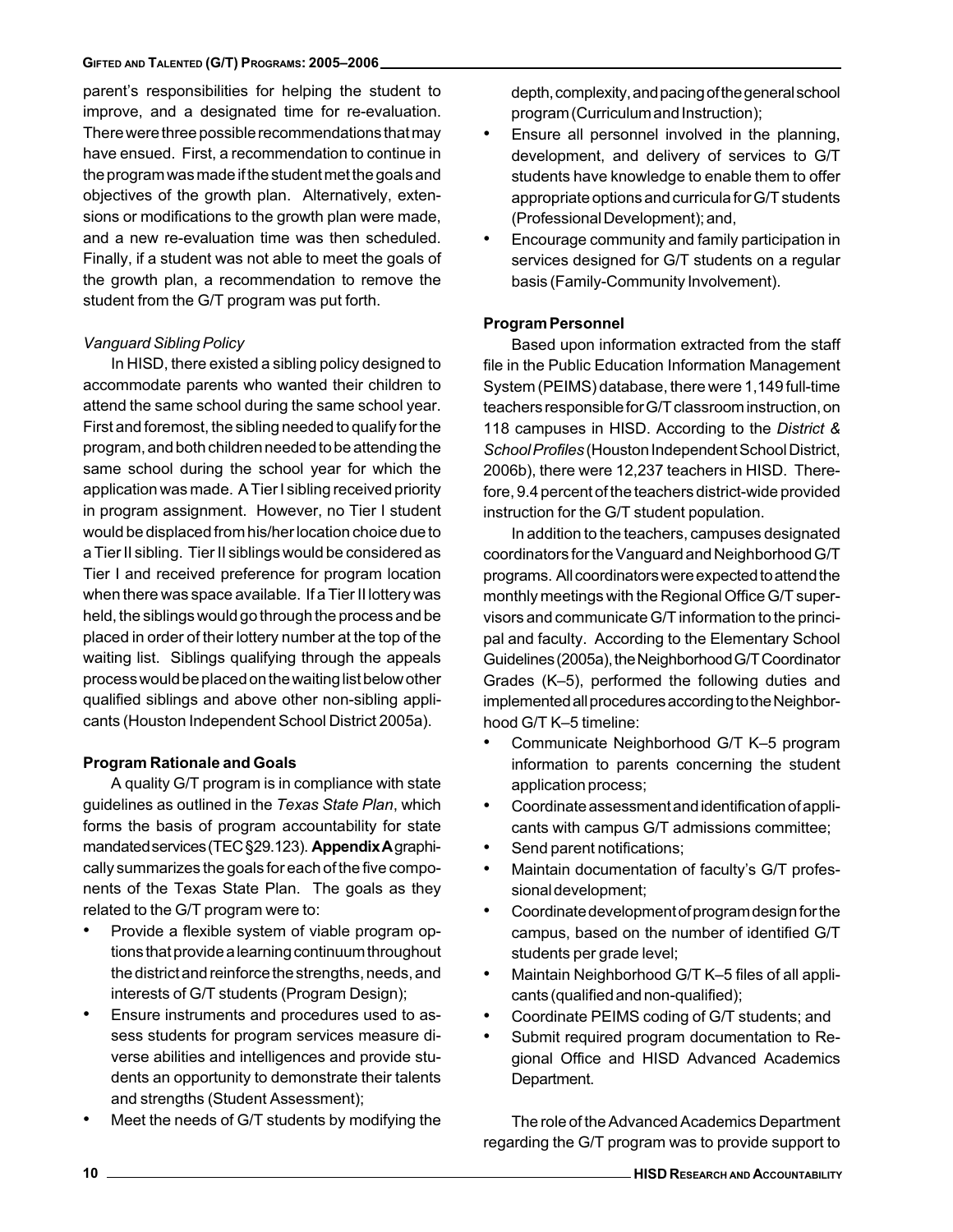the campuses offering Vanguard and/or the Neighborhood G/T programs. The Advanced Academics Department consisted of one manager, two coordinators, and one administrative assistant for the 2005–2006 school year.

#### Program Participants

The G/T program was designed to serve K–12 students who were identified by criteria established at the district level. During the 2005–2006 academic year, 23,440 students attending 257 elementary, middle, and high schools participated in this program based upon information extracted from the PEIMS fall enrollment data file. Differences existed between the number of participating campuses derived from the student enrollment file (n=257) compared to the teacher file (n=118). The disparity may be explained by some of the following: the fact that teachers were in the process of serving G/T students while completing their professional development requirements, teachers serviced multiple populations and PEIMS coding restrictions precluded identifying all of those groups served, teacher mobility precluded their inclusion for the fall snapshot, and/or submission of G/T teachers to the Texas Education Agency (TEA) was not complete.

#### Budget

The annual budget for the G/T Program for 2005–2006 was \$8,383,238.40. This figure represented the adopted budget with the carryover removed. The budget included \$266,673 for the Department of Advanced Academics.

Figure 1 compares the percentage of G/T instructional expenditures for the state and the district from 2000–2001 through 2004–2005 (Academic Excellence Indicator System, 2001, 2002, 2003, 2004, and 2005). From 2001 through 2005, the percentage of G/T instructional expenditures for the state exceeded those of the district. During this time period, the percentage of G/T instructional expenditures for the district declined from 1.0 percent in 2001 to 0.8 percent in 2005. The percentage of G/T instructional expenditures for the state declined from 1.8 percent to 1.6 percent.

## Purpose of the Evaluation

The purpose of this evaluation was to comply with state mandates requiring school districts to evaluate the effectiveness of the G/T program annually (TEC §11.251–11.253). Consequently, this evaluation focused on the degree to which the G/T program operated in compliance with the policies and procedures devel-



Figure 1: Percent of G/T instructional expenditures, 2001–2005.

\*Note: Scale ranges from 0% to 10%, not 100%. Source: AEIS, 2001, 2002, 2003, 2004, 2005

oped by the legal and administrative authorities. To accomplish this, the following research questions were addressed:

- 1. What evidence was there that a flexible system of viable program options that provide a learning continuum was developed throughout the district and reinforces the strengths, needs, and interests of G/T students?
- 2. What evidence was there that the instruments and procedures used to assess students for program services measure diverse abilities and intelligences and provide students an opportunity to demonstrate their talents and strengths?
- 3. What evidence was there that curriculum and instruction met the needs of G/T students by modifying the depth, complexity, and pacing of the school program?
- 4. What evidence was there that all personnel involved in the planning, development, and delivery of services to G/T students had knowledge to enable them to offer appropriate options and curricula for G/T students?
- 5. What evidence was there that the district regularly encouraged community and family participation in services designed for G/T students?

# Methods

## Data Limitations

The G/T students were served in the district by two programs, Vanguard/Magnet and Neighborhood G/T Grades K–12. However, there was only one code on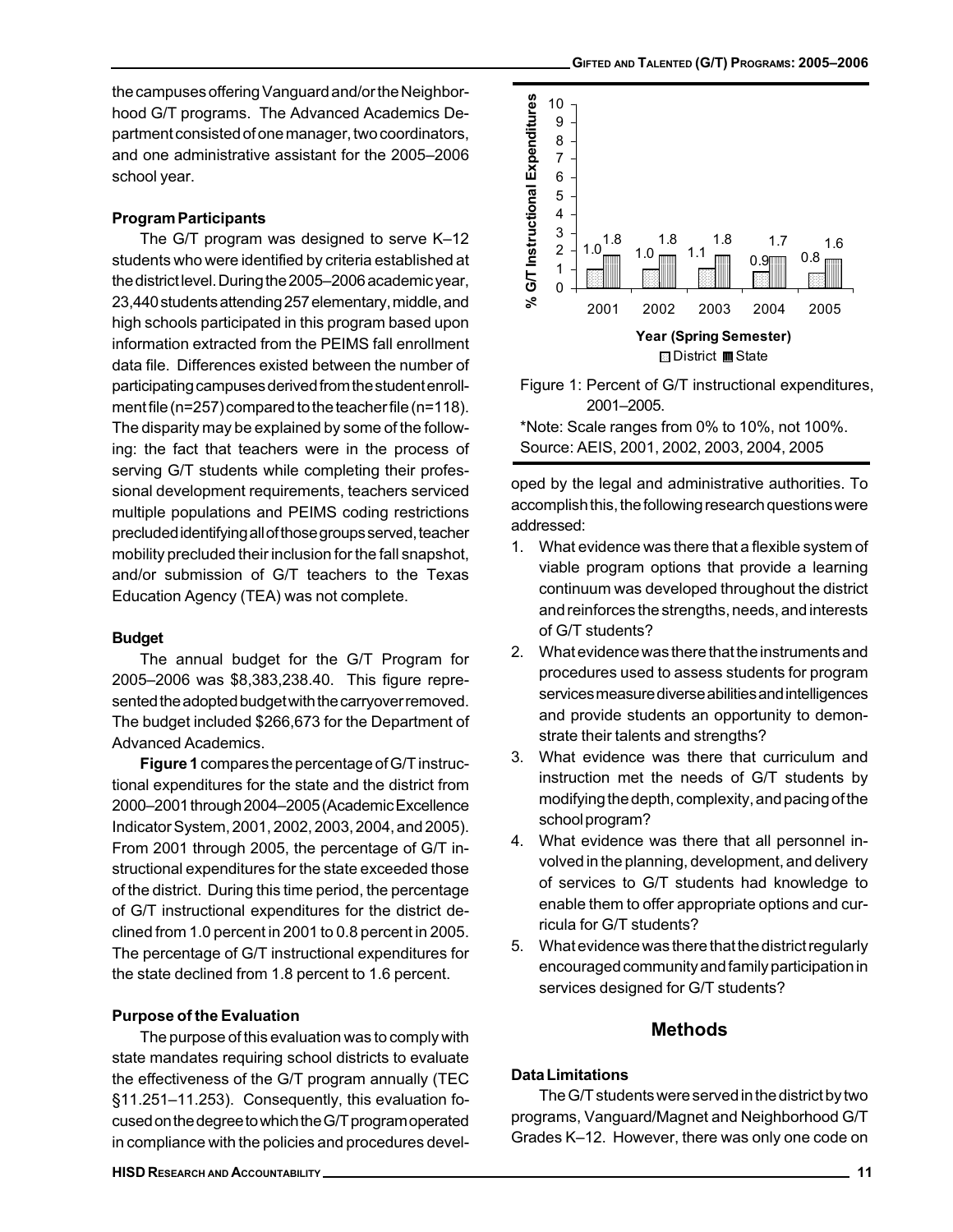the Public Education and Information Management System (PEIMS) database identifying G/T students. To identify the particular program (Vanguard/Magnet versus Neighborhood G/T), a two-step process was implemented. Using the PEIMS database, all G/T students were extracted for the 2005–2006 school year. Next, the G/T students were then matched to the Schools Administrative Student Information (SASI) System, to identify Magnet students. G/T students who were matched to the Magnet file were identified as Vanguard participants. Those G/T students who were not identified as Magnet students were identified as Neighborhood G/T participants. There may be small discrepancies in the number of participants because students entering the district after the PEIMS fall snapshot would not be included in the analysis.

When examining the Magnet Applications and Transfers System (MATS) data, it is important to acknowledge that it has some limitations. Qualifying for the program does not necessarily result in being given a place in a Vanguard program. This is because not all wait-listed students will be given, or will accept, a space in a kindergarten or sixth grade Vanguard program. Others many not receive admittance into the program of their choice and will decline to attend. Thus, the final pool of "accepted" students will fluctuate until the first day of the 2005–2006 academic year for applications received during the 2004–2005 cycle. Since MATS is a dynamic database, information is updated regularly. Kindergarten and sixth grade applicants were extracted from two different application cycles. MATS data from the 2004–2005 school year, which had been archived, was used to track kindergarten and sixth grade students into the 2005–2006 academic year to compare accepted applicants to the pool of students that actually enrolled. MATS data from the 2005–2006 school year were also used to analyze application rates, and these data were current as of June 20, 2006.

Professional Development for G/T teachers was extracted using HISD e-TRAIN. Limitations exist since some professional development activities were not tracked on e-TRAIN because campuses may have hired their own trainer, and the training was not through e-TRAIN. Therefore, the resulting counts may be under-represented.

G/T certification was extracted using PeopleSoft, which contains personnel data. The data may underrepresent the true number of teachers that have met the requisite training requirements for providing G/T instruction or making program decisions. Primarily, archived information reflecting those teachers with G/T certification may not have been entered into the system; however, personnel have hard copies of their qualifications. Information pertaining to those teachers providing G/T instruction was also extracted using the PEIMS database. The total number of G/T teachers and the number of teachers in the district when comparing the data from PeopleSoft and PEIMS are not in accord. Since PEIMS represents a snapshot in time, and PeopleSoft is a dynamic source of information, a greater number of staff members could be tracked. PEIMS also allows for only one population code to be entered, possibly precluding those teachers who provide instruction to multiple populations, including G/T students, from being coded.

#### Data Collection

Student data were obtained using a variety of sources. For the 2005–2006 academic year, demographic, enrollment, and graduation data for G/T students were extracted from the PEIMS and SASI databases. The program description, entry procedures, and student eligibility criteria were extracted from the HISD Elementary and Secondary Guidelines, 2005–2006 and the District and School Profiles (Houston Independent School District, 2005a, 2005b, 2006b). Information pertaining to the application and acceptance rates for kindergarten and sixth grade Vanguard students was obtained from the Magnet Applications and Transfers System (MATS) database for both 2004–2005 and 2005–2006. A cohort of G/T qualified kindergarten and middle school students was tracked using the 2004–2005 MATS database and then matched to 2005–2006 PEIMS database to follow-up on the number of students who accepted admission and actually enrolled.

Since the Department of Research and Accountability provided support to the 2005–2006 G/T PEER Review Committee, program information and issues were evaluated during meetings and group interviews. Additional documentation, including articles, policies, student mobility, and student performance data, was provided from the manager and coordinators in the Department of Advanced Academics.

The Academic Excellence Indicator System (AEIS) synthesizes a wide range of information on the performance of students in Texas public schools. This information is put into the annual AEIS reports, which are available each year in the fall. State and district information pertaining to G/T instructional expenditures were downloaded from the Academic Excellence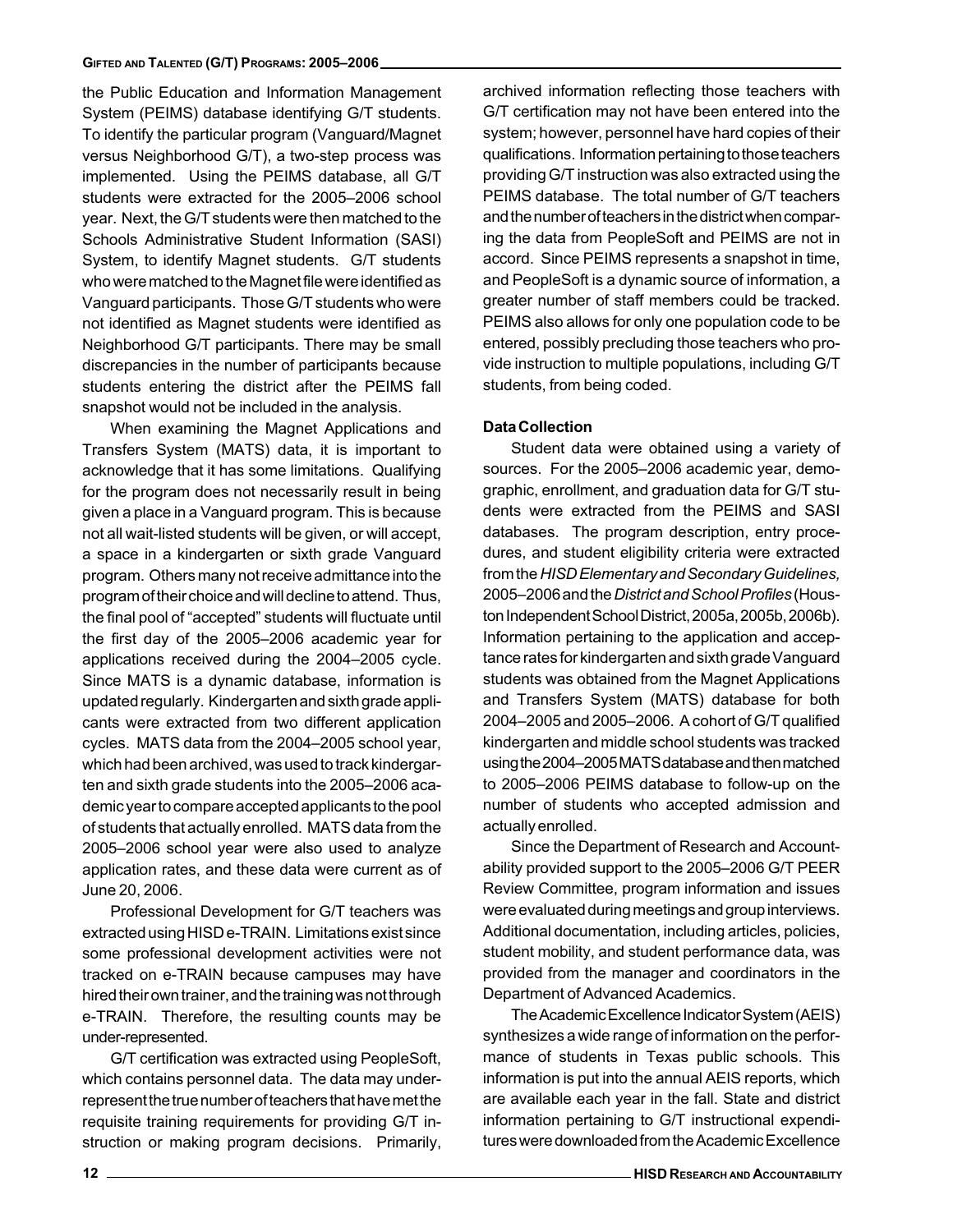Indicator System Report (2001, 2002, 2003, 2004,and 2005). Budget information for HISD during the 2005–2006 academic year was provided by the Budgeting and Financial Planning Department.

Information with respect to G/T training was provided by the Department of Technology and Information Systems as an extract from the HISD e-TRAIN database for 2005–2006. The e-TRAIN program had the capability to track employee professional development on the individual level, including attendance and completion for each training session.

#### Academic Performance

Stanford 10 Normal Curve Equivalent (NCE) and National Percentile Rank (NPR) scores were extracted for G/T students in grades one through eleven for the 2005–2006 school year by program. A G/T sample for both the Vanguard and Neighborhood G/T program was derived by using a stratified random sample that was drawn from 3,952 Vanguard and 15,426 Neighborhood G/T students with Stanford 10 scores. The four strata included grade level, socioeconomic status, ethnicity, and gender. Using this method, the number of Asian and White students that were not economically disadvantaged were undersampled. Rather than weighting the stratified random sample or sampling from another grade level, the Neighborhood G/T sample size was decreased so that the proportions of the four strata matched the proportions in the Vanguard sample.

AP test performance for 2006, along with demographic information supplied by the students, were reported to HISD for each participating campus by the College Board via printed reports and electronic database. Student-level data were matched to the PEIMS database to identify those students who were G/T. Students who were not matched were not included in the analysis. The 2006 national scores for test performance by subject were extracted from the National Summary Report (College Board, AP Central, 2006a). State level data, including the number of AP Subject tests taken along with the percentage of scores that were three or above, were extracted from the State Summary Report (College Board, AP Central, 2006b). Participation rates for juniors and seniors were calculated by dividing the number of students tested by the PEIMS snapshot of fall enrollment for the same group. Participation rates for juniors and seniors were calculated across the district and by school.

Performance data of HISD students on IB examinations and diplomas awarded were obtained from IB score reports or from participating schools. Participation and performance were reported by district and school. For the district and individual schools, the number and percent of students scoring a four or better were reported. A score of four or better allowed an IB exam to be used as one of four measures required for the Distinguished Achievement Program. HISD policy is not to report grouped scores for fewer than five students.

### Elementary G/T and Science Implementation Survey

In May, an Elementary G/T and Science Implementation Survey was distributed to all elementary schools in the district. The purpose of the survey was to learn about the implementation of the G/T program as well as the science program for each campus. There were a total of 13 questions that addressed G/ T program implementation. Out of a total of a total of 206 schools, 87 surveys were completed, representing a 42.2 percent return rate. A copy of the survey can be found in Appendix B.

#### Data Analysis

Basic descriptive statistics were employed to analyze the data. For enrollment by grade level and campus, frequencies were calculated. For survey items, the responses for each category were tabulated and/or percentages calculated. Due to rounding, some totals may not equal 100 percent. Non-parametric statistics were employed to compare performance on the Stanford 10 for Neighborhood G/T and Vanguard students.

### **Results**

What evidence was there that a flexible system of viable program options that provided a learning continuum was developed throughout the district and reinforced the strengths, needs, and interests of G/T students?

#### Program Design

#### G/T Program Services

In HISD, G/T students were served through two different programs, Vanguard/Magnet or Neighborhood G/T Grades K–12. Out of 303 schools in HISD, 264 campuses offered G/T services. There were 182 elementary campuses offering Neighborhood G/T programs (K–5), 85 secondary campuses offering Neighborhood G/T programs (6–12), and 20 campuses offering Vanguard programs (K–12). Out of the 264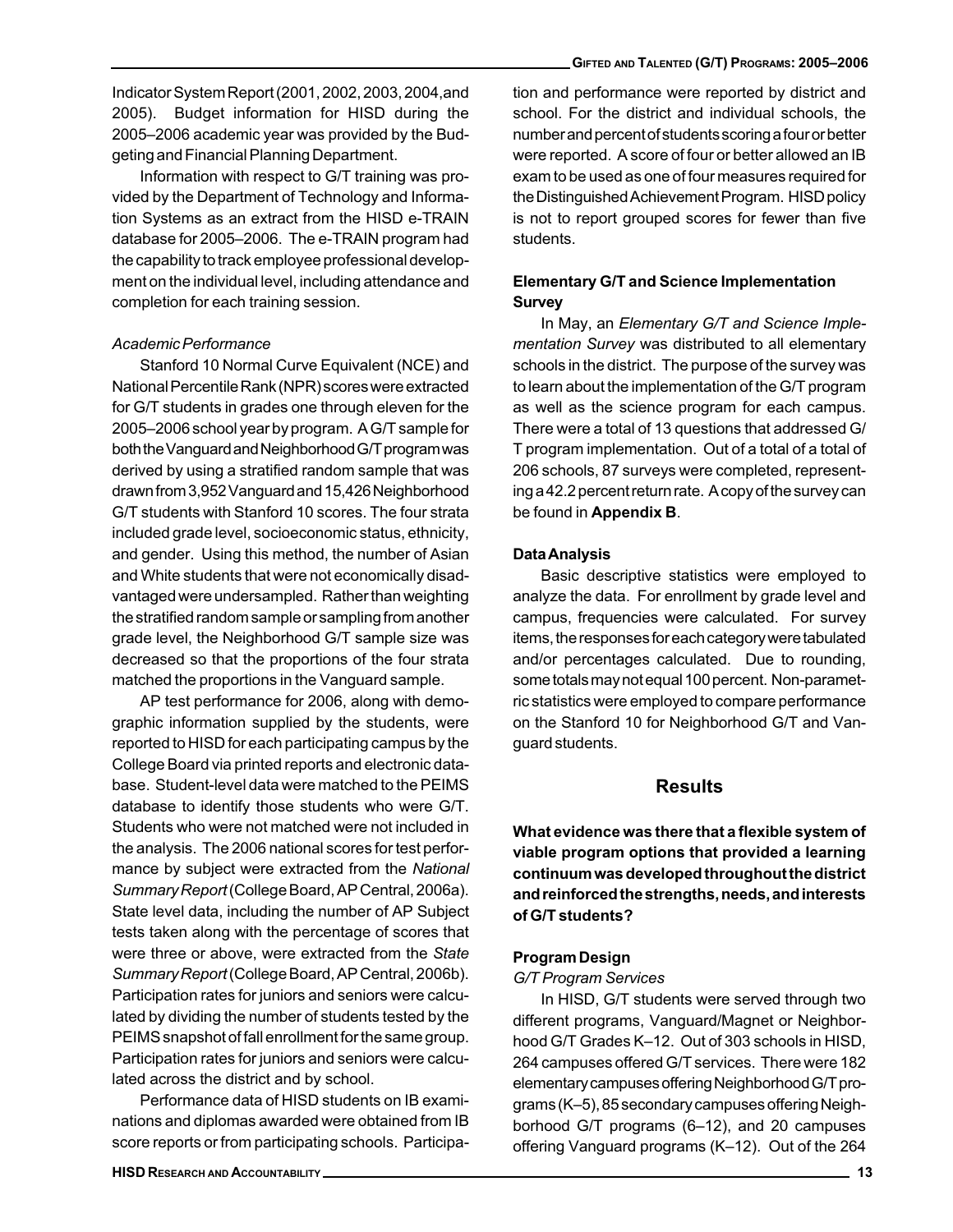#### GIFTED AND TALENTED (G/T) PROGRAMS: 2005–2006

campuses offering G/T services, there were seven campuses offering a Neighborhood G/T program who did not identify any G/T students based upon the PEIMS fall snapshot. These included: Sharon Halpin Early Childhood Center, Briarmeadow Charter, Douglas MacArthur Elementary School\, Las Americas Early Childhood Development Center, William A. Lawson Institute for Peace and Prosperity (WALIPP), Dominion Academy, and St. John's Academy. For 2005– 2006, a total of 19,036 G/T students participated in the Neighborhood G/T program (K–12) compared to 4,404 G/T students who participated in the Vanguard program. When comparing the percentage of G/T students enrolled by program, approximately, 82 percent of G/T students were served through the Neighborhood G/T program (K–12), while 18 percent of the G/T students were served through the Vanguard program.

#### Elementary G/T Program Models

To evaluate how the G/T Program was implemented at the elementary level, information was obtained through the Elementary G/T and Science Implementation Survey. Out of a total of 206 elementary schools, 87 submitted survey forms, reflecting a 42.2 percent return rate. For a list of the responding schools, see Appendix C. Based upon the responses, 90.8 percent of the campuses implemented a Neighborhood G/T program, 6.9 percent implemented both a Neighborhood G/T program and a Vanguard program, and 2.3 percent did not indicate which program design was being implemented.

To address the needs of the participating elementary campuses, three program models or a combination of the three models were implemented across the district. These included: Homogeneous G/T Classroom (25.3 percent), G/T Clusters in the Regular Classroom (78.2 percent), and G/T Pull Out/Simple Exchange (14.9 percent). Since campuses may institute more than one model, the percentages do not add up to 100 percent. Table 1 summarizes the results for each model. The most frequently used model was the G/T Clusters in the Regular Classroom, used by 78.2 percent of the schools. Factors such as the number of teachers with G/T training, the number of identified students, special populations, or departmentalized grade levels influenced how the program was implemented at the campus level.

The Homogeneous G/T Classroom is where the G/T certified teacher has only district-qualified G/T students in the classroom and has the entire day to differentiate the curriculum in the four core areas. All

| Table 1: G/T Program Models and Percent of<br><b>HISD Schools Implementing Each</b>                                  |              |
|----------------------------------------------------------------------------------------------------------------------|--------------|
| Model, 2005-06                                                                                                       |              |
| <b>Neighborhood G/T Model</b>                                                                                        | %            |
| G/T Homogeneous Classroom<br>G/T Clusters in Regular Classrooms                                                      | 25.3<br>78.2 |
| G/T Pull Out/Simple Exchange                                                                                         | 14.9         |
| Note: Totals exceed 100% because some campuses<br>have multiple models. Percentages were based on<br>87 respondents. |              |

Vanguard/Magnet programs implement this model. The G/T Clusters in the Regular Classroom model is one in which district-qualified students are grouped with regular students and served by a G/T certified teacher. The G/T Pull Out/Simple Exchange model is one in which the students are removed from the regular classroom or teachers exchange clusters of districtqualified G/T students on a daily basis. The G/T students are served by G/T teachers, who differentiate the curriculum in the four core areas.

 According to the Texas State Plan Section 2, 2.1A, and 2.2A, G/T students served in the regular classroom needed to work together with groups (minimum of three) of G/T students. Since the predominant model selected by campuses was to serve G/T students in the regular classroom, an analysis was undertaken to examine the enrollment for elementary and secondary campuses, which were serving G/T students. For 2005–2006, there were 97 campuses that identified fewer than three G/T students for at least one grade level. Table 2 summarizes the number of campuses by region serving fewer than three G/T students for at least one grade level. The schools in the Alternative/Charter District did not identify any G/T students for the 2005–2006 school year. The number of schools serving G/T students with fewer than three G/T students by grade level ranged from 11 for the East Region to 36 for the North region.

What evidence was there that the instruments and procedures used to assess students for program services measured diverse abilities and intelligences and provided students an opportunity to demonstrate their talents and strengths?

#### Student Assessment

#### G/T Enrollment

In 2005–2006, a total of 23,440 students attending 257 elementary, middle, and high schools participated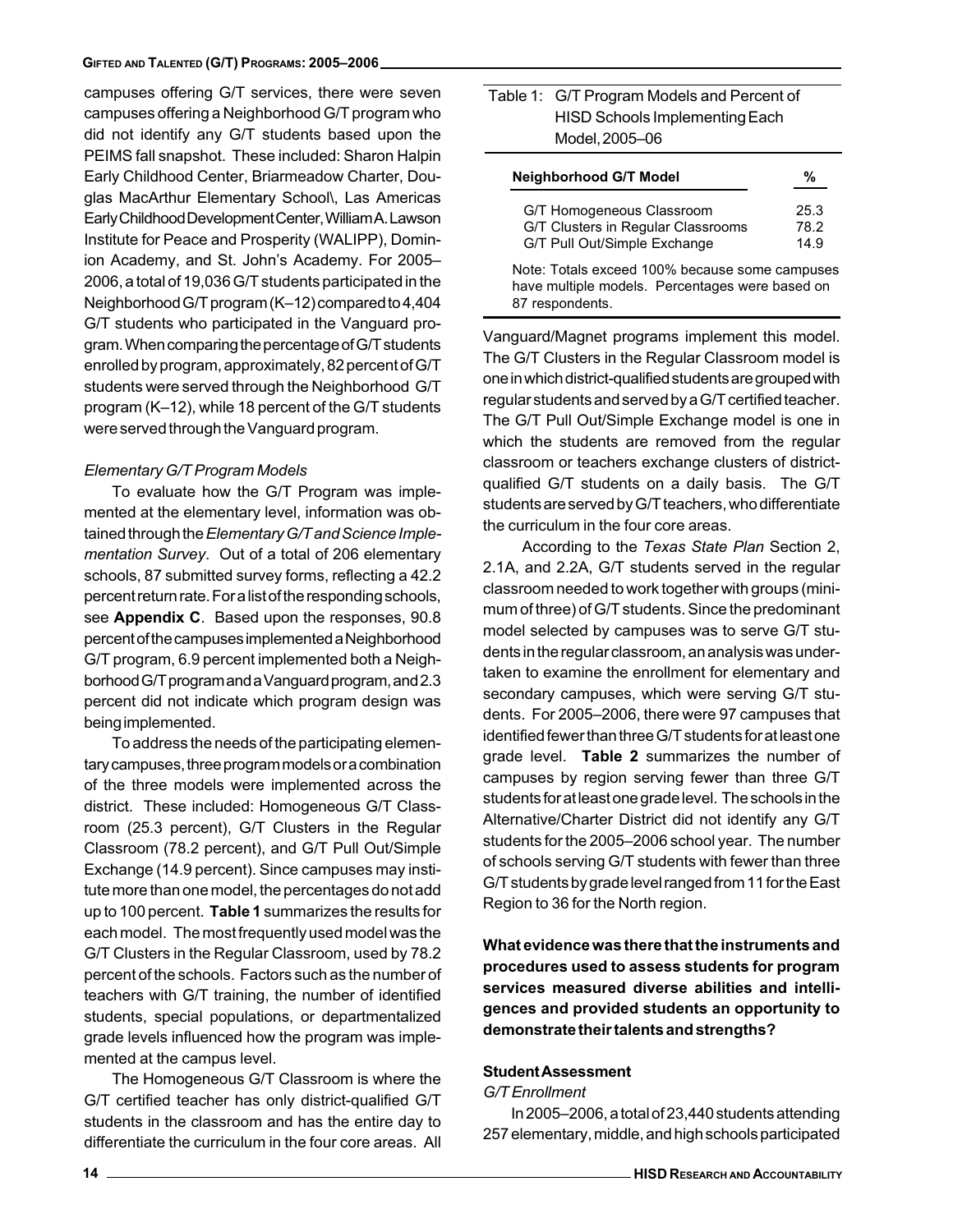| Table 2: Neighborhood G/TK-12 Campuses with |
|---------------------------------------------|
| Fewer than 3 G/T Students for At Least      |
| One Grade Level by Region, 2005-2006        |

| Region              | <b>Total Schools</b> |
|---------------------|----------------------|
| Alternative/Charter | ŋ                    |
| Central             | 18                   |
| East                | 11                   |
| <b>North</b>        | 36                   |
| South               | 16                   |
| West                | 16                   |
| Total               | 97                   |

in the G/T program. Table 3 compares the number of students who were identified as G/T to the total district enrollment by grade level along with the G/T percentage during the 2005–2006 school year. A total of 23,440 students were identified as G/T compared to the district enrollment of 193,471 (Grades K–12). The overall district percentage of students identified as G/T was calculated by dividing the total number of students in grades 1–12 identified as G/T by the total number of students in grades 1–12 in the district. The G/T percentage for the district was 13.1 percent.

 G/T percentages were also calculated by grade level. The number of G/T students were divided by the number of students in the district for each grade level. G/T percentages ranged from 1.9 percent at kindergarten to 17.7 percent at twelfth grade. There were four

Table 3: Comparison of G/T Student Population to the District Population, 2005-2006

|              | G/T    | <b>District</b> | GТ          |
|--------------|--------|-----------------|-------------|
| Grade        | N      | N               | Percentage+ |
|              |        |                 |             |
| κ            | 318    | 16,908          | 1.9         |
| First        | 1.735  | 18.067          | 9.6         |
| Second       | 1,963  | 16.868          | 11.6        |
| <b>Third</b> | 2.206  | 16,753          | 13.2        |
| Fourth       | 2.381  | 15.932          | 14.9        |
| Fifth        | 2.483  | 15.833          | 15.7        |
| Sixth        | 1.718  | 14.739          | 11.7        |
| Seventh      | 1,722  | 14.677          | 11.7        |
| Eighth       | 1.784  | 13.980          | 12.8        |
| Ninth        | 1.864  | 17.302          | 10.8        |
| Tenth        | 1,860  | 12,279          | 15.1        |
| Eleventh     | 1,745  | 10,761          | 16.2        |
| Twelfth      | 1.661  | 9.372           | 17.7        |
| Total        | 23,440 | 193.471         | $13.1*$     |

 $\dagger$  Calculation based on G/T enrollment divided by district enrollment by grade level. \*Calculation based on GT enrollment for grades 1-12

divided by district enrollment for grades 1-12.

students enrolled in kindergarten from the Neighborhood G/T program. However, most kindergarten students in the Neighborhood G/T program would not have been identified for the Fall PEIMS snapshot; therefore, the low G/T enrollment primarily reflects enrollment in the Vanguard program.

Figure 2 compares the district and state G/T enrollment for the past five years (Academic Excellence Indicator System, 2002, 2003, 2004, 2005, and 2006). This calculation is based on the total number of students in the district divided by the total number of G/T students. Since early childhood and kindergarten enrollment are included, the overall G/T percentages are lower. The percentage of G/T students identified at the state level ranged from 7.6 percent in 2005–2006 to 8.2 percent in 2001–2002. When comparing state G/T enrollment over the five-year period, there was a decrease of 0.6 percentage point. The percentage of G/T students identified at the district level ranged from 9.1 percent in 2002–2003 to 11.2 percent in 2005–2006. When comparing district G/T enrollment over the fiveyear period, there was an increase of 1.9 percentage points. The G/T percentage for the district exceeded that of the state by 3.6 percentage points for 2005–2006.

#### Access to Assessment and Identification

According to the Texas Administrative Code as outlined in the Texas State Plan, all populations of the district must have access to assessment and, if identified, services offered as part of the program for G/T students (19 TAC §89.1(3)). To achieve parity, the



Figure 2: Percent of G/T Enrollment, 2002–2006. Note: Scale ranges for 0 to 12 percent, not 100 percent. Source: AEIS, 2002, 2003, 2004, 2005, 2006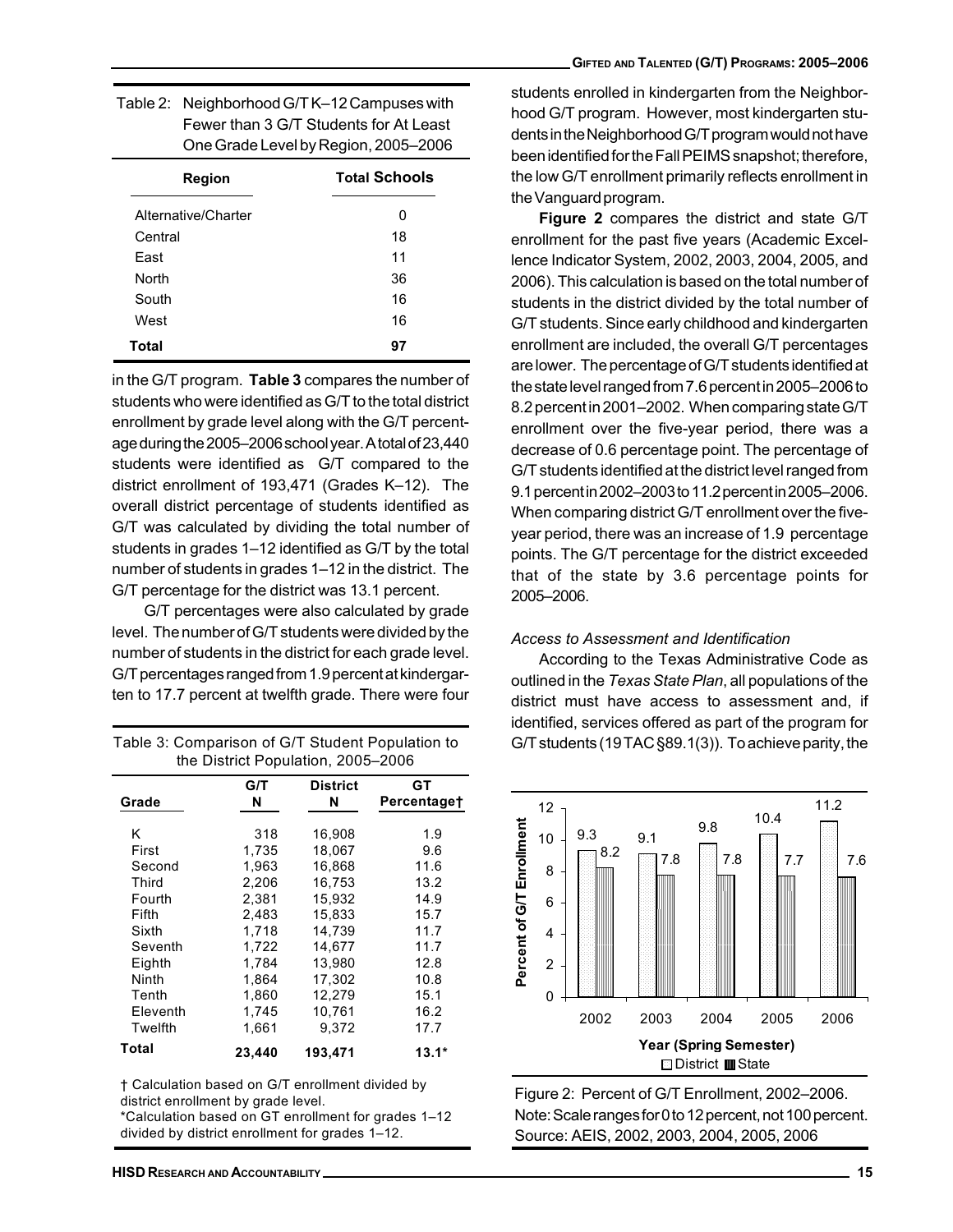demographic composition of the G/T population should be closely aligned to that of the district population.

The MATS database provided one venue to address issues pertaining to equality in assessment, identification, and services because it was possible to track Vanguard students from the point of application to the point of enrollment. MATS was designed to record and report magnet applications and to record and report student transfers, and Vanguard is a Magnet program. A pool of kindergarten and sixth grade applicants from the 2004–2005 were identified using the MATS database. Students in the MATS database were matched with the PEIMS and SASI databases for the 2005–2006 school year to track those that applied, accepted and actually enrolled in a Vanguard program.

Archived data from the 2004–2005 MATS database were used to analyze the total applicant pool and the subsequent enrollment in a Vanguard program for the 2005–2006 school year. A total of 2,796 kindergarten and sixth grade students applied to one of the Board-approved Vanguard elementary or middle schools.

As Table 4 indicates, the racial make-up of kindergarten Vanguard applicants for the upcoming 2005–2006 academic year is significantly different from the racial/ethnic make-up of kindergarten students enrolled during the 2005–2006 academic year. African American and Hispanic students apply for Vanguard G/T at disproportionately lower rates than they are represented in the HISD kindergarten population by 8.5 and 34.6 percentage points, respectively. Conversely, White students and students of Asian descent apply for Vanguard G/T at disproportionately higher rates than they are represented in the HISD kindergarten population by 9.5 and 32.2 percentage points, respectively.

Racial/ethnic differences also exist when comparing sixth grade applicants to the sixth grade population, but to a lesser extent. The percentage of African American and Hispanic applicants is disproportionately lower by 10.3 and 13.4 percentage points, respectively. Alternatively, White students and students of Asian descent apply for Vanguard G/T at disproportionately higher rates than they are represented in the HISD sixth grade population by 6.8 and 16.9 percentage points, respectively. In part, sixth grade students enrolled in the district since kindergarten have more opportunities to be identified as G/T through teacher nomination, parent nomination, and two universal testing windows (kindergarten and fifth grade).

| Table 4: Vanguard Applicants Compared to HISD by |
|--------------------------------------------------|
| Race/Ethnicity                                   |

|                                                    | Vanguard<br><b>Applicants</b> |                    | <b>District</b><br><b>Enrollment</b> |        |
|----------------------------------------------------|-------------------------------|--------------------|--------------------------------------|--------|
| <b>Race/Ethnicity</b>                              | N                             | %                  | N                                    | %      |
| Kindergarten                                       |                               |                    |                                      |        |
| African Am.                                        | 189                           | 16.7               | 4,260                                | 25.2   |
| Asian                                              | 145                           | 12.6               | 529                                  | 3.1    |
| Hispanic                                           | 329                           | 28.6               | 10,687                               | 63.2   |
| Native Am.                                         | 2                             | 0.2                | 8                                    | <1     |
| White                                              | 467                           | 40.6               | 1,424                                | 8.4    |
| Missing                                            | 18                            | 1.6                | 0                                    | 0      |
| Total                                              | 1,150                         | 100.0              | 16,908                               | 100.0  |
| <b>Sixth</b>                                       |                               |                    |                                      |        |
| African Am.                                        | 352                           | 21.4               | 4,678                                | 31.7   |
| Asian                                              | 159                           | 9.7                | 425                                  | 2.9    |
| Hispanic                                           | 726                           | 44.1               | 8.476                                | 57.5   |
| Native Am.                                         | 3                             | 0.2                | 13                                   | 0.1    |
| White                                              | 406                           | 24.7               | 1,147                                | 7.8    |
| Total                                              | 1.646                         | 100.0              | 14,739                               | 100.0  |
| 2004-2005<br>Source:<br>(MATS) and PEIMS 2005-2006 | Magnet                        | Applicant Transfer |                                      | System |

Table 5 summarizes the number of kindergarten and sixth grade applicants that applied, accepted, and enrolled as well as the percentage of accepted applicants who enrolled in a Vanguard program by race/ ethnicity. For kindergarten, Hispanic students represented the racial/ethnic group with the highest percentage of accepted students that subsequently enrolled in a Vanguard program (70.5 percent), while White students were characterized by the lowest percentage (52.5 percent). When looking at total percentages of those enrolled, a higher percentage of sixth grade students accepted and enrolled in a Vanguard program compared with those in kindergarten. Moreover, a greater percentage of sixth grade African American and Hispanic students were accepted and subsequently enrolled in a Vanguard program when compared with White or Asian students.

#### Vanguard/Magnet K–12 Enrollment by School

For 2005–2006, a total of 4,404 G/T students participated in the Vanguard program. The elementary and secondary enrollment by school, along with the enrollment goals for each school, are presented in Figures 3 and 4. A comparison of the actual enrollment and the enrollment goal for each school indicated that the majority of schools had a student enrollment within 15 percent of their enrollment goal. Moreover, three elementary and one secondary school exceeded their enrollment goals. However, there was one el-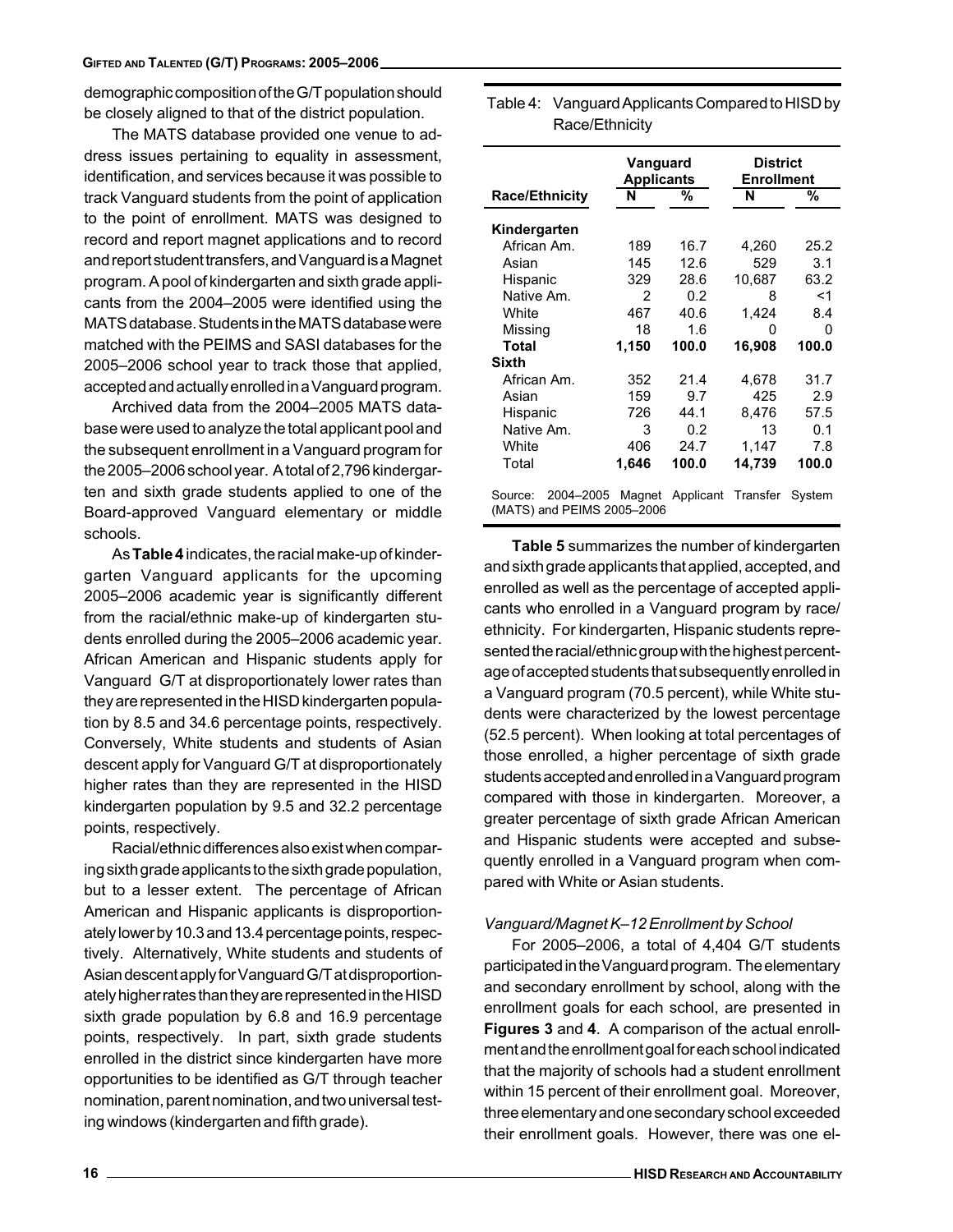|              |                  | <b>Applicants</b> | Accepted | <b>Enrolled</b> | <b>Enrolled/Accepted</b> |
|--------------|------------------|-------------------|----------|-----------------|--------------------------|
| Kindergarten |                  | N                 | N        | N               | %                        |
|              | African American | 189               | 85       | 54              | 63.5                     |
|              | Asian            | 145               | 83       | 54              | 65.1                     |
|              | Hispanic         | 329               | 95       | 67              | 70.5                     |
|              | Native American  | $\overline{2}$    |          |                 |                          |
|              | White            | 467               | 255      | 134             | 52.5                     |
|              | Missing          | 18                | 12       | 8               | 66.7                     |
|              | <b>Total</b>     | 1,150             | 530      | 317             | 59.8                     |
| <b>Sixth</b> |                  |                   |          |                 |                          |
|              | African American | 352               | 153      | 122             | 79.7                     |
|              | Asian            | 159               | 121      | 94              | 77.7                     |
|              | Hispanic         | 726               | 378      | 301             | 79.6                     |
|              | Native American  | 3                 | 1        | 1               | 100.0                    |
|              | White            | 406               | 320      | 245             | 76.6                     |
|              | Total            | 1,646             | 973      | 763             | 78.4                     |

Table 5: Distribution of Kindergarten and Sixth Grade Vanguard Applicants, Acceptance, and Enrollment by Race/ **Ethnicity** 

Source: 2004–2005 Magnet Applicant Transfer System (MATS) and PEIMS 2005–2006 Note: Accepted includes wait-listed and no-space

ementary and four middle schools where student enrollment levels fell between 34.0 percent and 80.5 percent below their enrollment goals.

The Vanguard program was designed as a schoolwithin-a-school (SWAS) model on most campuses. The SWAS model is one in which a subset of the student population attending the school is served by the Magnet program at that campus. Moreover, the facilities are shared by students in the Magnet program and those in the home school. However, Carnegie Vanguard High School is operated as a Separate and Unique School (SUS). As a SUS, there is no home

zone and all students attending the school were in the Magnet program.

### Neighborhood G/T K–12 Enrollment by Grade

Table 6 presents the enrollment of students participating in the Neighborhood G/T Grades K–5 program. During the 2005–2006 school year, a total of 8,771 students were identified for the Neighborhood G/T program Grades K–5 from 182 campuses. The percentage of students identified as G/T increased from <1 percent in Kindergarten to 23.8 percent in fifth grade.

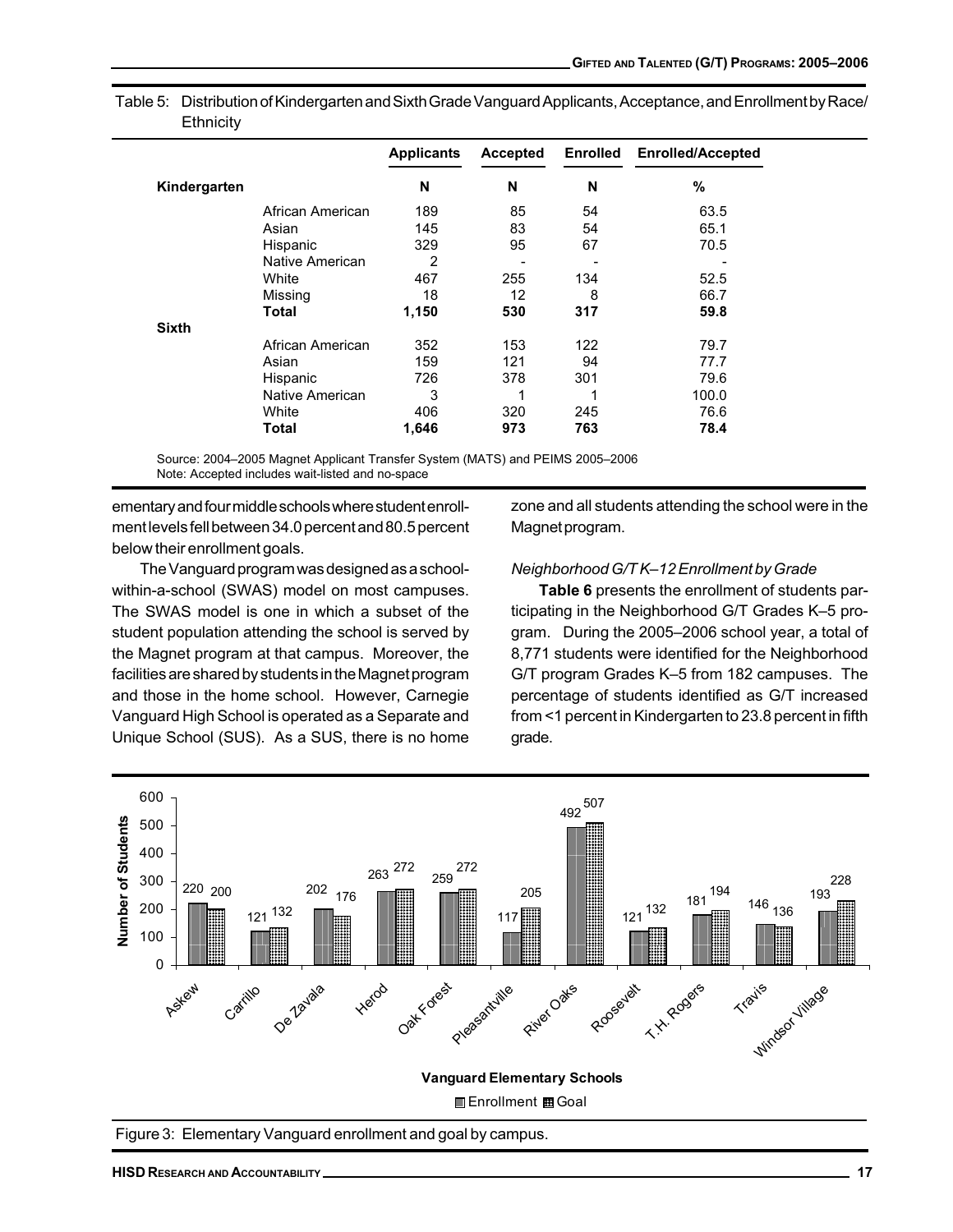

Figure 4: Secondary Vanguard enrollment and goal by campus. Note: An enrollment goal was not established for Carnegie Vanguard High School.

Table 7 presents the enrollment of students participating in the Neighborhood G/T Grades 6–12 program. During the 2005–2006 school year, a total of 10,265 students from 89 campuses were identified for the Neighborhood G/T Grades 6–12 program. The number of campuses included 18 elementary campuses who offered G/T services to sixth grade students. The percentage of students in middle school (grades 6–8) ranged from 10.7 percent in sixth grade to 11.6 percent in eighth grade. However the percentage of high school students served is comparatively higher. Percentages ranged from 15.9 percent in twelfth grade to 17.3 percent in ninth grade.

# Comparison of G/T Demographics to the District

Table 8 shows the demographic characteristics of G/T students compared to students in the district during the 2005–2006 school year. Of the students

| Table 6: Neighborhood G/T Grades K-5 Enrollment |
|-------------------------------------------------|
| by Grade Level, 2005-2006                       |

| served in the G/T program, 41.5 percent were Hispanic,   |
|----------------------------------------------------------|
| 30.8 percent were White, 16.8 percent were African       |
| American, and 10.8 percent were Asian. District-wide     |
| data indicated that Hispanic students represented the    |
| predominant racial/ethnic group (57.5 percent), fol-     |
| lowed by 30.2 percent African American students, 9.1     |
| percent White students, and 3.2 percent Asian stu-       |
| dents. The percent of Native American students was       |
| comparable. When comparing the demographic profile       |
| of students in the G/T program to that of HISD, overall, |
| African American and Hispanic students were under-       |
| represented, while White and Asian students were         |
| overrepresented. More specifically, the percentage of    |
| Hispanic students in the district exceeded the percent-  |
| age identified for the G/T program by 16.0 percentage    |
| points; whereas, the percentage of African American      |
| students in the district exceeded the percentage iden-   |
| tified for the G/T program by 13.4 percentage points.    |

Table 7: Neighborhood G/T Grades 6–12 Enrollment

| by Grade Level, 2005-2006                                            |                                                         |                                                        |                                                                     | by Grade Level, 2005-2006                                   |                                                      |
|----------------------------------------------------------------------|---------------------------------------------------------|--------------------------------------------------------|---------------------------------------------------------------------|-------------------------------------------------------------|------------------------------------------------------|
| Neighborhood G/T Grades K-5                                          |                                                         |                                                        | Neighborhood G/T Grades 6-12                                        |                                                             |                                                      |
| Grade                                                                | # Enrolled                                              | <b>Percent</b>                                         | Grade                                                               | <b>Enrolled</b>                                             | <b>Percent</b>                                       |
| Kindergarten<br>First<br>Second<br>Third<br>Fourth<br>Fifth<br>Total | 4<br>1.361<br>1.551<br>1,813<br>1.954<br>2.088<br>8.771 | $1\%$<br>15.5<br>17.7<br>20.7<br>22.3<br>23.8<br>100.0 | Sixth<br>Seventh<br>Eighth<br>Ninth<br>Tenth<br>Eleventh<br>Twelfth | 1.102<br>1.146<br>1.195<br>1.750<br>1.777<br>1.666<br>1,629 | 10.7<br>11.2<br>11.6<br>17.0<br>17.3<br>16.2<br>15.9 |
|                                                                      | Source: 2005-2006 PEIMS Fall Snapshot                   |                                                        | <b>Total</b>                                                        | 10.265                                                      | 100.0                                                |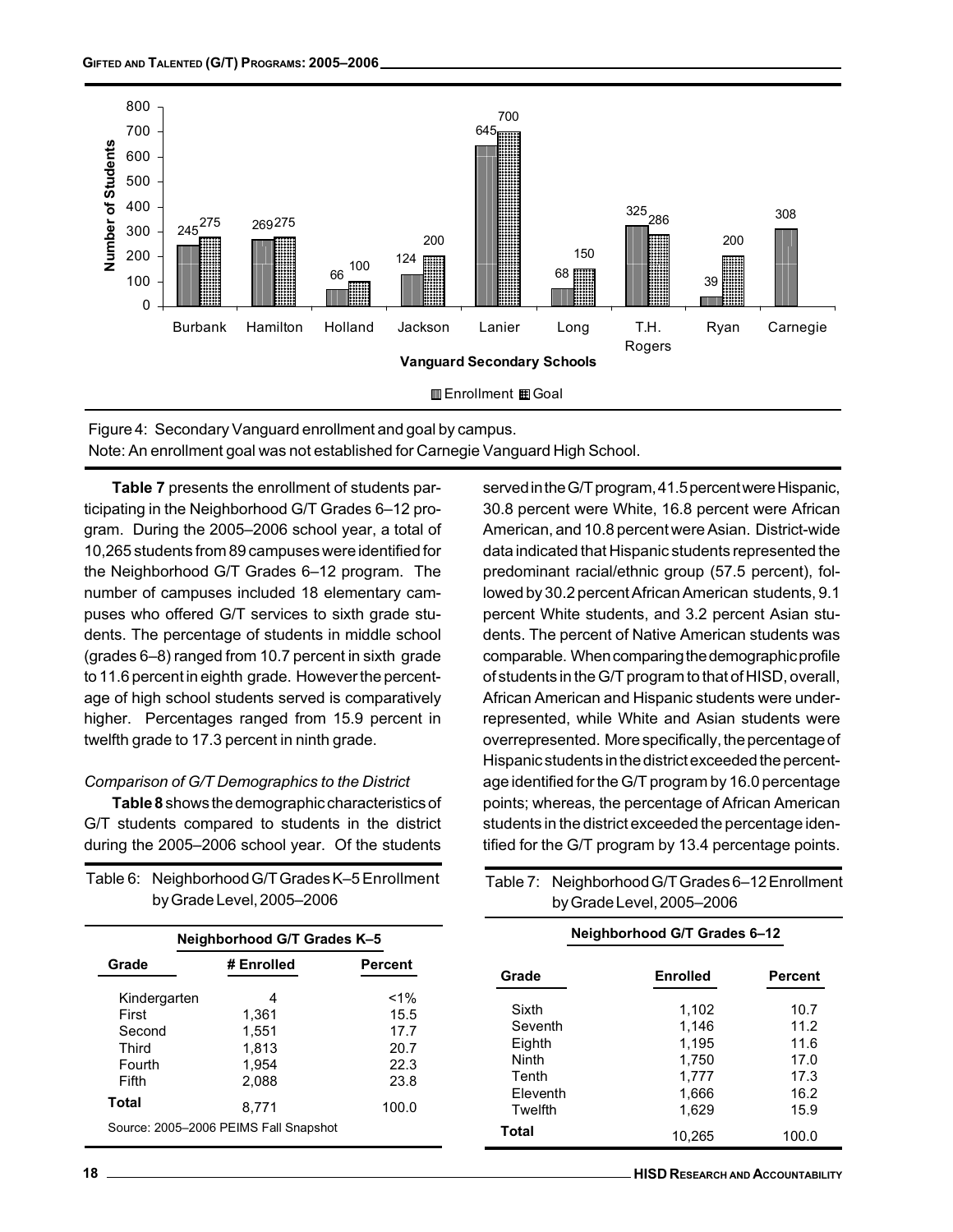|                       | G/T    |       | <b>District</b> |       |
|-----------------------|--------|-------|-----------------|-------|
|                       | N      | %     | N               | %     |
| <b>Race/Ethnicity</b> |        |       |                 |       |
| African Am.           | 3,941  | 16.8  | 58,427          | 30.2  |
| Asian                 | 2.525  | 10.8  | 6.198           | 3.2   |
| Hispanic              | 9,720  | 41.5  | 111,196         | 57.5  |
| Native Am.            | 33     | 0.1   | 119             | 0.1   |
| White                 | 7,221  | 30.8  | 17,531          | 9.1   |
| Gender                |        |       |                 |       |
| Male                  | 10,808 | 46.1  | 98,618          | 49.0  |
| Female                | 12,632 | 53.9  | 94,853          | 51.0  |
| Group                 |        |       |                 |       |
| Free/Red.             | 11,648 | 49.7  | 156,149         | 80.7  |
| Lunch                 |        |       |                 |       |
| Special Ed            | 418    | 1.8   | 19,396          | 10.0  |
| Bilingual             | 2,041  | 8.7   | 32,180          | 16.6  |
| ESL                   | 266    | 1.1   | 15,182          | 7.8   |
| ELL.                  | 2,485  | 10.6  | 50,536          | 26.1  |
| Total                 | 23,440 | 100.0 | 193,471         | 100.0 |

| Table 8: Demographic Characteristics of G/T |
|---------------------------------------------|
| Students and the District                   |

Alternatively, the percentage of Asian and White students in the G/T program exceeded the percentage in the district by 7.6 and 21.7 percentage points, respectively. Regarding gender, the percentage of females exceeded the percentage of males for the G/T program and the district.

Student demographics were also reported by certain group affiliations such as Special Education, Bilingual, English as a Second Language (ESL), English Language Learners (ELL), and economically disadvantaged. The percentages for each group were markedly different for the five categories. Special Education students comprised 1.8 percent of students in the G/T program, compared to 10.0 percent of the district-wide population. The percentage of Bilingual students in the G/T program was 8.7 percent in contrast to 16.6 percent district-wide. G/T students participating in ESL comprised 1.1 percent compared to 7.8 percent of those students district-wide. G/T students identified as ELL comprised 10.6 percent in contrast to 26.1 percent district-wide. The percentage of economically disadvantaged students, determined by participation in the Free or Reduced Lunch program, was only 49.7 percent for the G/T program; whereas 80.7 percent of students district-wide were categorized as economically disadvantaged.

#### Vanguard/Magnet Demographics

Table 9 summarizes the demographic characteristics by Vanguard school for the 2005–2006 school year. With regard to race/ethnicity, White students

(36.3 percent) represented the major racial/ethnic group followed by Hispanic students (33.2 percent). When comparing the racial/ethnic percentages with those district-wide, however, the data suggest that Hispanic and African American students are under-represented in the program as a whole; whereas, White students and Asian students are overrepresented. More specifically, the percentage of Hispanic students in the district exceeded those identified for the Vanguard program by 24.3 percentage points; whereas, the percentage of African American students in the district exceeded those identified for the Vanguard program by 13.0 percentage points. Alternatively, the percentage of Asian and White students in the Vanguard program exceeded the percentage in the district by 10.0 and 27.2 percentage points, respectively.

When examining the racial/ethnic composition by school, the percentage of African American students ranged from 1.0 percent at De Zavala to 88.0 percent at Pleasantville Elementary Schools. For Hispanic students, the percentages by campus ranged from 6.0 percent at Pleasantville to 96.0 percent at De Zavala Elementary Schools. The percentage of White students ranged from 0.0 percent at Pleasantville Elementary School and Ryan Middle School to 75.3 percent at Travis Elementary School, while the percentage of Asian students ranged from 0.4 percent at Burbank Middle School to 50.8 percent at T.H. Rogers Elementary School.

Regarding gender, a total of 48.5 percent of the student population was male. Across schools, there was a slight difference when comparing males with females. By campus, the percentage of males in the program ranged from 41.1 percent at Burbank to 54.5 percent at Holland Middle Schools. A total of 38.5 percent of the Vanguard students were considered to be economically disadvantaged, although this figure varied across campuses from a low of 7.3 percent at River Oaks to a high of 89.6 percent at De Zavala Elementary Schools.

#### Neighborhood G/T K–12 Demographics

Table 10 presents the demographic characteristics of students enrolled in the Neighborhood G/T Grades K–5 program. Of the 8,771 students identified as G/T for the 2005–2006 school year, 4,100 or 46.7 percent were males and 4,671 or 53.3 percent were females.

Regarding race/ethnicity, Hispanic students represented the largest racial/ethnic group comprising 49.8 percent of the students enrolled in the program. White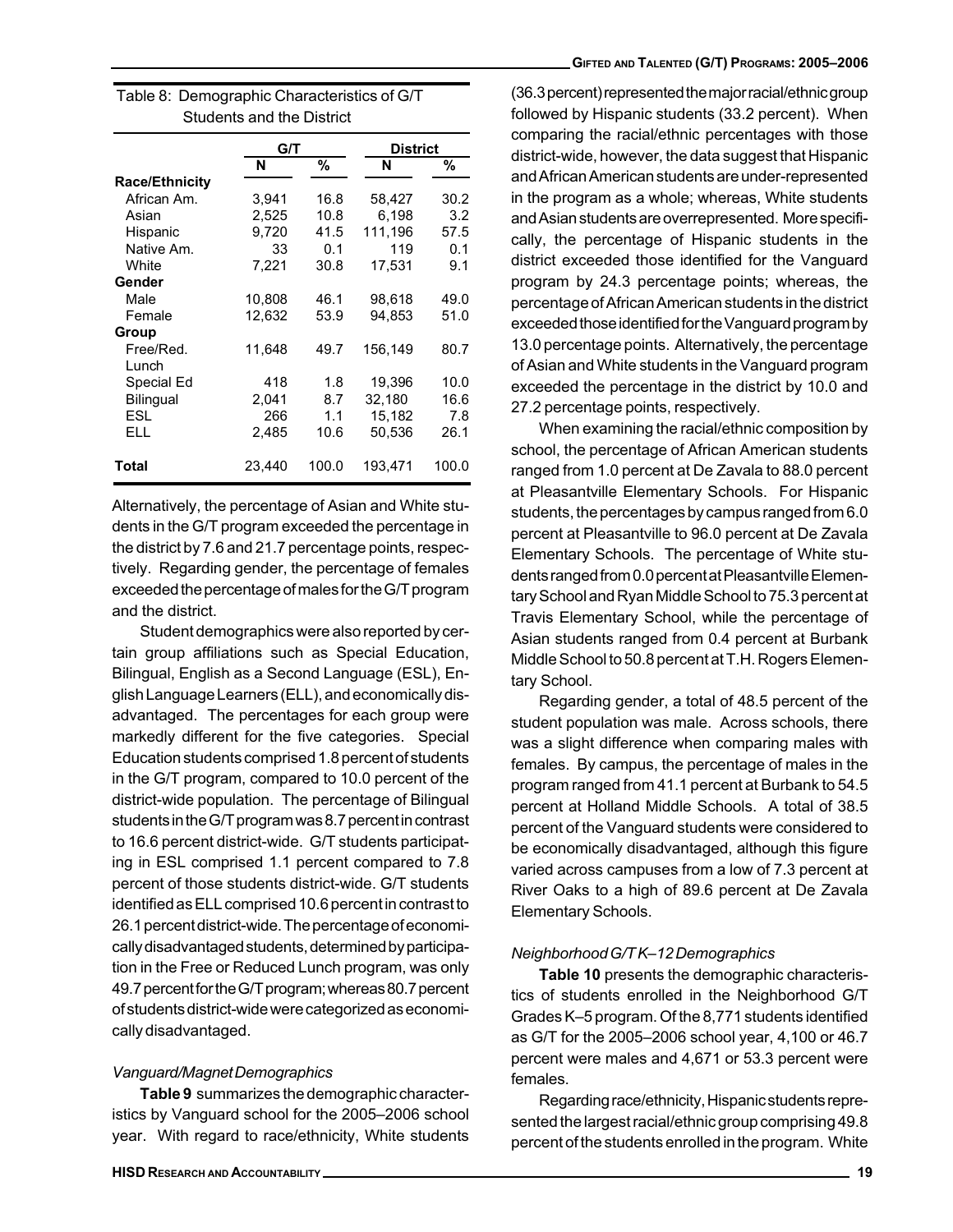|                       |        |       |       |          | <b>Percent</b> |             |        |                  |
|-----------------------|--------|-------|-------|----------|----------------|-------------|--------|------------------|
| <b>School</b>         | Af.Am. | Asian | Hisp. | Nat. Am. | White          | <b>Male</b> | Female | <b>F/R Lunch</b> |
| Elementary            |        |       |       |          |                |             |        |                  |
| Askew                 | 11.8   | 23.6  | 12.7  | 0.0      | 51.8           | 43.2        | 56.8   | 12.7             |
| Carrillo              | 1.7    | 3.3   | 93.4  | 0.0      | 1.7            | 51.2        | 48.8   | 68.6             |
| De Zavala             | 1.0    | 1.0   | 96.0  | 0.5      | 1.5            | 48.0        | 52.0   | 89.6             |
| Herod                 | 8.4    | 12.2  | 8.0   | 0.0      | 71.5           | 44.1        | 55.9   | 8.4              |
| Oak Forest            | 15.4   | 3.1   | 22.4  | 0.0      | 59.1           | 49.0        | 51.0   | 20.5             |
| Pleasantville         | 88.0   | 6.0   | 6.0   | 0.0      | 0.0            | 45.3        | 54.7   | 82.1             |
| <b>River Oaks</b>     | 9.6    | 18.3  | 11.0  | 0.2      | 61.0           | 50.4        | 49.6   | 7.3              |
| Roosevelt             | 29.8   | 7.4   | 58.7  | 0.0      | 4.1            | 41.3        | 58.7   | 62.0             |
| T.H. Rogers           | 8.3    | 50.8  | 8.3   | 0.0      | 32.6           | 46.4        | 51.4   | 17.7             |
| Travis                | 1.4    | 4.1   | 19.2  | 0.0      | 75.3           | 49.3        | 50.7   | 15.8             |
| Windsor Village       | 61.7   | 4.7   | 31.6  | 0.0      | 2.1            | 51.8        | 48.2   | 76.7             |
| <b>Middle</b>         |        |       |       |          |                |             |        |                  |
| <b>Burbank</b>        | 15.9   | 0.4   | 80.0  | 0.8      | 2.9            | 44.1        | 55.9   | 84.1             |
| Hamilton              | 13.8   | 3.0   | 58.4  | 0.0      | 24.9           | 50.2        | 49.8   | 53.2             |
| Holland               | 30.3   | 3.0   | 65.2  | 0.0      | 1.5            | 54.5        | 45.5   | 87.9             |
| Jackson               | 2.4    | 0.8   | 93.5  | 0.0      | 3.2            | 41.1        | 58.9   | 88.7             |
| Lanier                | 13.3   | 14.7  | 18.9  | 0.3      | 52.7           | 52.9        | 47.1   | 21.4             |
| Long                  | 23.5   | 27.9  | 39.7  | 0.0      | 8.8            | 41.2        | 58.8   | 80.9             |
| T.H. Rogers           | 10.2   | 40.6  | 17.8  | 0.0      | 31.4           | 48.6        | 51.4   | 19.1             |
| Ryan                  | 69.2   | 5.1   | 25.6  | 0.0      | 0.0            | 51.3        | 48.7   | 84.6             |
| High                  |        |       |       |          |                |             |        |                  |
| Carnegie              | 26.9   | 2.9   | 26.6  | 0.3      | 43.2           | 50.3        | 49.7   | 36.7             |
| <b>Vanguard Total</b> | 17.2   | 13.2  | 33.2  | 0.2      | 36.3           | 48.5        | 51.5   | 38.5             |
| <b>District</b>       | 30.2   | 3.2   | 57.5  | 0.1      | 9.1            | 51.0        | 49.0   | 80.7             |

|  | Table 9: Demographic Characteristics for Vanguard Students by School, 2005-2006 |  |
|--|---------------------------------------------------------------------------------|--|
|  |                                                                                 |  |

Source: Vanguard data extracted from the PEIMS and SASI databases, 2005-06; District demographics extracted from fall PEIMS database for grades K-12.

students comprised 24.4 percent of the program, followed by 17.2 percent African American, 8.5 percent Asian, and 0.1 percent Native American students. Student demographics were also reported by group

affiliation: Free or Reduced Lunch, Special Education, Table 10: Demographic Characteristics for Ele-

mentary Neighborhood G/T Students,

2005–2006

|                       | Neighborhood G/T Grades K-5 |                |
|-----------------------|-----------------------------|----------------|
|                       | <b>Enrolled</b>             | <b>Percent</b> |
| Gender                |                             |                |
| Male                  | 4,100                       | 46.7           |
| Female                | 4,671                       | 53.3           |
| <b>Race/Ethnicity</b> |                             |                |
| African Am            | 1,505                       | 17.2           |
| Asian                 | 748                         | 8.5            |
| Hispanic              | 4.369                       | 49.8           |
| Native Am             | 9                           | 0.1            |
| White                 | 2,140                       | 24.4           |
| Group                 |                             |                |
| Free/Red. Lunch       | 5,330                       | 60.8           |
| Special Ed            | 205                         | 2.3            |
| Bilingual             | 1,968                       | 22.4           |
| ESL                   | 194                         | 2.2            |
| FLL.                  | 2,303                       | 26.3           |
| Total                 | 8,771                       | 100.0          |

Bilingual, ESL, and ELL. The percentage of economically disadvantaged students, which was determined by participation in the Free or Reduced Lunch program was 60.8 percent. Students identified as ELL comprised 26.3 percent of the program, followed by Bilingual students (22.4 percent). G/T students who were enrolled in Special Education or ESL represented only 2.3 percent and 2.2 percent of the participants, respectively.

Table 11 presents the demographic characteristics of students participating in the Neighborhood G/T Grades 6–12 program. Of the 10,269 students identified, 44.5 percent were males and 55.5 percent were females.

Hispanic students represented the largest racial/ ethnic group comprising 37.9 percent of the students enrolled in the program. Moreover, 33.9 percent of the students were White, 16.4 percent were African American, 11.7 percent were Asian, and 0.2 percent were Native American.

Student demographics were also reported by group affiliation: Free or Reduced Lunch, Special Education, ESL, and ELL. The percentage of economically disadvantaged students, which was determined by participa-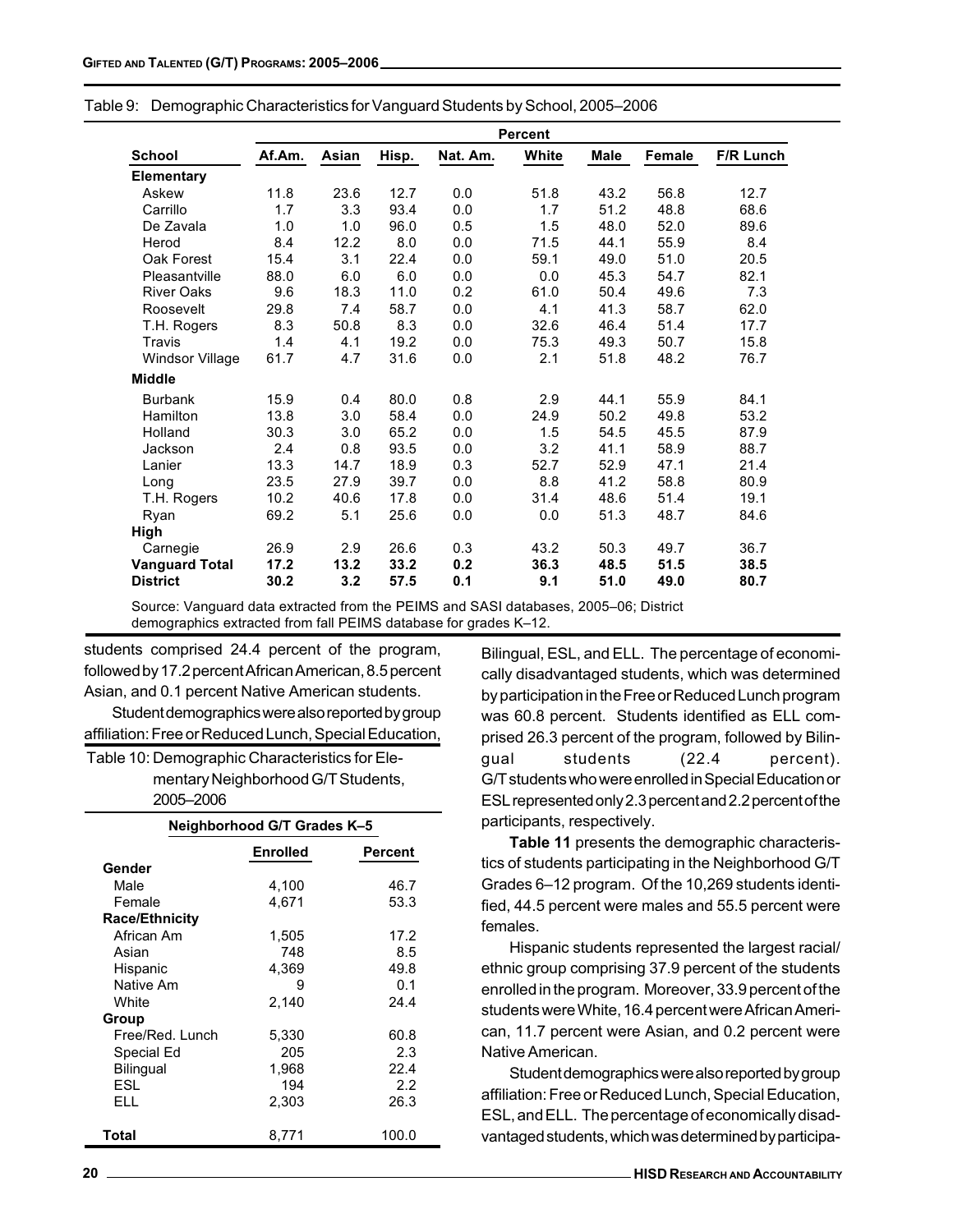| Table 11: Demographic Characteristics for Sec- |
|------------------------------------------------|
| ondary Neighborhood G/T Students,              |
| 2005-2006                                      |

|                       | Neighborhood G/T Grades 6–12 |         |
|-----------------------|------------------------------|---------|
|                       | <b>Enrolled</b>              | Percent |
| Gender                |                              |         |
| Female                | 5,693                        | 55.5    |
| Male                  | 4.572                        | 44.5    |
| <b>Race/Ethnicity</b> |                              |         |
| African Am            | 1,678                        | 16.3    |
| Asian                 | 1,197                        | 11.7    |
| Hispanic              | 3,890                        | 37.9    |
| Native Am             | 17                           | 0.2     |
| White                 | 3.483                        | 33.9    |
| Group                 |                              |         |
| Free/Red. Lunch       | 4,623                        | 45.0    |
| Special Ed            | 80                           | 0.8     |
| ESL                   | 30                           | 0.3     |
| FLL.                  | 38                           | 0.4     |
| Total                 | 10,265                       | 100.0   |

tion in the Free or Reduced Lunch program was 44.5 percent. G/T students who were enrolled in Special Education represented only 0.8 percent of the participants. Students who were ESL or ELL comprised only 0.3 percent and 0.4 percent of the participants, respectively.

What evidence was there that curriculum and instruction met the needs of G/T students by modifying the depth, complexity, and pacing of the school program?

#### Curriculum and Instruction

According to the Texas State Plan, G/T programs, at a minimum, are required to provide a continuum of learning experiences that lead to the development of advanced-level products. In Texas, participation and performance on AP and IB examinations are used as high performance indicators in AEIS, the Texas Gold Performance Acknowledgment System (GPA), and the Distinguished Achievement Program (DAP). The DAP requires students to complete four advanced measures in addition to successfully completing all course requirements in order to earn this distinction. Since advanced measures may include performance on AP or IB tests, and since G/T students are required to enroll in advanced courses, AP and IB participation and results reflect appropriate outcome measures for evaluating program effectiveness. In addition, the district administers the Stanford 10, a norm-referenced achievement test for students enrolled in grades 1–11,

so that performance may be measured at all educational levels.

### Stanford 10 Performance

The Stanford 10 achievement test was used to assess academic performance for a sample of students enrolled in the G/T program for 2005–2006. This test was selected because it represented a national norm-referenced examination that assesses student achievement in reading, mathematics, language, environment/science, and social science. Since G/T students represent a special population, assessing the academic performance is problematic due to a number of issues. Callahan (1992) addressed the limitations in using standardized instruments for assessing the effectiveness of educational services for G/T students. For example, many of the instruments used to assess student progress may only address traditional curricular areas such as mathematics, science, language arts/reading, and social studies. Tests typically do not have enough items at the upper end of the range to assess performance for G/T students. Additionally, statistical effects, such as regression to the mean, may mask progress. When examining the goals of the program, there is not a match with those areas being tested. Finally, HISD uses Stanford 10 as one of the quantitative measures to assess students for the G/T program, limiting comparisons between G/T and non-G/T students. Therefore, a G/T sample for both the Vanguard and Neighborhood G/T program was derived by using a stratified random sample that was drawn from 3,952 Vanguard and 15,426 Neighborhood G/T students with Stanford 10 test scores.

Table 12 summarizes the number of students taking the Stanford 10 along with the mean NCE score by grade level and G/T program. Students in the Vanguard program outperformed students in the Neighborhood G/T program for all subtests and grade levels, with the exception of second and third grade performance on the math and language subtests; the differences in performance on the math and language subtests between students in the Vanguard program and those in the Neighborhood program were not statistically significant based on the Mann-Whitney U test results. Additionally, academic performance may be further scrutinized by examining whether NCE scores fell into the below average (<44.5), average (44.5–55.6), or above average (>55.6) range. G/T testtakers from both programs had mean NCE scores that fell within the above average range for all subtests and grade levels. Appendix D summarizes the number of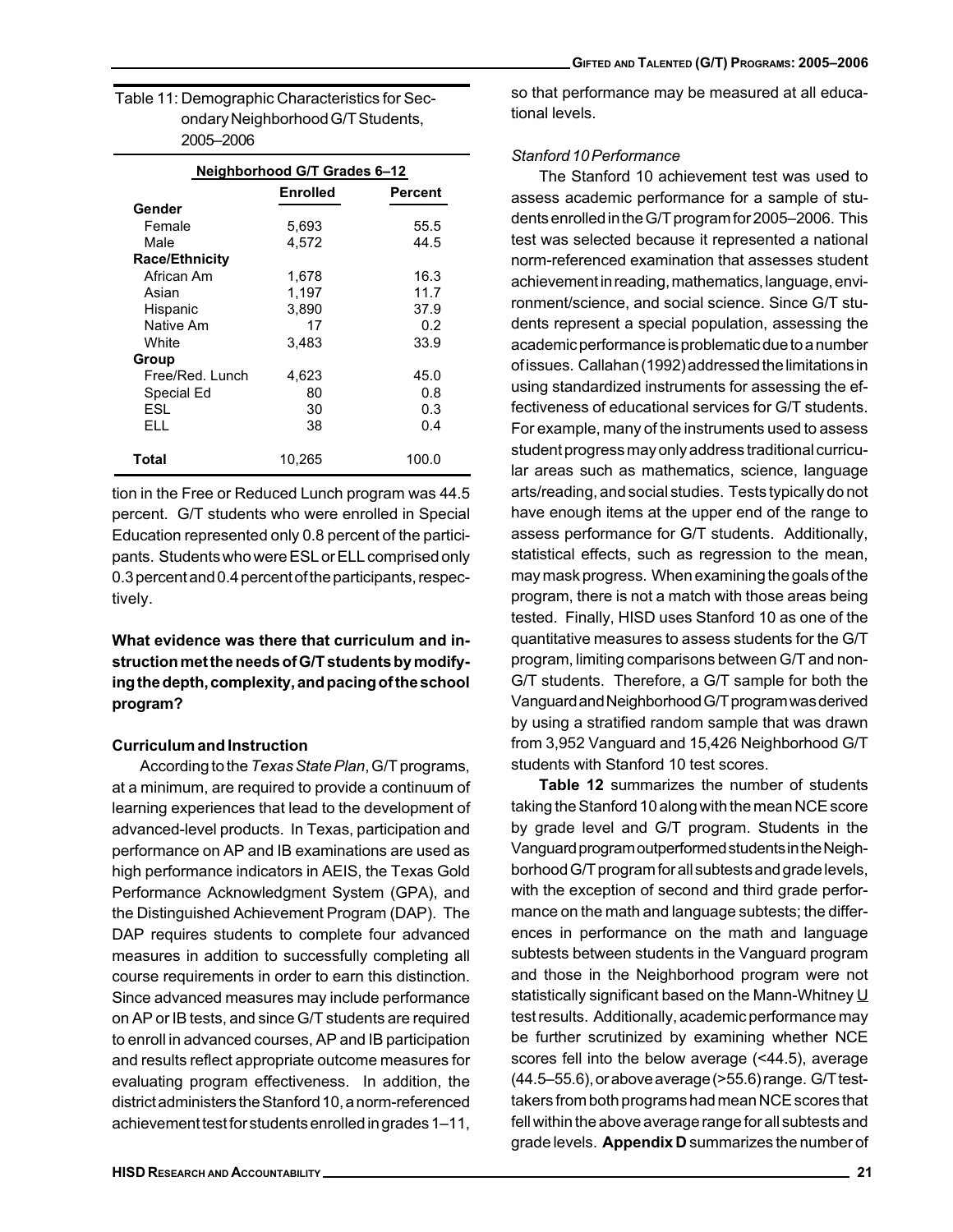Table 12: Stratified Random Sample of Vanguard and Neighborhood G/T Stanford 10 Mean Scores by Grade Level and Subtest, 2005–2006

|       |     | # Taking | Reading<br><b>Mean NCE</b> |      | Math<br><b>Mean NCE</b> |      | Lang<br><b>Mean NCE</b> |      | Envirnmt./<br><b>Science</b><br><b>Mean NCE</b> |      |      | SocSci<br><b>Mean NCE</b> |
|-------|-----|----------|----------------------------|------|-------------------------|------|-------------------------|------|-------------------------------------------------|------|------|---------------------------|
| Grade | v   | N        | v                          | N    | v                       | N    | ۷                       | N    | v                                               | N    | v    | N                         |
| 1     | 354 | 353      | 75.5                       | 73.9 | 77.8                    | 74.0 | 78.0                    | 76.2 | 66.8                                            | 62.0 | t    |                           |
| 2     | 382 | 382      | 71.7                       | 71.2 | 74.2                    | 74.5 | 74.3                    | 75.4 | 66.6                                            | 64.0 | t    |                           |
| 3     | 369 | 368      | 75.2                       | 73.6 | 77.2                    | 77.6 | 72.6                    | 74.8 | 74.5                                            | 72.7 | 74.6 | 71.1                      |
| 4     | 422 | 421      | 77.6                       | 72.8 | 80.2                    | 76.9 | 81.0                    | 78.1 | 75.0                                            | 70.7 | 71.6 | 66.9                      |
| 5     | 393 | 393      | 76.5                       | 70.3 | 81.4                    | 77.4 | 77.7                    | 72.8 | 76.9                                            | 70.6 | 75.0 | 66.9                      |
| 6     | 603 | 584      | 78.3                       | 74.8 | 81.6                    | 78.2 | 74.7                    | 70.5 | 77.8                                            | 73.8 | 73.2 | 68.2                      |
| 7     | 569 | 566      | 74.0                       | 70.6 | 82.0                    | 78.7 | 77.1                    | 74.5 | 76.5                                            | 71.4 | 72.3 | 69.0                      |
| 8     | 587 | 585      | 73.1                       | 69.1 | 80.2                    | 76.9 | 73.9                    | 70.7 | 75.5                                            | 70.5 | 77.2 | 72.4                      |
| 9     | 112 | 112      | 75.3                       | 70.9 | 76.2                    | 74.9 | 73.6                    | 70.8 | 76.1                                            | 68.0 | 73.5 | 64.7                      |
| 10    | 82  | 82       | 76.8                       | 73.1 | 83.1                    | 76.6 | 72.8                    | 67.6 | 77.7                                            | 70.3 | 77.1 | 69.2                      |
| 11    | 79  | 78       | 81.2                       | 76.2 | 82.3                    | 74.5 | 78.0                    | 73.8 | 78.8                                            | 69.9 | 78.7 | 71.4                      |

Note: V=Vanguard and N=Neighborhood G/T Program

<sup>†</sup> Test not administered

students taking the Stanford 10 along with the corresponding National Percentile Rank (NPR) scores that were presented in Table 12.

A Mann-Whitney  $\underline{U}$  test was conducted to evaluate whether the Stanford 10 subtest distributions deviated significantly from normal based on the type of G/T program. The results of the test were significant for reading,  $(z=10.093, p=.000)$ , mathematics  $(z=.9.305,$  $p=0.000$ ), language (z=-6.931,  $p=0.000$ ), environment  $(z=4.530, p=.000)$ , science  $(z=.12.816, p=.000)$ , and social science ( $z=-14.051$ ,  $p=-000$ ). Students in the

Vanguard program had higher scores than students in the Neighborhood G/T program based on the Stanford 10 subtests. Table 13 summarizes the mean rank by Stanford 10 subtest for the Vanguard and Neighborhood G/T programs.

A Mann-Whitney  $\underline{U}$  test was conducted to evaluate whether the Stanford 10 subtest distributions deviated significantly from normal based on the type of G/T program by grade level. For grade 1, the results of the test were significant for mathematics (z=-3.194, p=.001) and environment (z=-3.805, p=.000), and Vanguard

Table 13: Stanford 10 Vanguard/Magnet and Neighborhood G/T Programs: Mann-Whitney Analysis

|             | Program          | N     | Mean Rank | <b>Sum of Ranks</b> | z         | p    |
|-------------|------------------|-------|-----------|---------------------|-----------|------|
|             | Vanguard         | 3.919 | 4145.98   | 16248111.00         |           |      |
| Reading     | Neighborhood G/T | 3,862 | 3632.25   | 14027761.00         |           |      |
|             | Total            | 7,781 |           |                     | $-10.093$ | .000 |
|             | Vanguard         | 3.918 | 4124.78   | 16160885.00         |           |      |
| Math        | Neighborhood G/T | 3.861 | 3651.75   | 14099424.00         |           |      |
|             | Total            | 7,779 |           |                     | $-9.305$  | .000 |
|             | Vanguard         | 3.919 | 4063.80   | 15926051.00         |           |      |
| Language    | Neighborhood G/T | 3,858 | 3711.43   | 14318702.00         |           |      |
|             | Total            | 7,777 |           |                     | $-6.931$  | .000 |
|             | Vanguard         | 731   | 781.47    | 571251.50           |           |      |
| Environment | Neighborhood G/T | 731   | 681.53    | 498201.50           |           |      |
|             | Total            | 1,462 |           |                     | $-4.530$  | .000 |
|             | Vanquard         | 3.182 | 3440.88   | 10948895.00         |           |      |
| Science     | Neighborhood G/T | 3.118 | 2854.16   | 8899255.00          |           |      |
|             | Total            | 6,300 |           |                     | $-12.816$ | .000 |
| Social      | Vanguard         | 3,183 | 3468.93   | 11041619.00         |           |      |
| Science     | Neighborhood G/T | 3,117 | 2825.32   | 8806531.00          |           |      |
|             | Total            | 6,300 |           |                     | $-14.051$ | .000 |
|             |                  |       |           |                     |           |      |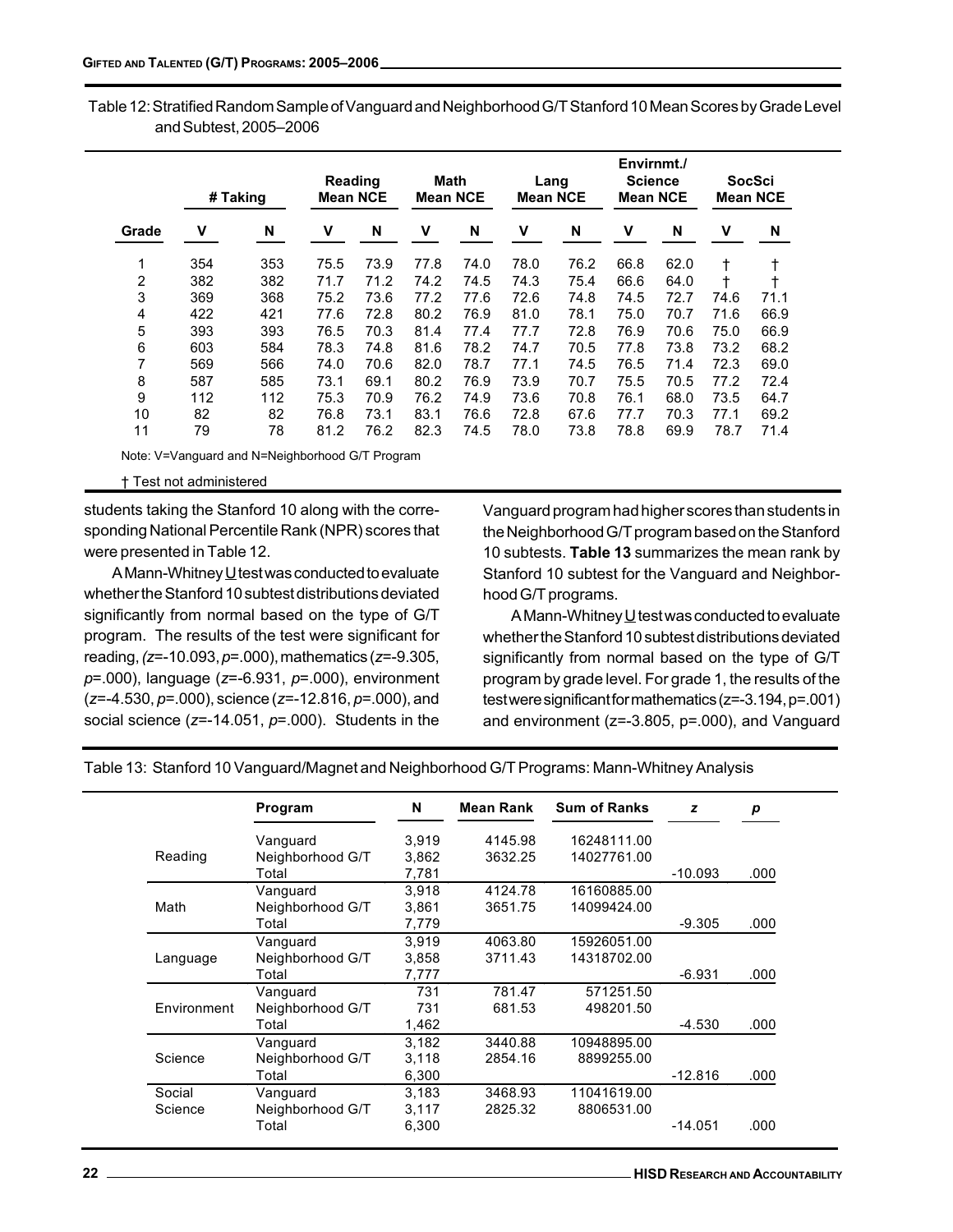students had higher scores than students in the Neighborhood G/T program. For grade 2, Vanguard students had higher scores that were statistically significant for the environment subtest, z=-2.629, p=.009. For grade 3, the results indicated that students in the Vanguard program had higher scores that were statistically significant for the social science subtest (z=-2.920, p=.004). The results of the test were significant for all subtests (reading, mathematics, language, science, and social science) for grades 4 through 8. (see Appendix E). For grade 9, students in the Vanguard program had higher scores than students in the Neighborhood G/T program for reading (z=-2.557, p=.011), science (z=-4.663, p=.000), and social science (z=-5.768, p=.000). For grade 10, the results of the test were significant for mathematics (-3.152, p=.002), language (z=-2.610, p<.009), science (z=-3.113, p=.002), and social science (z=-3.871, p=.000), where students in the Vanguard program had higher scores than students in the Neighborhood G/T program. For grade 11, Vanguard students outperformed students in the Neighborhood program, and the results of the test were significant for reading (z=-1.966, p=.049), mathematics (z=-2.570, p=.010), science (z=-3.362, p=.001), and social science (z=-3.362, p=.001).

## HISD Advanced Placement (AP) and International Baccalaureate (IB) Examination Results

In Texas, participation and performance on AP and IB examinations are indicators included in AEIS and the Texas GPA, which recognizes districts and campuses for high levels of participation and performance on AP and IB examinations. Moreover, high school G/T students are required to enroll each year in at least one advanced level class (Pre-AP, AP, Pre-IB, or IB) to remain identified as G/T. As such, AP and IB examination results for G/T students are monitored as part of this evaluation.

Tables 14 and 15 show district-wide and G/T student participation and performance on AP examinations for 2006. Additionally, Texas participation and performance and performance of national test-takers are summarized for comparative purposes. Typically, a score of three qualifies a student to receive advanced placement and/or college credit. Of the 4,358 students district-wide that participated in taking AP examinations during the 2005–2006 school year, 2,543 or 58.3 percent were enrolled in the G/T program. A smaller proportion of HISD students took AP examinations than Texas students (9.3 percent vs. 9.8 percent). HISD students outperformed students in Texas schools by 0.5 percentage point for those exams scored at three or higher. However, nationally, students outperformed those in HISD by 10 percentage points for those exams scored at three or higher.

Since G/T students were required to enroll in AP courses, and selection for the program was based, in part, on standardized test performance, participation and performance on AP examinations for G/T students exceeded district, state, and national percentages. A higher proportion of G/T students took AP examinations than Texas students (35.7 percent vs. 9.8 percent) or HISD students (35.7 percent vs. 9.3 percent). For the 2006 school year, 2,543 HISD G/T students took 5,446 AP examinations, and 58.3 percent of the scores were three or higher. G/T performance on AP examinations scored at three or higher exceeded that for HISD, Texas, and the Nation by 10.8, 11.3, and 0.8 percentage points, respectively.

The level of AP participation and performance varied across the district when looking at school-level data (Table 14). For 2005–2006, high school participation rates ranged from 0.1 percent at Kashmere High School to 35.2 percent at Carnegie Vanguard High School. High school performance levels ranged from 0.0 percent at Phillis Wheatley High School to 86.7 percent at Bellaire High School. Out of the 31 high schools, only eight met or exceeded the state percentage (47.0 percent) of examinations that scored at three or higher.

AP participation and performance also varied markedly for campuses with G/T students (Table 15). Out of a total of 31 high school campuses, 28 campuses had five or more G/T participants. Levels of participation ranged from 0.0 percent at Eastwood Academy and Kashmere High School to 59.1 percent at Westside High School. The percentage of exams that were scored at three or higher ranged from 0.0 percent at Eastwood, Kashmere, Middle College for Technology Careers, Ross Sterling, and Evan Worthing High Schools to 88.4 percent at Bellaire High School. Out of 28 high schools with G/T participants, only 8 met or exceeded the state percentage of 47.0 percent for examinations that scored at three or higher.

Figure 5 (see page 26) compares the percentage for HISD G/T and National AP test scores of three or higher by race/ethnicity based upon the total number of G/T AP tests taken for each racial/ethnic group. Since G/T students represent a special population, as expected, the percentages for all racial/ethnic groups exceeded those for national test-takers. The percentages for each racial/ethnic group attaining a score of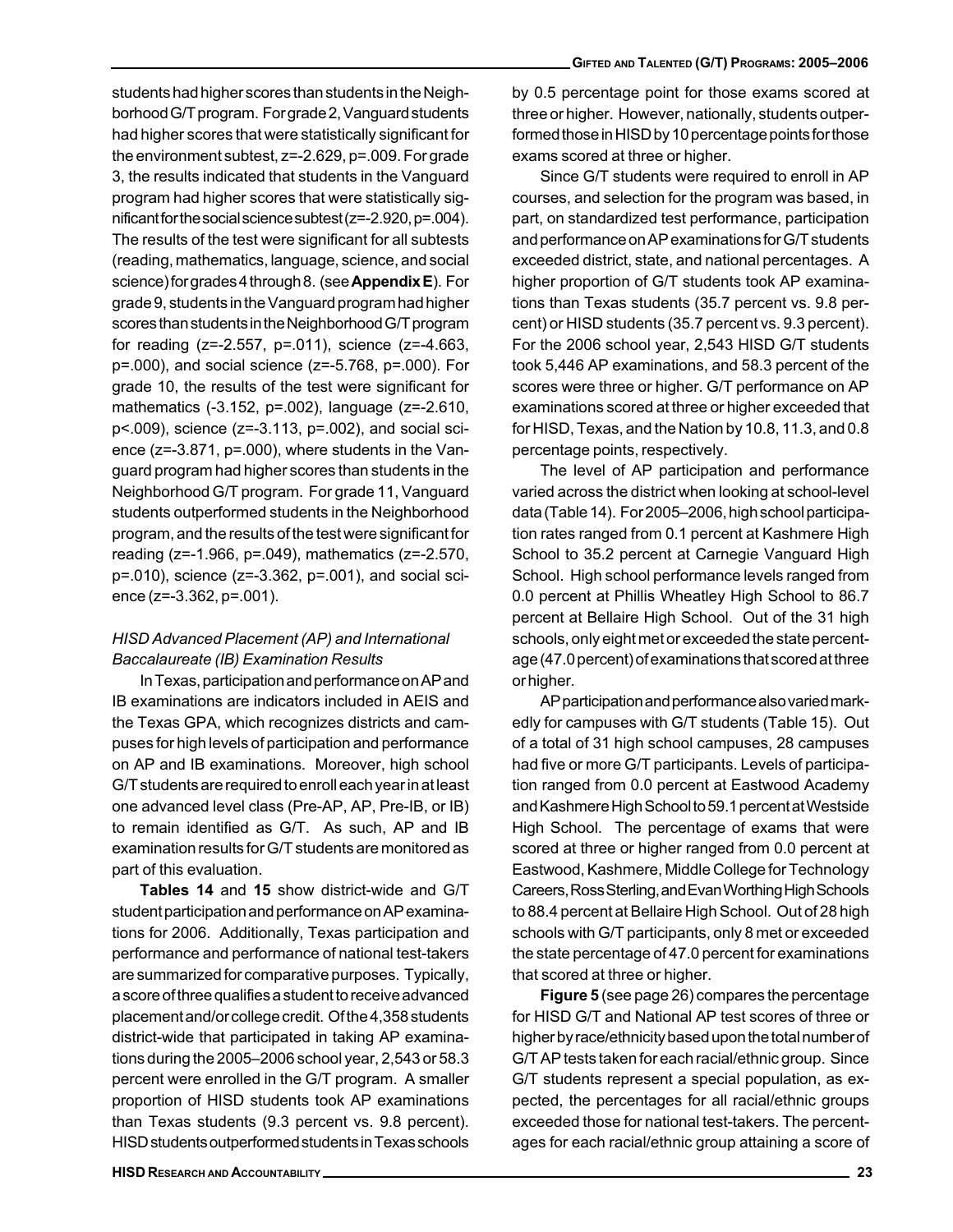|                        |            | <b>District-wide Participation Rate</b> |                |           | <b>AP Exams at or Above Criterion</b> |         |
|------------------------|------------|-----------------------------------------|----------------|-----------|---------------------------------------|---------|
|                        | $9 - 12$   | No.                                     | Rate           | No. of    | No. Scoring                           | Rate    |
| Campus                 | Enrollment | <b>Tested</b>                           | $\frac{0}{0}$  | Exams     | $3 - 5$                               | $\%$    |
|                        |            |                                         |                |           |                                       |         |
| Austin                 | 1,825      | 218                                     | 11.9           | 325       | 33                                    | 10.2    |
| <b>Bellaire</b>        | 3,456      | 801                                     | 23.2           | 2,081     | 1,805                                 | 86.7    |
| Carnegie Vanguard      | 310        | 109                                     | 35.2           | 179       | 111                                   | 62.0    |
| Challenge              | 313        | 58                                      | 18.5           | 67        | 40                                    | 59.7    |
| Chavez                 | 2,361      | 194                                     | 8.2            | 375       | 72                                    | 19.2    |
| Davis                  | 1,580      | 90                                      | 5.7            | 134       | 52                                    | 38.8    |
| DeBakey                | 710        | 205                                     | 28.9           | 502       | 320                                   | 63.7    |
| Eastwood               | 257        | 1                                       | 0.4            | 1         |                                       | $\star$ |
| Furr                   | 1,025      | 42                                      | 4.1            | 61        | 13                                    | 21.3    |
| Houston                | 2,678      | 259                                     | 9.7            | 373       | 55                                    | 14.7    |
| <b>HSLEJC</b>          | 710        | 98                                      | 13.8           | 149       | 76                                    | 51.0    |
| <b>HSPVA</b>           | 678        | 154                                     | 22.7           | 254       | 182                                   | 71.7    |
| Jones                  | 1,011      | 33                                      | 3.3            | 62        | $\overline{2}$                        | 3.2     |
| Jordan                 | 1,175      | 89                                      | 7.6            | 120       | 37                                    | 30.8    |
| Kashmere               | 668        | 1                                       | 0.1            | 1         | $\star$                               | $\star$ |
| Lamar                  | 3,539      | 86                                      | 2.4            | 92        | 71                                    | 77.2    |
| Lee                    | 2,179      | 95                                      | 4.4            | 186       | 33                                    | 17.7    |
| Madison                | 2,403      | 179                                     | 7.4            | 239       | 16                                    | 6.7     |
| MCTC-HS                | 219        | 75                                      | 34.2           | 113       | 1                                     | 0.9     |
| Milby                  | 2,242      | 146                                     | 6.5            | 298       | 78                                    | 26.2    |
| Reagan                 | 1,720      | 131                                     | 7.6            | 191       | 40                                    | 20.9    |
| Scarborough            | 948        | 66                                      | 7.0            | 112       | 9                                     | 8.0     |
| Sharpstown             | 1,834      | 95                                      | 5.2            | 167       | 48                                    | 28.7    |
| Sterling               | 1,114      | 31                                      | 2.8            | 43        | $\overline{c}$                        | 4.7     |
| Waltrip                | 1,849      | 53                                      | 2.9            | 100       | 21                                    | 21.0    |
| Washington             | 1,155      | 44                                      | 3.8            | 93        | 31                                    | 33.3    |
| Westbury               | 2,445      | 125                                     | 5.1            | 243       | 28                                    | 11.5    |
| Westside               | 3,047      | 693                                     | 22.7           | 1,267     | 643                                   | 50.7    |
| Wheatley               | 902        | 43                                      | 4.8            | 71        | 0                                     | 0.0     |
| Worthing               | 1,088      | 71                                      | 6.5            | 97        | 1                                     | 1.0     |
| Yates                  | 1359       | 51                                      | 3.8            | 74        | $\overline{c}$                        | 2.7     |
| Johnston Middle School |            | 22                                      | $\overline{a}$ | 22        | 21                                    | 95.5    |
| <b>HISD</b>            | 46,800     | 4,358                                   | 9.3            | 8,092     | 3,844                                 | 47.5    |
| Texas                  | 1,252,268  | 122,969                                 | 9.8            | 209,328   | 98,424                                | 47.0    |
| Nation                 |            | 1,134,235                               | $\blacksquare$ | 1,947,937 | 1,120,542                             | 57.5    |

Table 14: District-wide Advanced Placement (AP) Participation and Examination Performance by Campus, 2006

Source: 2006 National Summary Data for Public Schools; 2006 Texas Summary Data for Public Schools; 2006 College Board Report; PEIMS 2005-2006 enrollment data.

Note: Bellaire, Lamar, and Waltrip offer the International Baccalaureate program.

\*Scores not reported for less than 5 students.

three or above ranged from 17.4 percent for African Americans to 69.6 percent for Whites for National AP exams scored at three or higher, and 30.2 percent for African Americans to 75.9 percent for Asians for HISD G/T AP exams scored at three or higher. There clearly is a disparity in the performance levels of African American and Hispanic students compared to White or Asian students.

This pattern is reflected for both G/T and National AP exams that were scored at three or higher, with the percentage of exams taken by White and Asian students scoring three or higher exceeding that of African American and Hispanic students, reflecting differentials as large as 45.7 and 43.5 percentage points for HISD, respectively. Nationally, the differentials in performance among exams taken by White students and exams taken by African American and Hispanic students scoring three or higher were 52.2 and 37.8 percentage points, respectively.

Table 16 (see page 26) summarizes the number of G/T and district-wide IB test-takers, number of exams, and the percent of exams scoring four or higher by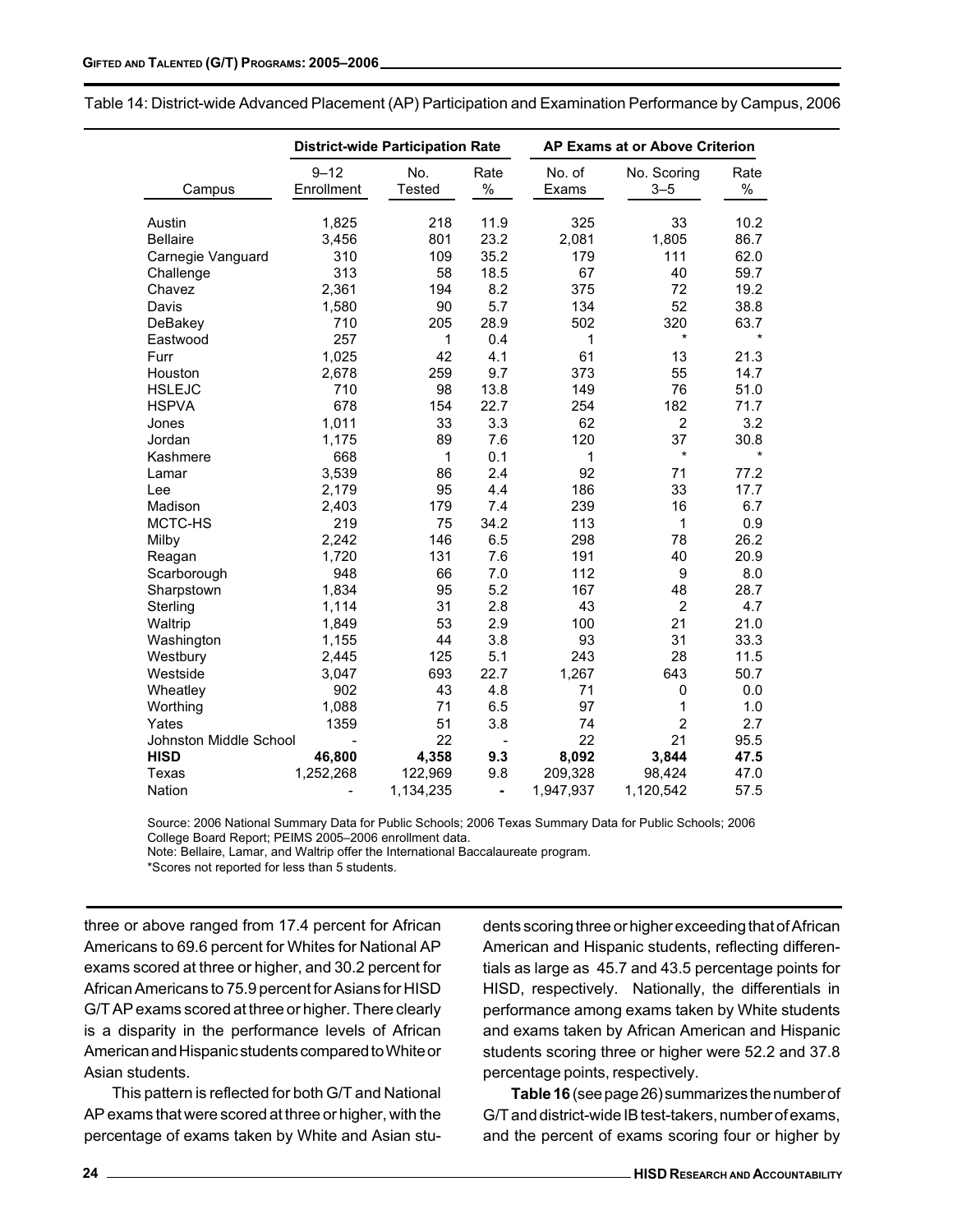|                        | <b>G/T Participation Rate</b><br><b>G/T AP Exams at or Above Criterion</b> |                  |                |             |                              |         |
|------------------------|----------------------------------------------------------------------------|------------------|----------------|-------------|------------------------------|---------|
|                        | $9 - 12$                                                                   | No.              | Rate           | No. of      | No. Scoring                  | Rate    |
| Campus                 | Enrollment                                                                 | <b>Tested</b>    | $\%$           | Exams       | $3 - 5$                      | $\%$    |
|                        | 199                                                                        | 86               | 43.2           | 152         | 15                           | 9.9     |
| Austin                 |                                                                            |                  |                |             |                              |         |
| <b>Bellaire</b>        | 1,276                                                                      | 703              | 55.1           | 1,919       | 1,696                        | 88.4    |
| Carnegie Vanguard      | 308                                                                        | 108              | 35.1           | 178         | 111                          | 62.4    |
| Challenge              | 130                                                                        | 38               | 29.2           | 47          | 34                           | 72.3    |
| Chavez                 | 201                                                                        | 101              | 50.2           | 226         | 43                           | 19.0    |
| Davis                  | 124                                                                        | 30               | 24.2           | 49          | 9                            | 18.4    |
| DeBakey                | 306                                                                        | 166              | 54.2           | 432         | 284                          | 65.7    |
| Eastwood               | 56                                                                         | $\boldsymbol{0}$ | 0              | 0           | $\qquad \qquad \blacksquare$ |         |
| Furr                   | 35                                                                         | 20               | 57.1           | 31          | $\overline{7}$               | 22.6    |
| Houston                | 204                                                                        | 86               | 42.2           | 146         | 9                            | 6.2     |
| <b>HSLEJC</b>          | 119                                                                        | 36               | 30.3           | 70          | 35                           | 50.0    |
| <b>HSPVA</b>           | 678                                                                        | 153              | 22.6           | 250         | 179                          | 71.6    |
| Jones                  | 14                                                                         | 9                | 64.3           | 19          | $\overline{2}$               | 10.5    |
| Jordan                 | 41                                                                         | 13               | 31.7           | 20          | $\overline{7}$               | 35.0    |
| Kashmere               | 30                                                                         | $\Omega$         | $\mathbf{0}$   | $\mathbf 0$ | $\overline{a}$               |         |
| Lamar                  | 994                                                                        | 54               | 5.4            | 60          | 49                           | 81.7    |
| Lee                    | 99                                                                         | 28               | 28.3           | 60          | 11                           | 18.3    |
| Madison                | 168                                                                        | 63               | 37.5           | 87          | $\overline{2}$               | 2.3     |
| MCTC-HS                | 51                                                                         | 29               | 56.9           | 51          | $\mathbf{0}$                 | 0.0     |
| Milby                  | 285                                                                        | 79               | 27.7           | 187         | 50                           | 26.7    |
| Reagan                 | 170                                                                        | 49               | 28.8           | 77          | 9                            | 11.7    |
| Scarborough            | 45                                                                         | 21               | 46.7           | 42          | 7                            | 16.7    |
| Sharpstown             | 78                                                                         | 23               | 29.5           | 41          | $\overline{7}$               | 17.1    |
| Sterling               | 61                                                                         | 9                | 14.8           | 15          | $\mathbf{0}$                 | 0.0     |
| Waltrip                | 279                                                                        | 29               | 10.4           | 60          | 15                           | 25.0    |
| Washington             | 96                                                                         | 26               | 27.1           | 64          | 23                           | 35.9    |
| Westbury               | 131                                                                        | 45               | 34.4           | 97          | 15                           | 15.5    |
| Westside               | 820                                                                        | 485              | 59.1           | 976         | 555                          | 56.9    |
| Wheatley               | 50                                                                         | 18               | 36.0           | 39          | $\overline{c}$               | 5.1     |
| Worthing               | 59                                                                         | 29               | 49.2           | 43          | $\mathbf 0$                  | 0.0     |
| Yates                  | 21                                                                         | $\overline{4}$   | 19.0           | 5           | $\star$                      | $\star$ |
| <b>Johnston Middle</b> |                                                                            | 3                | $\overline{a}$ | 3           | $\star$                      | $\star$ |
| <b>HISD</b>            | 7,128                                                                      | 2,543            | 35.7           | 5,446       | 3,177                        | 58.3    |
| Texas                  |                                                                            |                  |                |             |                              |         |
| Nation                 |                                                                            |                  |                |             |                              |         |

Table 15: HISD G/T Advanced Placement Participation and Examination Performance, 2006

Source: 2006 College Board Datafile; PEIMS 2005–2006 enrollment data.

Note: Bellaire, Lamar, and Waltrip offer the International Baccalaureate program. G/T identification code was missing for 65 students.

\*Scores not reported for less than 5 students.

campus for 2006. A total of 373 students took 1,027 IB examinations district-wide, with 79.7 percent of the exams scored at four or higher. For G/T students, a total of 305 students took 868 examinations with 82.9 percent scoring four or higher. According to the International Baccalaureate Organization (2006), 79 percent of IB exams scored in the 4–7 range in Texas. Overall, a higher percentage G/T and HISD students received passing scores on the IB examination.

Alternatively, results differed by campus. Districtwide, 61 Bellaire students took a total of 164 IB exams where 92.1 percent of the exams were scored at four or higher. At Mirabeau Lamar High School, 304 students took a total of 834 IB exams where 77.9 percent of the exams were scored at four or higher. Eight Stephen Waltrip High School students took a total of 29 exams and 62.1 percent of the exams earned a score of four or higher.

For G/T test-takers at Bellaire High School, 57 students took a total of 159 IB exams where 91.8 percent of the exams scored four or higher. At Lamar High School, 248 students took a total of 709 IB exams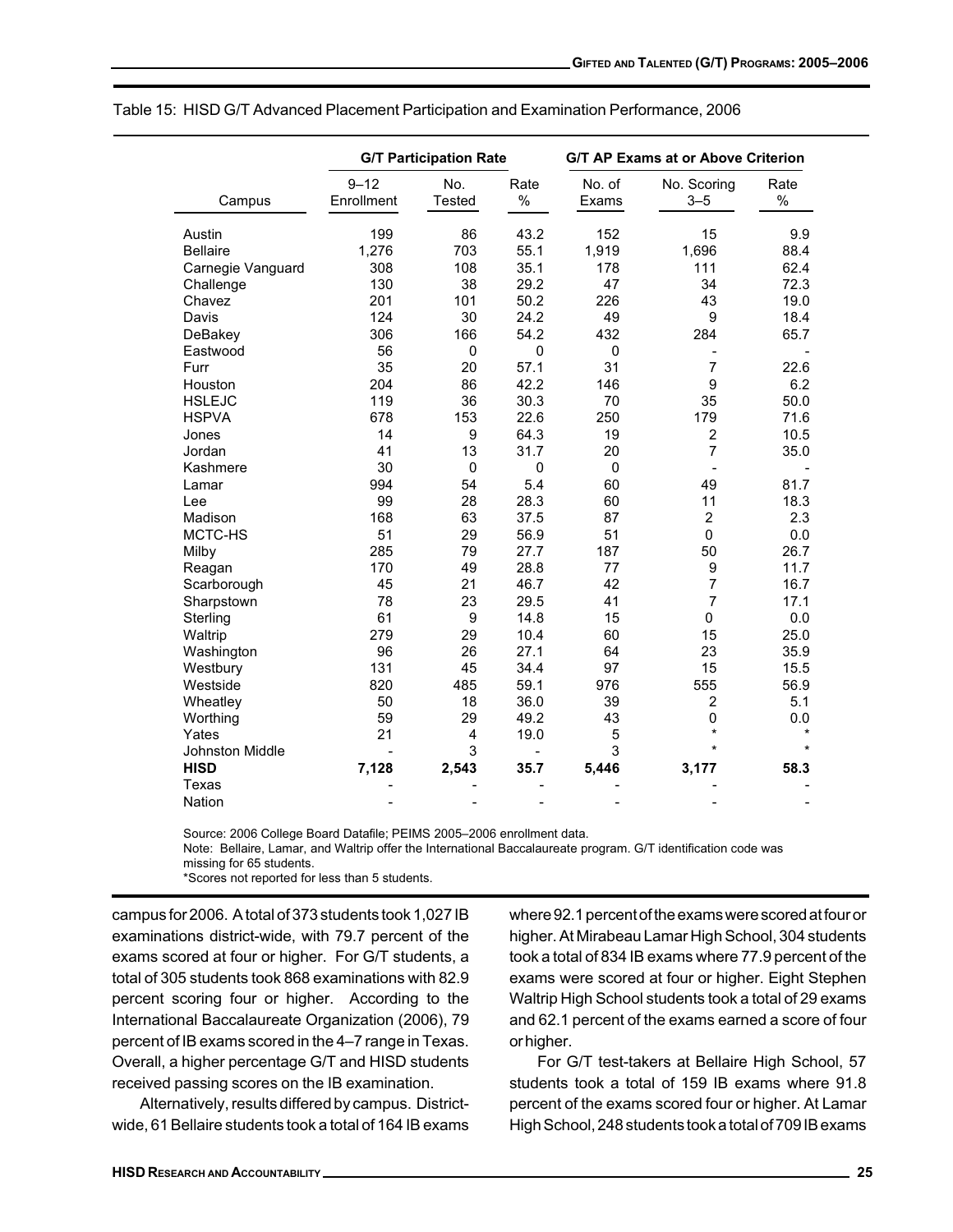



Figure 5: Percentage of HISD G/T and National AP exams scoring three or higher by race/ ethnicity, 2006.

where 81.0 percent of the exams were scored at four or higher. G/T coding was not available for Waltrip High School's participants. District-wide, only students attending Bellaire High School exceeded the state level of performance where 79 percent of IB exams scored in the 4–7 range; however, G/T students attending at Bellaire and Lamar High Schools exceeded the state performance level.

Students who were Diploma Candidates were required to study and take examinations in six different academic subjects. They were also required to take a critical thinking class known as Theory of Knowledge; document participation in 150 hours of Creativity, Action, and Service activities; and write an extended essay based upon original research. If a student fulfilled these requirements and earned a total of twenty-four points on six exams (each exam was graded on a scale from 1 to 7), an IB diploma was awarded.

Table 17 depicts the number of candidates and students who earned the IB diploma district-wide and those participating in the G/T program during the 2005–2006 academic year. Overall, there were 90 diplomates district-wide and 86 of them were participating in the G/T program.

The number of IB diploma recipients differed markedly by campus. District-wide, Bellaire High School had a total of 23 candidates and 22 of these earned an IB diploma. Lamar High School awarded the IB diploma to 66 students out of a total of 86 candidates, and Waltrip High School had 2 diplomates. For students participating in the G/T program, Bellaire High School had a total of 23 candidates and 22 of these earned an IB diploma. Lamar High School had 78 candidates and 64 of these earned an IB diploma. G/T coding was not available for students attending Waltrip High School.

#### DAP Transcript Seal Recipients

The state's honors degree program, the Distinguished Achievement Program (DAP) consists of AP and IB curriculum courses. Vertical alignment of lower level courses to support these offerings are Pre-AP and/or International Baccalaureate Middle Years Program (IBMYP) courses. The DAP requires high performance beyond that expected of students in high school

| Table 17: Number of District-wide and G/T IB |  |
|----------------------------------------------|--|
| Candidates and Diplomates by School, 2006    |  |

|                 | <b>District</b>                                          |    |     | G/T                                         |
|-----------------|----------------------------------------------------------|----|-----|---------------------------------------------|
|                 |                                                          |    |     | Candidates Diplomates Candidates Diplomates |
| <b>Bellaire</b> | 23                                                       | 22 | 23  | 22                                          |
| Lamar           | 86                                                       | 66 | 78  | 64                                          |
| Waltrip         | 2                                                        | 2  |     |                                             |
| <b>Total</b>    | 111                                                      | 90 | 101 | 86                                          |
|                 | Note: G/T coding not available for Waltrip's Diplomates. |    |     |                                             |

Table 16: District-wide and G/T IB Exam Performance, 2006

|                 |                    | <b>District</b>      |                                                     | G/T                |                      |                                                     |  |
|-----------------|--------------------|----------------------|-----------------------------------------------------|--------------------|----------------------|-----------------------------------------------------|--|
| <b>School</b>   | #<br><b>Taking</b> | # of<br><b>Exams</b> | $%$ of<br><b>Exams</b><br><b>Scoring</b><br>$4 - 7$ | #<br><b>Taking</b> | # of<br><b>Exams</b> | $%$ of<br><b>Exams</b><br><b>Scoring</b><br>$4 - 7$ |  |
| <b>Bellaire</b> | 61                 | 164                  | 92.1                                                | 57                 | 159                  | 91.8                                                |  |
| Lamar           | 304                | 834                  | 77.9                                                | 248                | 709                  | 81.0                                                |  |
| Waltrip         | 8                  | 29                   | 62.1                                                |                    |                      |                                                     |  |
| Total           | 373                | 1,027                | 79.7                                                | 305                | 868                  | 82.9                                                |  |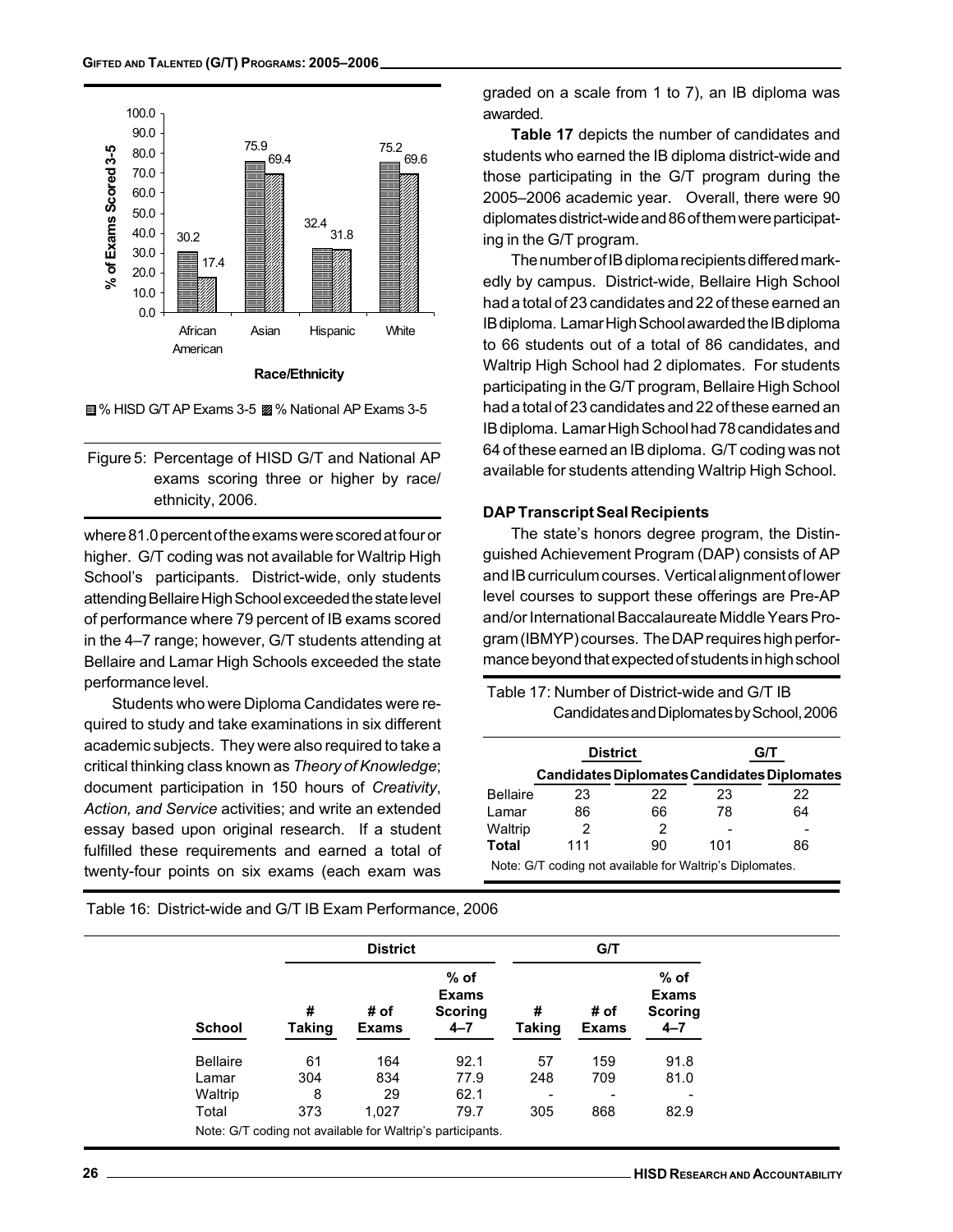GIFTED AND TALENTED (G/T) PROGRAMS: 2005–2006

by including an external evaluation component. Furthermore, the DAP requires students to complete four advanced measures in addition to successfully completing all course requirements in order to earn this distinction. Advanced measures include the following categories: research project, test data, and/or college courses. Students may earn the four advanced measures in any combination of the aforementioned categories. For example, students may earn advanced measures by scoring a three or above on any of the AP examinations or by scoring a four or above on any of the IB examinations. Since the basis of the G/T program at the secondary level focuses on Pre-AP/AP and IBMYP/IB curricula, the DAP transcript seal was used as a measure of achievement for students in the G/T program. Additionally, one of the primary goals for G/T students is to continue their education. Out of the 1,421 G/T graduates, 1,391 or 97.9 percent indicated that they were planning to attend college within one year of graduation.

Table 18 shows the number of students receiving the DAP transcript seal district-wide, and the number of G/T students who received the DAP transcript seal for 2005 by campus. A total of 221 students from 12 high school campuses earned the DAP transcript seal, and 199 of those were G/T students.

G/T students earning the DAP transcript seal for 2005 were tracked back to their middle school in order to analyze their educational path. A total of 111

Table 18: Number of HISD and G/T Students Earning the DAP Transcript Seal by Campus, 2005

| Campus            | <b>District</b> | G/T |
|-------------------|-----------------|-----|
| Austin            | 1               |     |
| Bellaire          | 75              | 66  |
| Carnegie Vanguard | 9               | 9   |
| Chavez            |                 |     |
| DeBakev           | 40              | 39  |
| <b>HSLECJ</b>     | 2               | 2   |
| HSPVA             | 15              | 15  |
| l amar            | 47              | 39  |
| Madison           | 3               | 2   |
| Sharpstown HS     | 3               | n   |
| Washington        | 5               | 5   |
| Westside          | 20              | 20  |
| Total             | 221             | 199 |
|                   |                 |     |

Note: Total graduates =  $8,476$ 

students out of the 199 were followed to their respective middle schools. Table 19 is a matrix which depicts the number of DAP transcript seal recipients for each middle school aligned by high school. For example, one student from Burbank Middle School attended Booker Washington High School and earned a DAP transcript seal. Close inspection of Table 19 shows that a total of 41 students from Lanier Middle School continued their educational studies at Bellaire High School (n=14), Michael DeBakey High School for

|                      | $\mathbf{2}$   | 8  | 10 | 16 | 25 | 26             | 27 | 34 | 36 | 322            | <b>Total</b>   |
|----------------------|----------------|----|----|----|----|----------------|----|----|----|----------------|----------------|
| <b>Middle School</b> |                |    |    |    |    |                |    |    |    |                |                |
| <b>Burbank</b>       |                |    |    |    |    |                |    |    |    |                |                |
| Clifton              |                |    |    |    |    |                |    |    |    |                |                |
| Fleming              |                |    |    |    |    |                |    |    |    |                |                |
| Fondren              |                |    |    |    |    |                |    |    |    |                | 2              |
| Grady                |                |    |    |    |    |                |    |    |    |                | $\overline{2}$ |
| Hamilton             |                |    |    |    |    |                |    |    |    |                | $\overline{2}$ |
| Hartman              |                |    |    |    |    |                |    |    |    |                | $\overline{2}$ |
| Jackson              |                |    |    |    |    |                |    |    |    |                |                |
| Johnston             | 3              |    |    |    | 1  |                |    |    | 2  | $\overline{2}$ | 8              |
| Key                  |                |    |    |    |    |                |    |    |    |                |                |
| Lanier               | 14             | 17 |    |    | 3  | 5              |    |    |    |                | 41             |
| Long                 | $\overline{2}$ |    |    |    |    | 1              |    |    |    |                | 4              |
| Pershing             | 5              | 1  |    |    |    |                |    |    |    |                | 8              |
| Revere               |                |    |    |    |    | $\overline{2}$ |    |    | 9  |                | 12             |
| Rice School          |                |    |    |    |    | 3              |    |    |    |                | 4              |
| T.H. Rogers          | 8              |    |    |    |    | 4              |    |    | 1  | 4              | 17             |
| Sharpstown           |                |    |    |    |    | 2              |    |    |    |                | 2              |
| Welch                |                |    |    |    |    |                |    |    |    |                | $\mathfrak{p}$ |
| <b>Total</b>         | 33             | 20 | 2  | 3  | 8  | 23             |    |    | 13 | 7              | 111            |

Table 19: Educational Path Illustrating the Number of G/T DAP Transcript Seal Recipients by School, 2005

Key: 2=Bellaire, 8=Lamar, 10=Madison, 16=Washington, 25=HSPVA, 26=DeBakey, 27=Chavez, 34=HLSEJC, 36=Westside, 322=Carnegie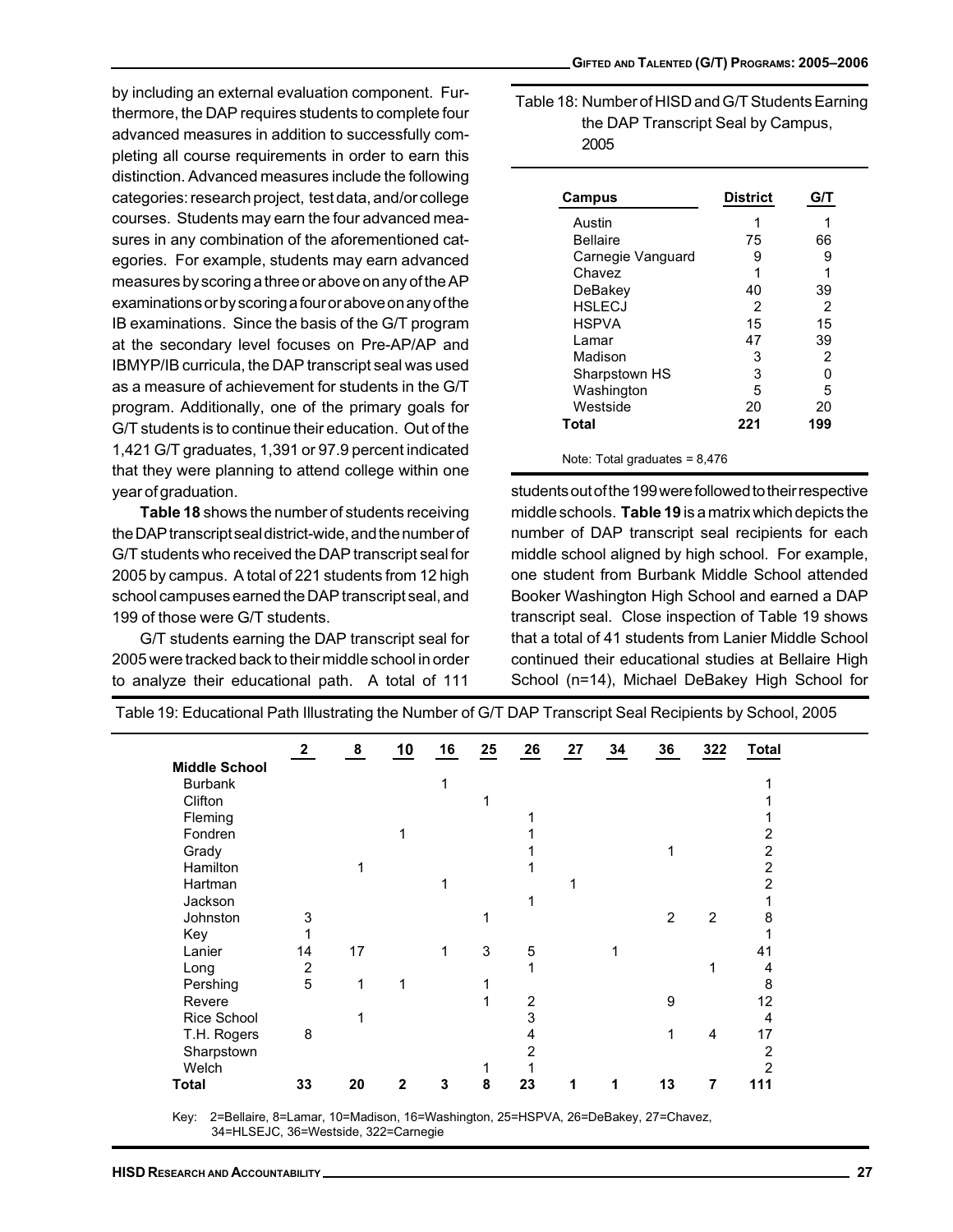Health Professions (n=5), High School for Law Enforcement and Criminal Justice (n=1), HSPVA (n=3), Lamar High School (n=17), and Washington High School (n=1) to culminate their educational tenure with the DAP transcript seal. If the middle schools were ranked based upon the number of DAP transcript seal recipients, the top three would include Lanier (n=41), T.H. Rogers (n=17), and Paul Revere (n=12) Middle Schools. The high schools for which the most DAP transcript seal recipients graduated included Bellaire (n=33), DeBakey (n=23), and Lamar (n=20).

## What evidence was there that all personnel involved in the planning, development, and delivery of services to G/T students had knowledge to enable them to offer appropriate options and curricula for G/T students?

#### Professional Development

Texas law requires that teachers who provide instruction and services to G/T students have a minimum of 30 hours of staff development that includes the nature and needs of G/T students, assessing students' needs, and curriculum and instruction for G/T students (19 TAC §89.2(1)). These teachers are also required to complete a minimum of six hours annually of professional development in G/T education (19 TAC §89.2(3)). Administrators and counselors who have authority for program decisions are required to receive a minimum of six hours of professional development that includes nature and needs of G/T students and program options for G/T students (19 TAC §89.2(4)). In addition to the state's professional development requirements, HISD requires teachers to complete the six-hour G/T Curriculum Framework, "Scholars and Knowledge." Although this training is not mandated for administrators or counselors, information on "Scholars and Knowledge" is incorporated in many of the professional development opportunities offered.

#### HISD G/T Certification

An extract from PeopleSoft, which contains HISD personnel data, indicated that 1,640 staff (teachers, counselors, and administrators) of the 13,288 staff in HISD (12.3 percent) were certified to teach or had the authority for making G/T program decisions on either the elementary or secondary levels during the 2005–2006 school year. Of the 1,640 G/T staff members, 1,502 had completed the G/T Basic 30 hours for Elementary certification and/or held a G/T Continuing Education Certificate. At the secondary level, 814 staff members had completed the G/T Basic 18-hours for certification. Additionally, 13 staff members held a G/T certification. The majority of these staff members held a bachelor's degree (69.6 percent), while 29.3 percent held a Master's degree, and only 1.2 percent held a Doctorate. One-third or more of the G/T teachers were African American (37.1 percent) or White (33.3 percent), while only 25.2 percent were Hispanic, and only 4.3 percent were Asian. The 1,640 staff members were located on 258 campuses, with Braeburn Elementary and Ruby Clifton Middle Schools having the highest number of G/T certified staff members, followed by Walnut Bend and Jonathan Wainwright Elementary Schools, and Pin Oak Middle School (25, 25, 24, 22, and 22, respectively).

#### HISD G/T Professional Development: e-TRAIN

The director of e-TRAIN provided an extract of G/T training sessions offered by the district extending from June 1, 2005 through May 31, 2006. It is important to reiterate that these data do not reflect training opportunities outside of e-TRAIN. For example, summer training through the AP Institute was not included. During the 2005–2006 school year, 366 participants completed a total of 20 different training sessions. Table 20 shows the topical areas, derived from the 20 sessions, the type of course, the number of participants completing the session, the number of professional development hours each session warranted, and the total number of hours earned based upon the number of participants. State mandated courses included the G/T 12-Hour Institute including "Scholars and Knowledge" for grades 6–8 and the G/T 18-Hour Institute, with "Scholars and Knowledge"; HISD mandated courses included, but were not limited to, G/T Curriculum Framework: "Scholars and Knowledge" and G/T 30 Foundation Hours. A few of the Skill Development courses that were offered included Searching for Bobby Fischer and G/T GEMS Space Science. In the district, the 366 participants completed 3,624 hours of training. Of the 366 participants, 279 earned 6 hours, 24 earned 12 hours, 19 earned 18 hours, and 44 earned 30 hours of training for the 2005–2006 academic year.

### What evidence was there that the district regularly encouraged community and family participation in services designed for G/T students?

#### Family-Community Involvement

According to Texas law, school districts are required to evaluate the effectiveness of G/T programs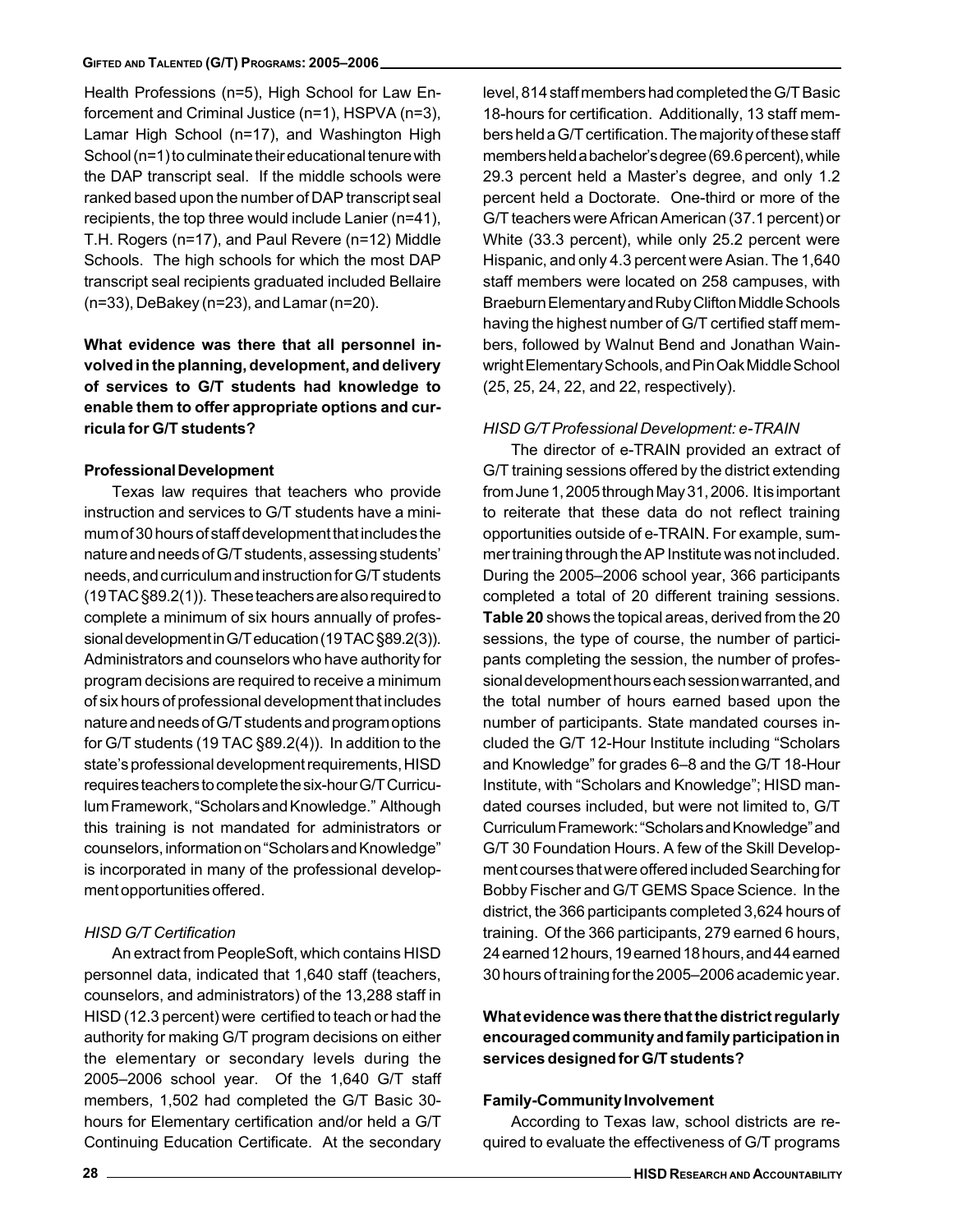|  | Table 20: Summary of e-TRAIN G/T Sessions, 2005–2006 |  |  |  |
|--|------------------------------------------------------|--|--|--|
|--|------------------------------------------------------|--|--|--|

| <b>Course Description</b>         | N   | <b>Hours</b> | Total |
|-----------------------------------|-----|--------------|-------|
| <b>Mandated, State</b>            |     |              |       |
| GT 12Hr Institute + S&K 6-8       | 14  | 12           | 168   |
| GT 30Hr Institute + S&K, K-5      | 30  | 30           | 900   |
| GT Scholars & Knowledge           | 30  | 6            | 180   |
| <b>Mandated, HISD</b>             |     |              |       |
| GT 30 Foundation Hours            | 14  | 30           | 420   |
| GT 6 Hr Admin & Counselors        | 12  | 6            | 72    |
| GT 6 Hr Update Think Discipline   | 19  | 6            | 114   |
| <b>GT Elementary</b>              | 9   | 6            | 54    |
| GT Framewk Scholar & Know         |     |              | 84    |
| Flem.                             | 14  | 6            |       |
| GT Framewk Scholar & Know         |     |              | 90    |
| Secon.                            | 15  | 6            |       |
| <b>GT Secondary</b>               | 11  | 6            | 66    |
| <b>Mandated, Grant</b>            |     |              |       |
| GT - Changes/Solids & Liquids     | 31  | 6            | 186   |
| GT: Bridging II - Tools/Materials | 23  | 6            | 138   |
| <b>Skill Development</b>          |     |              |       |
| GT 12 Hour Training Contract      | 10  | 12           | 120   |
| GT 3-Day 18- Hours                | 19  | 18           | 342   |
| GT 6Hr Update Bobby Fischer       | 32  | 6            | 192   |
| GT GEMS Space Science             | 7   | 6            | 42    |
| GT GEMS Space-Physical            |     |              | 18    |
| Science                           | 3   | 6            |       |
| GT Update & Differentiated        | 25  | 6            | 150   |
| <b>Continuing Education</b>       |     |              |       |
| GT 6 Hr Update Differentiated     | 30  | 6            | 180   |
| GT Day 2 Social & Emotional       | 18  | 6            | 108   |
| <b>Total</b>                      | 366 |              | 3,624 |

annually and to include parents in the evaluation process (TEC §11.251-11.253), and to provide an array of learning opportunities for G/T students in kindergarten through grade 11, and to inform parents of the opportunities (TAC §89.3)

The Department of Research and Accountability has conducted an annual evaluation of the G/T program since the 2001–2002 academic year (Department of Research and Accountability, 2002; 2003; 2004; 2005). Data collected from the evaluations have been used at the administrative and campus levels. Program information for parents may be disseminated at the campus level in the form of brochures, letters, meetings, and/or information sessions. Moreover, the Department of Advanced Academics has established a website with program information, application forms, and links for organizations such as The Texas Association for the Gifted and Talented, National Association for the Gifted and Talented, and the University of North Texas, Gifted Education. During the spring of 2006, the Elementary G/T and Science

Implementation Principal Survey was distributed to elementary campuses using a web-based survey with a follow-up using e-mail (Appendix B). Due to logistical problems that centered primarily on the web-based technology, only 87 survey forms were completed out of 206, for a 42.2 percent response rate. There were 13 questions that addressed G/T program implementation.

Respondents were asked to indicate what information was on file documenting the level of Family-Community Involvement. Table 21 summarizes the number responses. Out of 87 campuses, 82 provided at least one response. For those campuses providing at least one response, 100 percent indicated that a campus letter was sent to parents providing information about their G/T program, application availability starting dates, and procedures for applying. Campus brochures (n=61), PTA Agendas discussing the G/T program (n=38), and faculty meeting agendas documenting G/T information/discussions (n=46) all represent different venues for increasing parental awareness of the G/T program at the campus level. Other methods of communicating information to parents included the following: parent meetings (agendas, minutes, and sign-in sheets),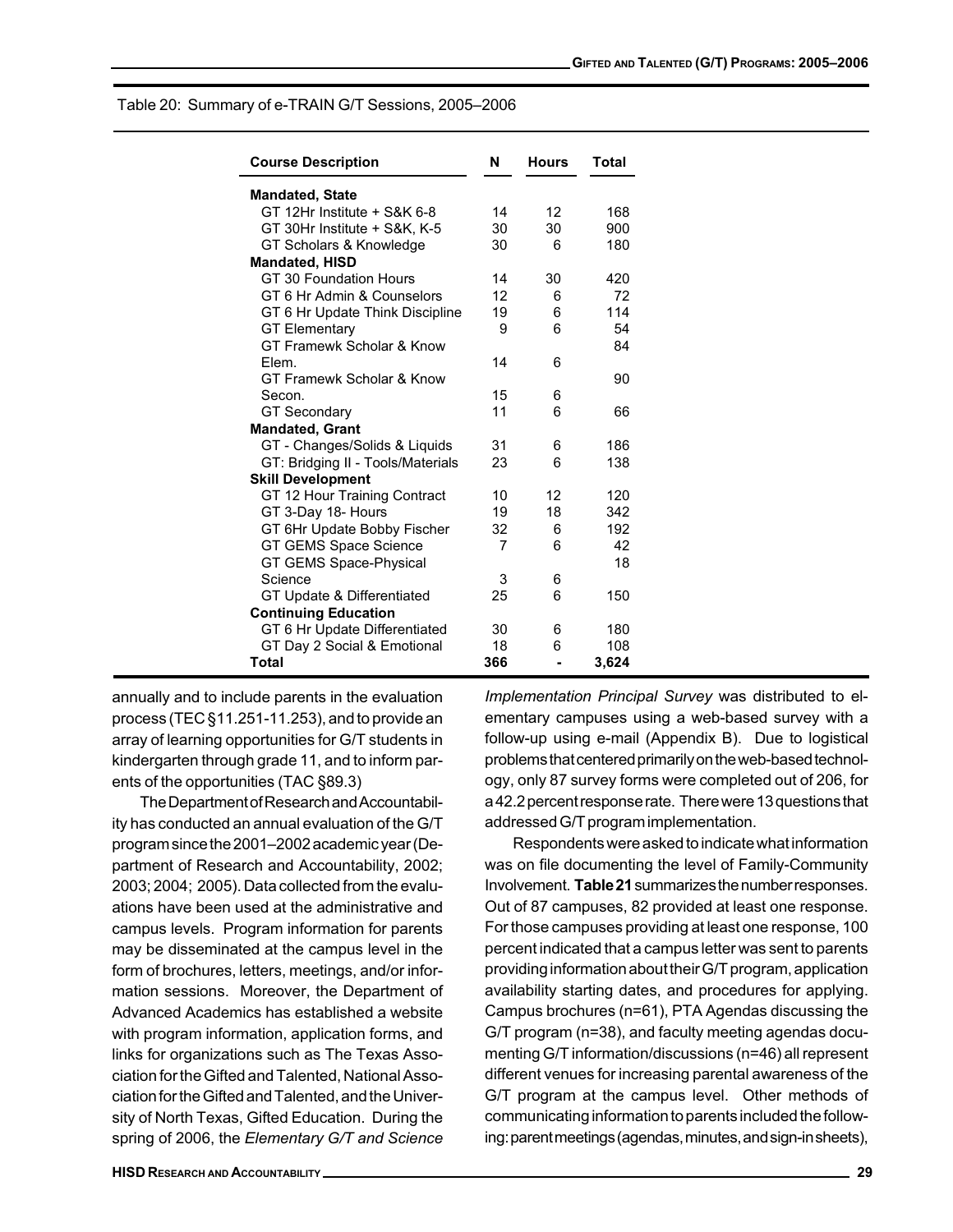| Table 21: Summary of Family-Community Involve- |  |
|------------------------------------------------|--|
| ment Documentation                             |  |

| <b>Document</b>                                                                       | N        | ℅             |  |
|---------------------------------------------------------------------------------------|----------|---------------|--|
| Campus brochure<br>Campus letter                                                      | 61<br>82 | 74 4<br>100.0 |  |
| All PTA Agendas with G/T<br>information discussed<br>All Faculty Meeting Agendas with | 38.      | 43.7          |  |
| G/T information discussed<br>Other (specify)                                          | 46<br>9  | 52.9<br>10.3  |  |
|                                                                                       |          |               |  |

school/HISD website, school newsletter, and school tours and meetings established by the Magnet Coordinator.

Table 22 summarizes the obstacles to G/T program implementation by emergent category. Out of a total of 87 surveys, 58 campuses provided at least one response. Campuses indicated that having a small G/ T population was one of the biggest obstacles faced regarding program implementation (n=10). When G/T students are served in a regular classroom, it is important to have a critical mass of students that can work together, discuss ideas, and motivate one another. State Law requires that classrooms have a minimum of three G/T students. Several campuses stated that their low G/T population was due to the fact that zoned G/T students left to attend other "specialty" schools, or parents hesitated to place their child in a G/T program because of a lack of understanding about their child's educational needs and how those needs would be met in a G/T program. In other instances, identification of qualified students, especially for G/T Bilingual classrooms, represented a major obstacle that resulted in a small G/T population.

| Table 22: Summary of Obstacles Faced for Pro- |
|-----------------------------------------------|
| gram Implementation                           |

| <b>Obstacles by Category</b> |    |
|------------------------------|----|
| None                         | 16 |
| Small G/T Population         | 10 |
| Certification/Training       | 10 |
| Parent Buy-In                | 6  |
| Not Applicable               | 4  |
| Teachers                     | 3  |
| Financial                    | 3  |
| Paperwork                    | 2  |
| Qualifications/Time          |    |
| Blank                        |    |

A second obstacle centered on G/T certification and training (n=10). The time required for teachers to attend training may impact classroom instruction, and scheduling G/T training to meet state requirements both represented obstacles. Campuses indicated that training opportunities to meet the initial 30-hour state mandate may take G/T teachers out of the classroom and consequently impact the instructional day. Additionally, respondents indicated that professional development opportunities for the required six-hour update were not always scheduled conveniently.

Parent buy-in (n=6) was cited as an obstacle by respondents. Communication appeared to be the primary issue. Although campuses provided different venues for communicating information about the G/T program, some respondents indicated that attendance at meetings (i.e. Parent Advisory Committee, Shared-Decision-Making Committee, general informational) was an issue, as well as having parents complete and submit the G/T application in a timely manner. At some campuses, parents appeared to be hesitant to place their children in the program because they did not fully understand the educational benefits of the program. For the Neighborhood G/T program, respondents indicated that parents found it difficult to see the differentiation in instruction. In other words, it may not appear that G/T services were being provided.

Other obstacles cited by respondents included teachers that found it difficult to plan accordingly to meet the needs of G/T students in the Neighborhood G/T program, or had difficulty implementing the Scholars and Knowledge G/T framework (n=3). Financial issues (n=3) regarding training G/T teachers and having funds for taking G/T students on field trips were cited by respondents. Paperwork (n=2) and time for planning and implementing the program (n=1) represented additional obstacles.

On the survey, respondents were asked what one aspect they would like to change about the G/T program on their campus. Out of 87 surveys, 56 campuses provided at least one response. Ten campuses indicated that no changes were needed. Alternatively, several respondents indicated that areas centering on curriculum and instruction (n=10) required change. The majority of respondents requested more activities and projects by grade level to be incorporated in the instructional day. One suggestion was to develop a G/T handbook that included appropriate ideas for activities, a program overview, frequently asked questions, and materials suggestions. Some campuses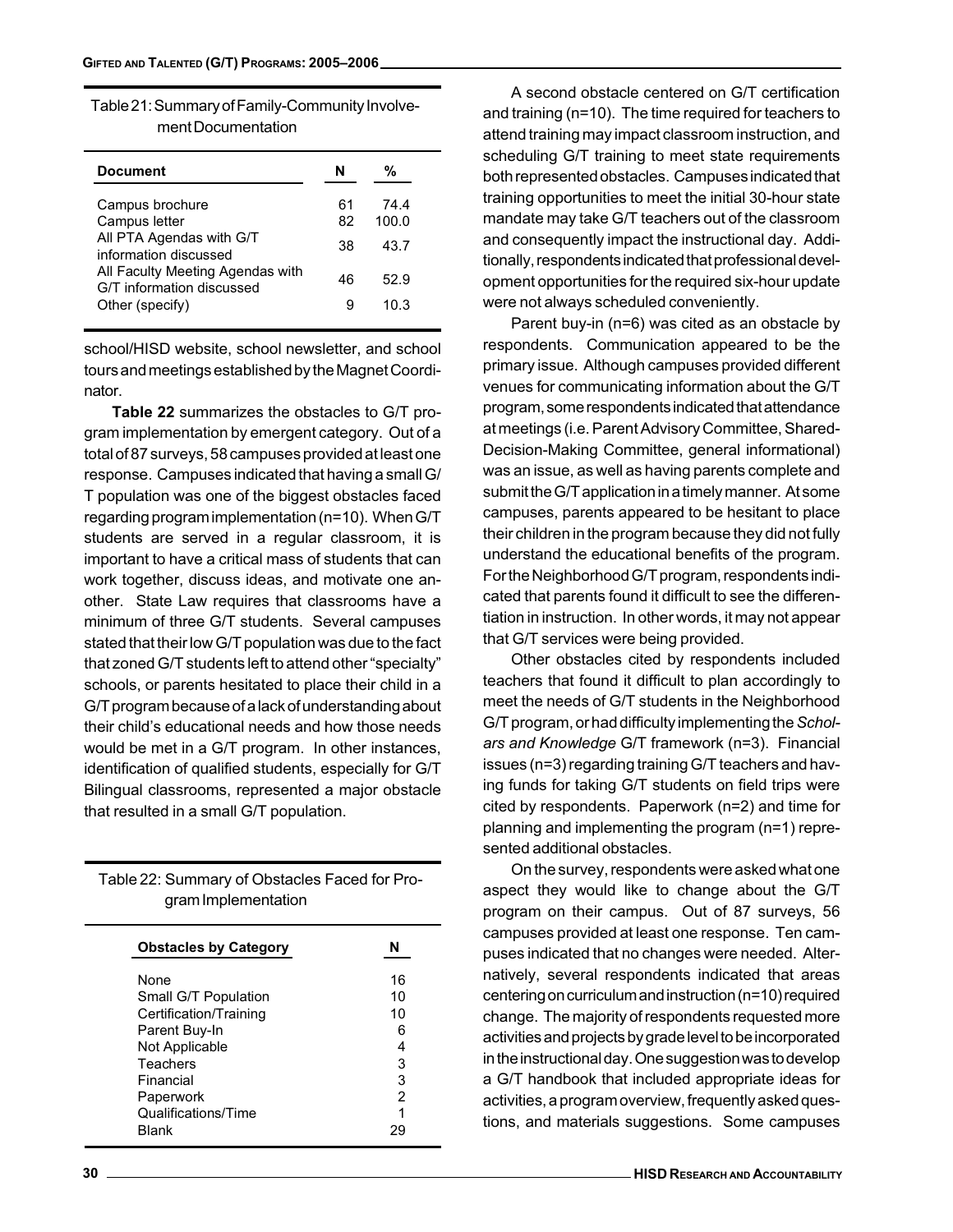wanted to target developing more activities to a specific core area such as science. To facilitate with managing instruction, additional teacher assistants were suggested to assist students with projects or activities. Other ideas centered on changing the schedule so that a block of time would be devoted daily for providing instruction in the four core areas to G/T students. Alternatively, another idea was to designate G/T teachers for each grade level to provide all G/T instruction.

Campuses were interested in changing their G/T model to include a Pull Out component (n=7). A Pull Out model would serve smaller populations, target only G/T students, and ensure that the students were being served. Other ideas included incorporating a G/T progress report so that parents were apprised of progress and specific activities that were accomplished in the classroom.

Respondents indicated that areas centering on student assessment for the program should change. Currently, kindergarten students are assessed universally in the fall, results are provided to the campuses so that services can be provided by March 1. Respondents stated that rather than wait until spring, the timeline should be modified so that kindergarten students can be assessed and served during the first several weeks of school. To accomplish this, all of the testing results would need to be provided to the campuses in a much shorter timeframe. Another change suggested centered on taking a more "inclusive" approach to identifying students for the program so that those groups that are typically under-represented would be included. Regarding test scores, one suggestion was to use the current year's test scores rather than the scores from the previous year.

During the 2005–2006 school year, the Gifted and Talented PEER Review Committee formed in order to examine and evaluate the program design and admission practices regarding the Vanguard and Neighborhood G/T programs and to report their findings and recommendations to the HISD Board of Education. The following objectives were addressed:

- Conduct a program review of the effectiveness of G/T Neighborhood and Vanguard programs,
- Review current program designs,
- Address the admissions policies and specifically the tier system and sibling policy.

During the three-month process, the committee received input from a number of sources, including interviewing parents of children in both G/T programs. This input was incorporated in the findings and recommendations put forth by the G/T PEER Review Committee. Findings and Recommendations may be found on the HISD website (Gifted and Talented PEER Review Committee, 2006).

Subsequent evaluations will report on the implementation plan resulting from the findings and recommendations of the G/T PEER Review Committee; the scope of this evaluation is to report on developments completed within the 2005–2006 academic year.

## **Discussion**

A quality G/T program is in compliance with state guidelines as outlined in the Texas State Plan for the Education of Gifted/Talented Students, which forms the basis of program accountability for state mandated services (TEC §29.123). There are five components addressed in the plan:

- Student Assessment,
- Program Design,
- Curriculum and Instruction,
- Professional Development, and
- Family-Community Involvement.

The purpose of this evaluation was to document the current status of the program. The major findings of this evaluation will be discussed and will be followed by recommendations for program improvements.

#### Student Assessment

Over the past five years, the percentage of students in HISD identified as G/T has increased, with the exception of 2003, while G/T enrollment at the state level has declined over the same time period. District G/T percentages have exceeded state G/T percentages over the past five years, with the largest differential occurring for the 2005–2006 school year (3.6 percentage points). These data indicate that the district has an over-representation of students in the G/T program, especially when previously published state documentation established that districts should have approximately 8 percent of the students identified as G/T (Texas Education Agency, 2002). There are primarily two factors impacting the number of students identified for G/T program services. These include the policies outlined by the district for student assessment and the logistical aspects of implementing those policies.

When comparing the demographic profile of those students in the G/T program to that of the district,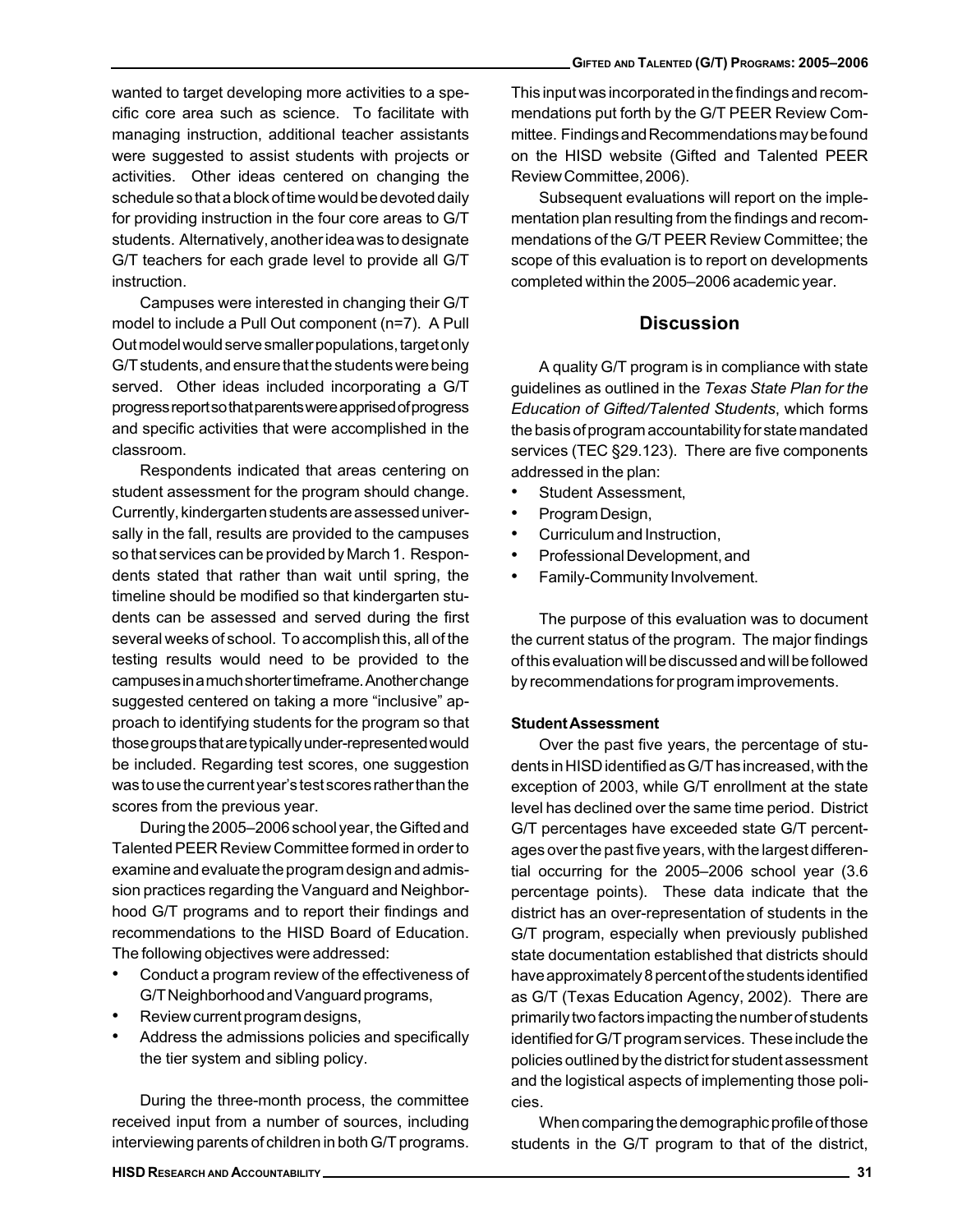African American and Hispanic students were underrepresented, while White and Asian students were overrepresented. Furthermore, the data indicate that minorities apply for the kindergarten and sixth grade Vanguard program at disproportionately lower rates compared to the composition of the district. The data suggest that a concerted effort is needed to identify a greater number of minority students for the program. This may be accomplished, in part, by increasing the level of awareness of the program early in the educational process so that parents are cognizant of the services prior to their child's enrollment in kindergarten. One strategy would be to target HISD preschool programs and Early Childhood Centers. Another strategy would entail using census data to create a map of preschool age children and send information about the program to families zoned to HISD. Additionally, the district should continue efforts to provide staff development opportunities for teachers centering on identifying G/T students, especially nontraditional G/T students, and those providing instruction to preschool age children.

#### Program Services

There are still some campuses in the district that offer a G/T program, but have not identified any G/T students, or their G/T enrollments are so low that classes have fewer than the state minimum requirement of 3 students. It is crucial that campuses, especially those with a program and no students, receive additional support from the G/T Supervisor for student assessment. Alternatively, consideration should be given to enlisting the Department of Research and Accountability for data to assist campuses that offered Neighborhood G/T services, but did not identify any G/T students.

There are differences in the services provided when comparing the Vanguard and Neighborhood G/T programs because of the program design, the number of G/T students identified, the number of teachers trained to work with G/T populations, the Pre-AP and AP course offerings, and personnel available to monitor and support the program. Vanguard students were served in homogenous classrooms while the predominant model used by the Neighborhood G/T program was to integrate G/T students in the regular classroom. Survey results indicated that some neighborhood campuses would like to change their model to a Pull Out model because of a lack of identified students. In a neighborhood setting, a classroom may be composed

of many different types of students such as special education, regular education, G/T, and bilingual. Teachers must address the needs of all of their students; it is difficult to find time in the instructional day to meet those needs on a daily basis.

Survey results indicated that one of the biggest obstacles faced by elementary campuses implementing the Neighborhood G/T program was identifying a critical mass of G/T students on their campuses. G/T students need to have the opportunity to work with their cognitive peers, and there were 97 campuses that had fewer than 3 students for at least one grade level indicating that additional support is needed to ensure that state guidelines are fulfilled. Where G/T student enrollment has traditionally been low, it may beneficial to work out an agreement with another neighboring HISD school so that a critical mass of students may be served.

The Neighborhood G/T coordinator is not a full-time position; yet, the duties assigned to the coordinator clearly reflect administrative responsibilities. The added administrative duties impose a heavy burden on these staff members. At some campuses, the number of applications received is voluminous. Although a network of personnel to support and monitor the Neighborhood G/T program was established, formally setting up an avenue to delegate these responsibilities has not been fully addressed.

For the Vanguard program, implementation tended to be uniform because a systemic framework was in place. All Vanguard campuses had a full-time coordinator who was responsible for support and implementation of the program. All applications were reviewed by a centralized admissions committee, which consisted of at least three members with the requisite G/T training. Additionally, the Advanced Academics Department directly supervised the Vanguard program. Furthermore, enrollment goals were established at all of the campuses controlling enrollment in the program. When comparing the actual enrollment to the enrollment goal, it is clear that some of the programs had very low levels of G/T students being served (Pleasantville Elementary School, Holland, Jackson, Long, and Ryan Middle Schools). Additional monitoring and support of the program should assist in increasing the quality of services offered and the number of students being served.

The district conducts a universal assessment of kindergarten and fifth grade students annually. Kindergarten students, who were identified during the univer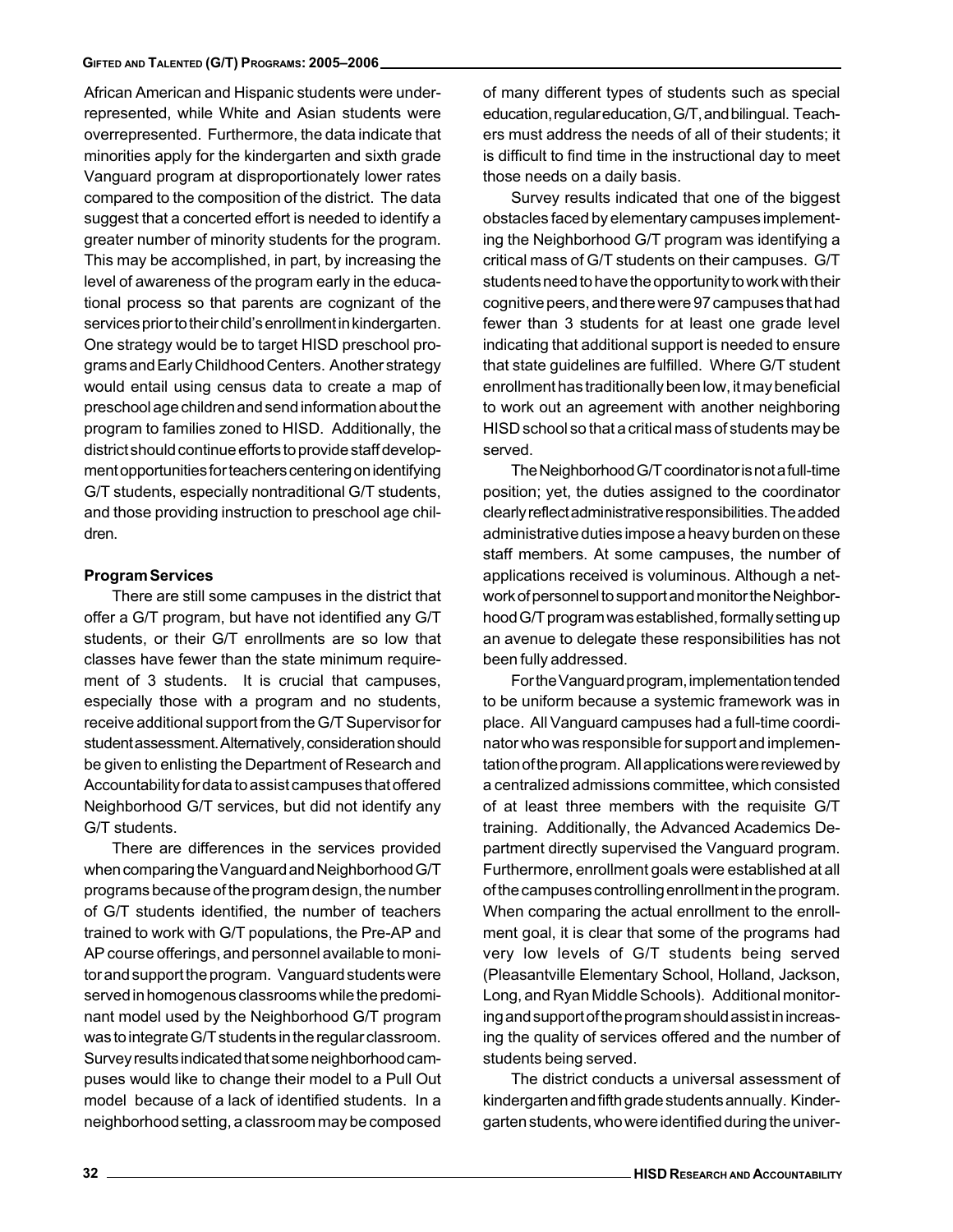sal assessment, were served by March 1, 2004. Through the use of uniform criteria for assessing G/T students, the district embarked in a positive direction toward equitability for identifying exceptional students.

# Curriculum and Instruction

 To address curriculum alignment, the Advanced Academics Department developed a curricular framework entitled "Scholars and Knowledge." The framework consisted of four strands: ascending levels of intellectual demand, concepts, differentiation, and products. Moreover, inservices were offered throughout the 2005–2006 school year. This represents an important step toward ensuring that students make a seamless move from elementary to middle to high school. However, based upon information in the Secondary Guidelines, campuses determine which Pre-AP and AP courses to offer. Issues pertaining to alignment may arise. Additionally, special issues are faced by magnet schools, which enroll students from all over the district. Developing strategies to ensure that students have the educational foundation so that they are prepared to take advanced classes is paramount. For example, vertical teams for the G/T program, composed of an upper level and lower level high school teacher, a middle school teacher, and a 5th or 6th grade teacher along with a school counselor and G/T Supervisor for the respective feeder patterns would enhance the existing vertical teams in place, by including G/T teachers and administrative personnel familiar with the needs of G/T students.

An important issue in evaluating the quality of a G/T program is the achievement of its students. Students entering the program have high achievement scores as measured by the Stanford/Aprenda, TAKS, and/or Naglieri Nonverbal Ability Test (NNAT). Since G/T students represent a special population, assessing the academic performance of G/T students is problematic due to a number of issues. For one, many of the instruments used to assess student progress only address traditional curricular areas such as mathematics, science, language arts/reading, and social studies. Tests typically do not have enough items in the upper end of the range to assess performance for G/T students. Additionally, statistical effects, such as regression to the mean, may mask progress. For example, G/T students do not represent a normal distribution with regard to achievement. They cluster at one extreme of the distribution of standardized test scores. Missing just one question may cause students

who scored very high one year to slip back a little or appear to "regress" the next year. Finally, when examining the goals of the program, there is no match with those areas being tested (Callahan, 1992).

Alternatively, Beggs, Mouw, & Barton (1989) suggested using nationally normed achievement tests as a way of identifying overall strengths or weaknesses of a program, while recognizing that limitations exist such as those outlined by Callahan (1992).

With the continued implementation of the AP Initiative, enrollment in advanced courses of all students would represent an important strategy to increasing the number of students taking challenging courses. In addition to increasing enrollment, strategies for retention represent the second strategy. Affective support groups, individual counseling, practices focusing on time management, study skills, organizational skills, along with a tutoring program would be important components for success. Since participation and performance in advanced academic programs varied markedly by campus, stakeholders interested in raising the participation and level of performance in advanced academic programs need to monitor the quality and rigor of the Pre-AP and AP courses, strengthen professional development, and strengthen the foundation of all students at all educational levels through vertical teams.

# Professional Development

The district has moved forward with regard to creating a database of G/T professional development/ training opportunities. For the current year, 366 participants completed training. This number does not fully capture the training received by district staff members because not all professional development opportunities are tracked through e-TRAIN.

# Family-Community Involvement

The Department of Research and Accountability has conducted an annual evaluation of the G/T program for the past four years (Department of Research and Accountability, 2002; 2003; 2004; and 2005). Data collected from previous evaluations have been used at the administrative and campus levels. The G/T monitoring framework is in place, and G/T supervisors monitor and support the G/T program at the campus level. The primary vehicle for communicating the G/T program to parents based on survey results was a campus letter followed by a campus brochure. Parent input was sought by the G/T PEER Review Committee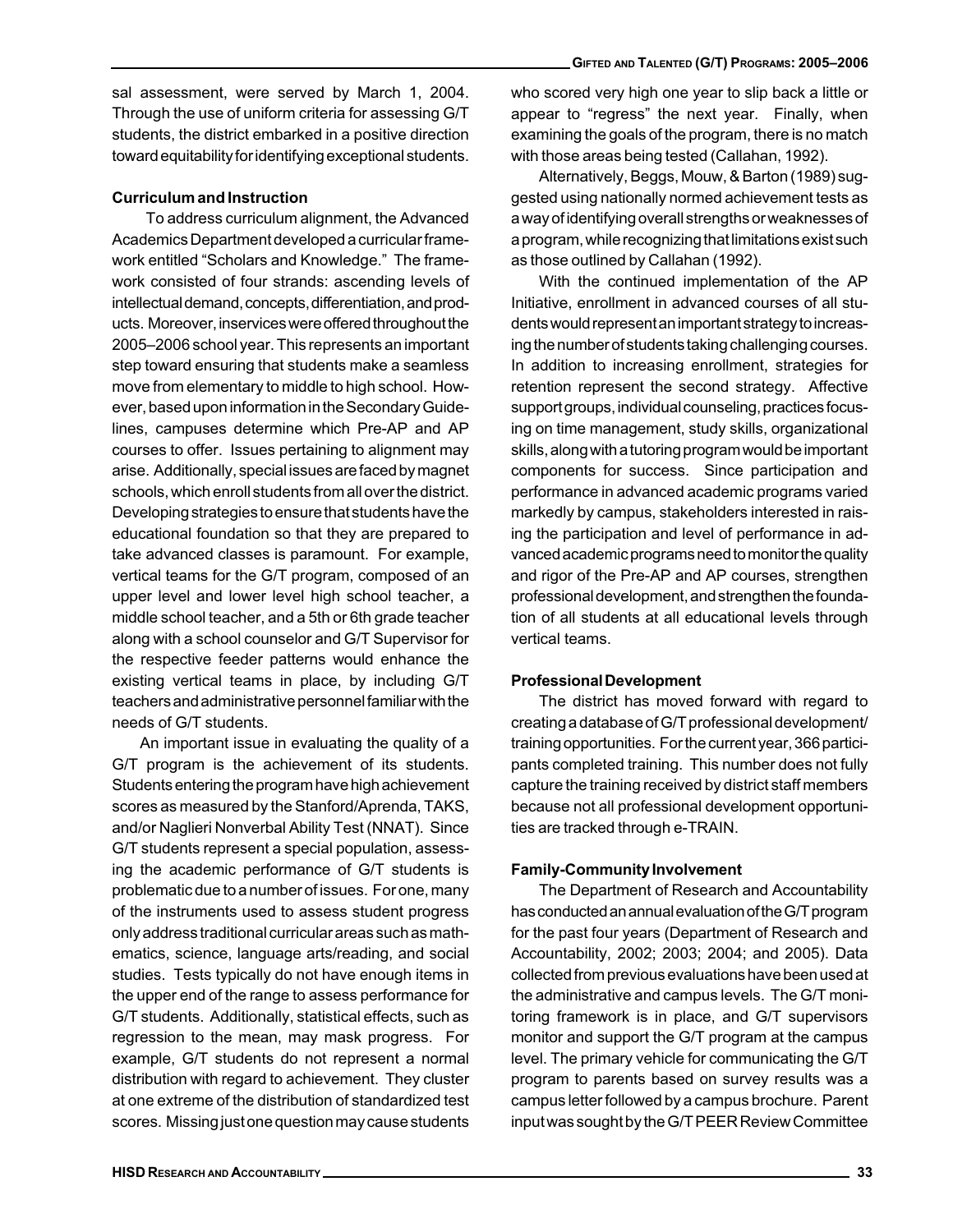and their input was incorporated in the findings and recommendations put forth.

The G/T program provides the educational foundation for our future leaders. However, for the program to reach its full potential, state, district, and school level support are essential. The commitment on the part of the district to support a program that challenges students reaffirms their strategic intent, which is to make HISD the educational system of choice.

# Recommendations

- 1. To ensure that a quality G/T program is in place according to the Texas State Plan, continue monitoring the G/T program, especially those campuses where program enrollment levels are low and where participation and performance data are low. Consider providing support to these campuses to improve the quality of the program.
- 2. Target recruitment efforts for the Vanguard program at the preschool level, as kindergarten serves as a critical entry point where the racial/ethnic composition is essentially locked-in for the elementary years. With low program attrition, far fewer slots open up in subsequent years.
- 3. Upgrade the Neighborhood G/T coordinator position to reflect the administrative responsibilities, or provide assistance by delegating the duties to the G/T supervisors, or enlist assistance from available campus and clerical staff for coordinators with full-time teaching responsibilities.
- 4. Continue training district personnel on implementing the G/T Curriculum Framework, "Scholars and Knowledge," to support students in making a seamless transition from elementary to middle to high school.
- 5. Since campuses select Pre-AP and AP course offerings, issues pertaining to vertical alignment may arise. Consider developing vertical teams for the G/T program, composed of an upper level and lower level high school teacher, a middle school teacher, and a  $5<sup>th</sup>$  or  $6<sup>th</sup>$  grade teacher along with a school counselor and G/T Supervisor for the respective feeder patterns in order to develop strategies so that students are prepared for taking advanced coursework, especially in mathematics and science.

6. In accordance with the Texas State Plan, results of this year's evaluation should be reflected in the district and campus improvement plans.

## References

- Academic Excellence Indicator System Report. (2001). 2000–01 District Performance. Retrieved June 7, 2006 from http://www.tea.state.tx.us/perfreport/aeis/2001/ index.html
- Academic Excellence Indicator System Report. (2002). 2001–02 District Performance. Retrieved June 7, 2006 from http://www.tea.state.tx.us/perfreport/aeis/2002/ index.html
- Academic Excellence Indicator System Report. (2003). 2002–03 District Performance. Retrieved June 7, 2006 from http://www.tea.state.tx.us/perfreport/aeis/2003/ index.html
- Academic Excellence Indicator System Report. (2004). 2003–04 District Performance. Retrieved June 7, 2006 from http://www.tea.state.tx.us/perfreport/aeis/2004/ index.html
- Academic Excellence Indicator System Report. (2005). 2004–05 District Performance. Retrieved June 7, 2006 from http://www.tea.state.tx.us/perfreport/aeis/2005/ index.html
- Academic Excellence Indicator System Report. (2006). 2005–06 District Performance. Retrieved January 24, 2007 from http://www.tea.state.tx.us/cgi/sas/broker
- Beggs, D.L., Mouw, J.T., & Barton, J. (1989). Evaluating gifted programs: Documenting individual and programmatic outcomes. Roeper Review, 12, 73-76.
- Callahan, C.M. (1992). Determining the Effectiveness of Educational Services: Assessment Issues. (ERIC Document Research Services No. ED344416)
- College Board, AP Central. (2006). About the Advanced Placement Program. Retrieved August 30, 2006 from http://www.collegeboard.com/student/testing/ap/ about.html
- College Board. (2005a). National Summary Report. Retrieved on August 9, 2006 from http:// www.collegeboard.com/prod\_downloads/student/ testing/ap/sumrpts/2005/xls/national\_summary.xls
- College Board. (2005b). State Summary Report. Retrieved on August 9, 2006 from http://www.collegeboard.com/ prod\_downloads/student/testing/ap/sumrpts/2005/xls/ TEXAS\_Summary.xls
- Department of Research and Accountability. (1994). Vanguard Program: 1993-94. Houston, Texas: Printing Services.
- Department of Research and Accountability. (2002, 2003, 2004). Gifted and Talented Program Evaluation. Houston, TX: HISD.
- Department of Research and Accountability. (2005). An Evaluation of Programs Serving Gifted and Talented Students in HISD. Houston, TX: HISD.
- Department of Research and Accountability. (1997, 2000). International Baccalaureate Final Reports. Houston, TX: HISD.
- Gifted and Talented PEER Review Committee. (2006). Findings and Recommendations of the HISD Gifted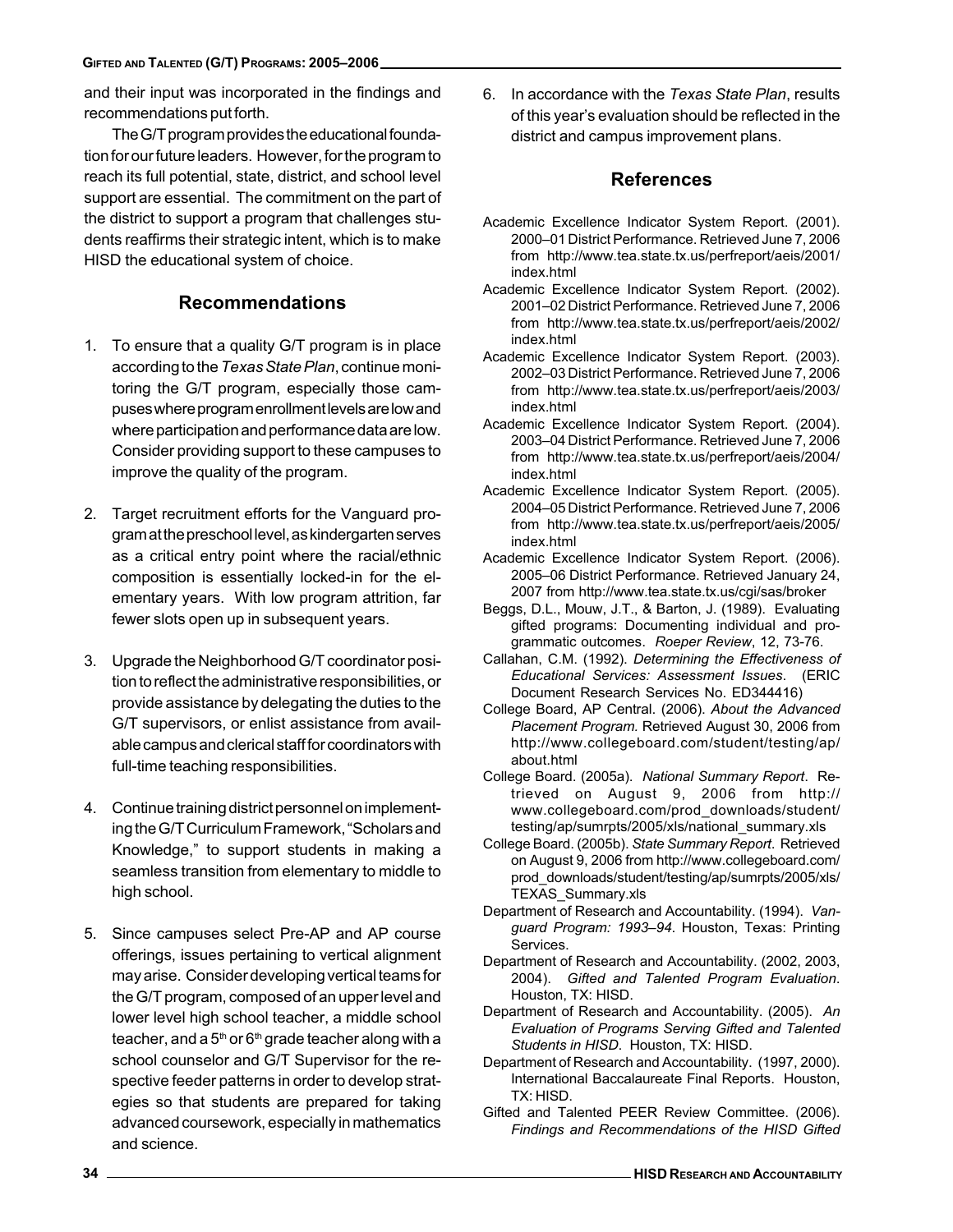#### GIFTED AND TALENTED (G/T) PROGRAMS: 2005–2006

and Talented/Vanguard Magnet PEER Review Committee. Retrieved on September 8, 2006 from http:// www.houstonisd.org/2301/images/Goal %202B %20- %20GT%20Vanguard%20Review.pdf

- Houston Independent School District. (2005a). Elementary School Guidelines: Advanced Academics, XIX. Houston, Texas: Printing Services.
- Houston Independent School District. (2005b). Secondary School Guidelines: Advanced Academics, XIII. Houston, Texas: Printing Services.
- Houston Independent School District. (2006a). The HSPVA Philosophy. Retrieved August 30, 2006 from http:// www.hspva.org/policies/
- Houston Independent School District. (2006b). District and School Profiles. Houston, TX: HISD.
- International Baccalaureate Organization. (2006). Examination Review & Summary Data 2006: Profile of Diploma Programme Test Takers. Retrieved on Decem-

ber 18, 2006 from http://www.ibo.org/ibna/recognition/ documents/2509\_IBO\_datasummary\_6.Final.pdf

- International Baccalaureate Organization. (2005). Primary Years Programme at a Glance. Retrieved on December 4, 2006 from http://www.ibo.org/pyp/index.cfm
- Texas Education Agency. (2000). Texas State Plan for the Education of Gifted/Talented Students. Austin: Texas.
- Texas Education Agency. (2001). The Texas State Plan for the Education of Gifted/Talented Students: Questions and Answers. Retrieved on August 30, 2001 from http:/ /www.tea.state.tx.us/gted/steplanq.html
- Texas Education Agency. (2002). Program Analysis System and Special Education Data Analysis System: Methodology for Analyzing Data Elements, 2002– 2003 School Year. Austin: Texas
- Texas Association for the Gifted and Talented (n.d.) 77th Legislature Position Paper. Retrieved on November 16, 2002 from http: //www.txgifted.org/Overview/Services/GovRel/TAGTLegPositionPaper.pdf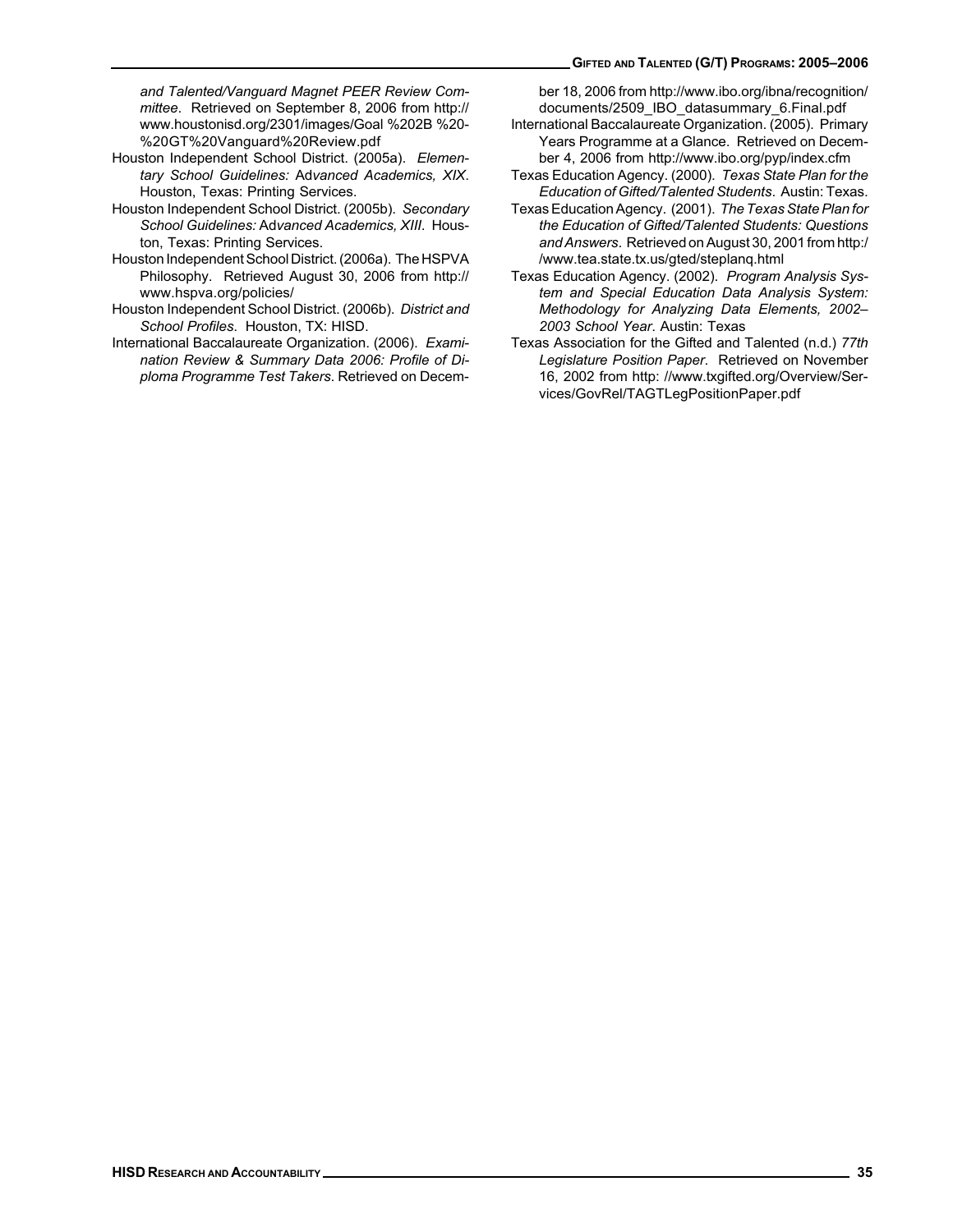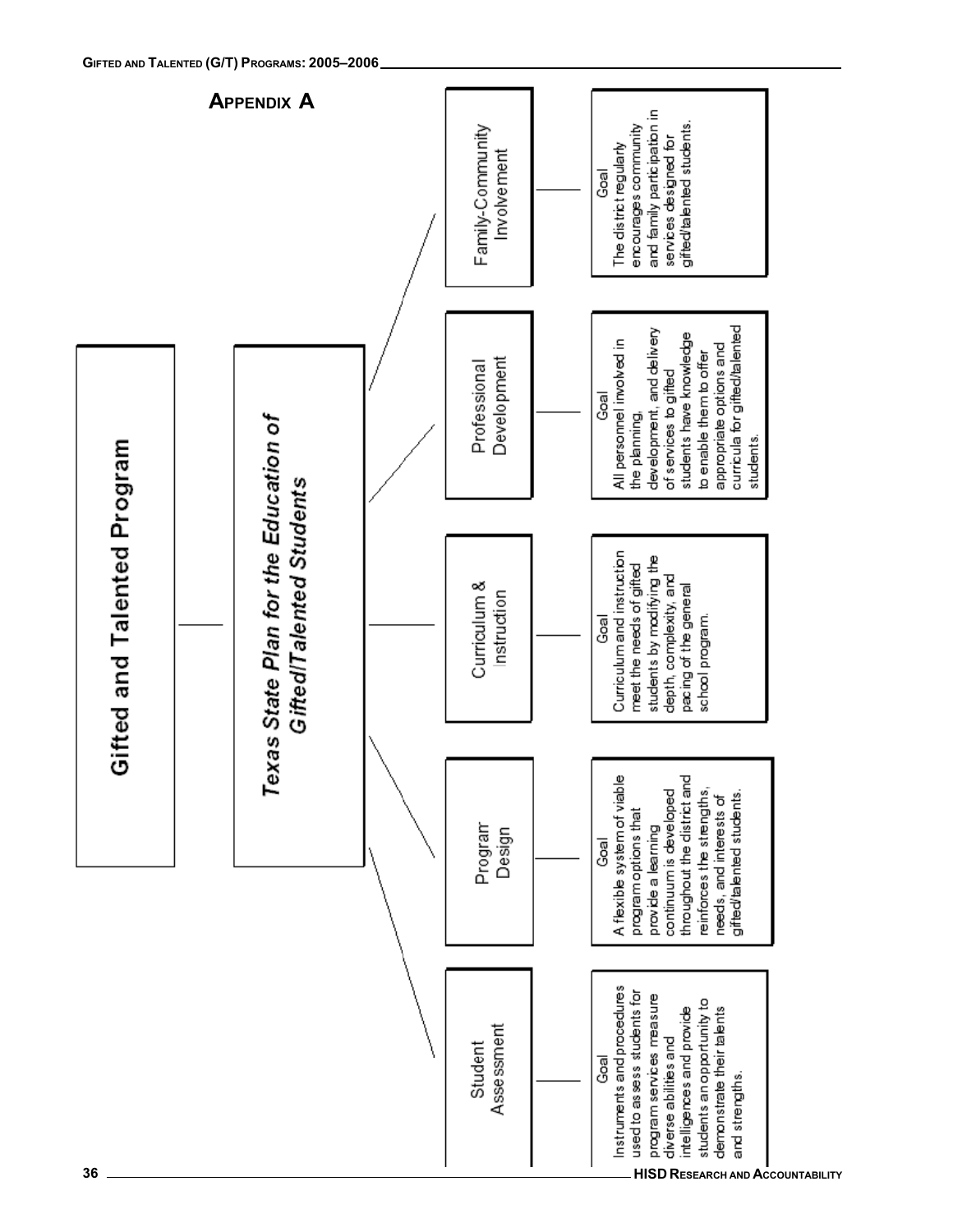# APPENDIX B

## Elementary G/T and Science Implementation **Principal Survey** 2005-06

Instructions: The goal of this survey is to learn about the implementation of the Gifted and Talented program as well as the science program on your elementary campus. Your input is important and will play a key role in the districtwide evaluation of both programs. Although principals have been designated to complete the survey, input from the G/T coordinator or G/T teaching staff as well as all science personnel would be greatly appreciated. All responses will be reported in aggregate form. Please complete the survey by June 9, 2006.

### Thank you very much for your cooperation!

1. Campus Name:

-+[`]¥¥¥¥¥¥¥¥¥¥¥¥¥¥¥¥¥¥¥¥¥¥¥¥¥¥¥¥¥¥¥¥¥¥¥

### SECTION I: G/T Implementation

3. Which of the following G/T program designs do you implement on your campus. Check all that apply.

- $\Box$  Neighborhood G/T K-5
- $\square$  Vanguard

### Using the descriptions provided, which of the following models best illustrates how the Gifted and Talented program is being implemented on your campus for each grade level? Check all grade levels that apply.

4. G/T Homogeneous Classrooms: The G/T certified teacher has only district-qualified G/T students in the classroom and has the whole day to differentiate the curriculum in the four core areas (reading/language arts, mathematics, science, and social studies).

- $\Box$  Kindergarten
- $\Box$  Grade 1
- $\Box$  Grade 2
- $\Box$  Grade 3
- $\Box$  Grade 4
- $\Box$  Grade 5

5. G/T Clusters in Regular Classrooms: The G/T certified teacher has district-qualified students grouped (a minimum of 3 G/T students)with regular students. On a daily basis, G/T teachers differentiate the curriculum in the four core areas (reading/language arts, mathematics, science, and social studies).

- $\Box$  Kindergarten
- $\Box$  Grade 1
- $\Box$  Grade 2
- $\Box$  Grade 3
- $\Box$  Grade 4
- $\Box$  Grade 5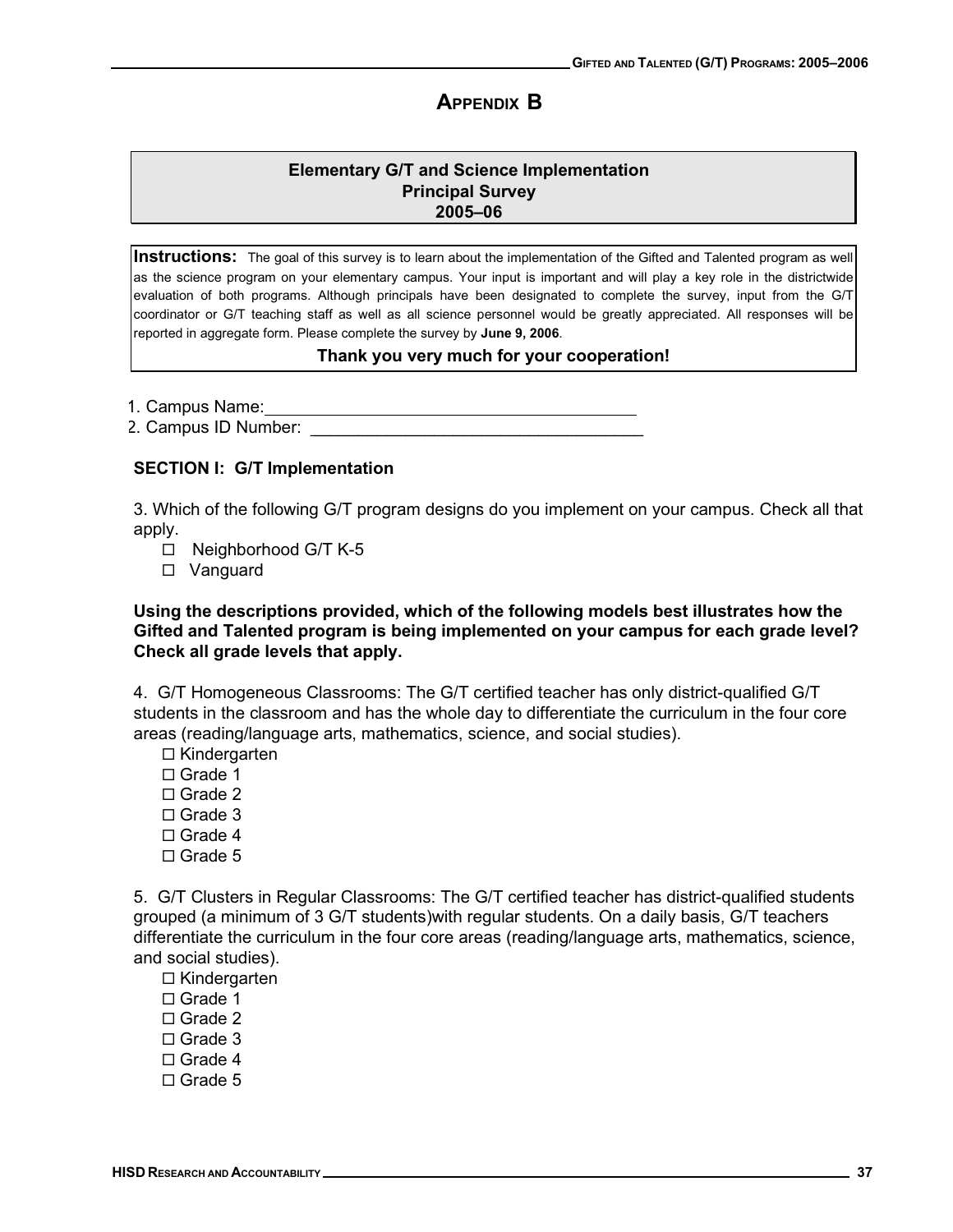# APPENDIX B (CONTINUED)

6. G/T Pull Out/Simple Exchange: On a daily basis, teachers remove district-qualified students from the regular classroom or exchange clusters of district-qualified students. The G/T students are served by G/T qualified teachers, who differentiate the curriculum in the four core areas (reading/language arts, mathematics, science, and social studies).

 $\Box$  Kindergarten

- $\Box$  Grade 1
- $\Box$  Grade 2
- $\Box$  Grade 3
- $\Box$  Grade 4
- $\Box$  Grade 5

7. OTHER IMPLEMENTATION MODEL (Please describe your model in the next question.)

- $\Box$  Kindergarten
- $\Box$  Grade 1
- $\Box$  Grade 2
- $\Box$  Grade 3
- $\Box$  Grade 4
- $\Box$  Grade 5

8. If you answered "other" in the preceding question, please describe your G/T program model.

9. Which of the following information does your campus have on file documenting your level of Family-Community Involvement? Select all that apply.

 $\Box$  Campus brochure giving parents information about the Neighborhood G/T program and/or  $\Box$ Vanguard program and application availability starting dates and procedures for applying

- $\Box$  Campus letter giving parents information about the Neighborhood G/T program and/or
- $\Box$  Vanguard program and application availability starting dates and procedures for applying

 $\Box$  All PTA Agendas documenting Gifted and Talented Information Given/Discussed

- $\Box$  All Faculty Meeting Agendas documenting Gifted and Talented Program Information **Discussed**
- $\Box$  Other (specify)

10. If you answered "other" in the preceding question, please describe other information on file involving Family-Community Involvement for the G/T Program.

11. What obstacles have you faced in implementing either the Neighborhood G/T program or Vanguard program on your campus? Please specify which program you are addressing.

12. What one thing would you like to change about either the Neighborhood G/T program or Vanguard program on your campus? (Please specify which program you are addressing.)

13. What additional assistance from the central or regional offices would help improve the quality of your G/T program?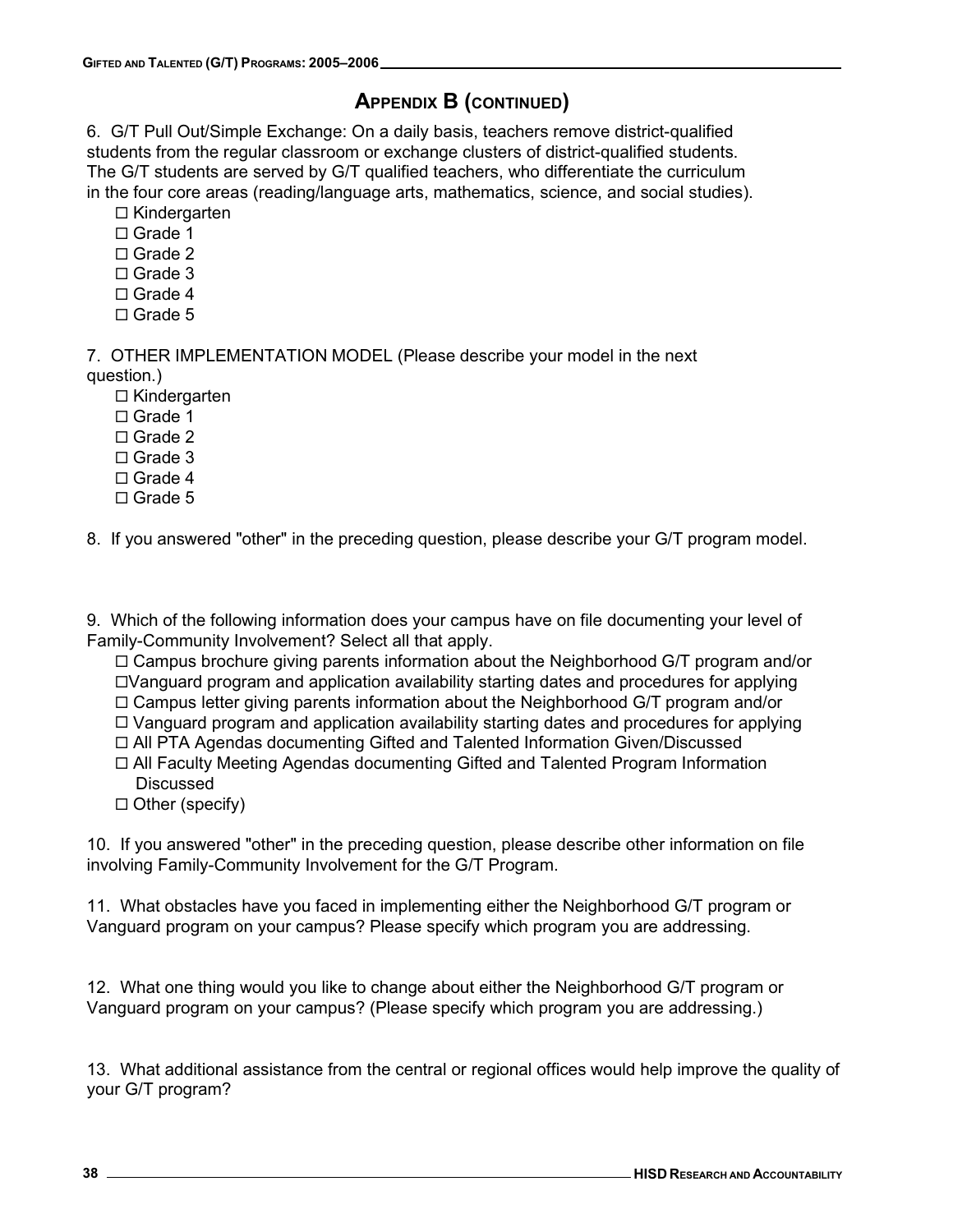# APPENDIX C

# Campuses Responding to the Elementary G/T and Science Implementation Survey

| Campus# | Campus                               | Campus# | <b>Campus</b>                  |  |  |
|---------|--------------------------------------|---------|--------------------------------|--|--|
| 102     | <b>Alcott Elementary</b>             | 187     | Kelso Elementary               |  |  |
| 104     | Almeda Elementary                    | 284     | Las Americas Early Childhood   |  |  |
| 106     | Atherton Elementary School           | 195     | Lockhart Elementary School     |  |  |
| 295     | <b>Benavidez</b>                     | 197     | Looscan Elementary School      |  |  |
| 111     | <b>Bonham Elementary</b>             | 199     | Lovett Elementary              |  |  |
| 112     | <b>Bonner Elementary</b>             | 162     | Lucile Gregg Elementary        |  |  |
| 116     | <b>Briargrove Elementary</b>         | 154     | M.E. Foster Elementary         |  |  |
| 143     | <b>Briarmeadow Elementary</b>        | 201     | <b>MacGregor Elementary</b>    |  |  |
| 117     | <b>Briscoe Elementary</b>            | 203     | <b>Mading Elementary</b>       |  |  |
| 119     | <b>Brookline Elementary</b>          | 251     | Mark Twain Elementary          |  |  |
| 120     | <b>Browning Elementary</b>           | 160     | Maud W. Gordon Elementary      |  |  |
| 122     | <b>Burbank Elementary</b>            | 204     | <b>Memorial Elementary</b>     |  |  |
| 103     | Charlotte B. Allen Elementary School | 207     | Montgomery                     |  |  |
| 289     | <b>Clemente Martinez Elementary</b>  | 213     | Osborne ES                     |  |  |
| 132     | Coop Elementary                      | 215     | Parker Elementary              |  |  |
| 290     | Crespo Elementary                    | 217     | Peck Elementary                |  |  |
| 136     | <b>Cunningham Elementary</b>         | 265     | Petersen Elementary School     |  |  |
| 297     | Davila Elementary                    | 180     | R. L. Isaacs Elementary        |  |  |
| 137     | De Chaumes                           | 298     | Raul C. Martinez               |  |  |
| 138     | De Zavala Elementary                 | 224     | Red Elementary School          |  |  |
| 139     | Dodson Elementary                    | 226     | <b>Rhoads Elementary</b>       |  |  |
| 144     | <b>Durkee Elementary</b>             | 228     | <b>River Oaks Elementary</b>   |  |  |
| 266     | E.O. Smith Education Center          | 156     | <b>Robert Frost Elementary</b> |  |  |
| 147     | <b>Eliot Elementary</b>              | 229     | <b>Roberts Elementary</b>      |  |  |
| 271     | <b>Foerster Elementary</b>           | 372     | Rodriguez Elementary           |  |  |
| 153     | <b>Fondren Elementary</b>            | 231     | Roosevelt Elementary School    |  |  |
| 155     | <b>Franklin Elementary</b>           | 167     | RP Harris Elementary           |  |  |
| 354     | Gabriela Mistral CEC                 | 234     | <b>Rusk Elementary</b>         |  |  |
| 291     | <b>Gallegos Elementary School</b>    | 238     | <b>Scott Elementary</b>        |  |  |
| 131     | Halpin Early Childhood Center        | 276     | Shadowbriar                    |  |  |
| 169     | <b>Harvard Elementary</b>            | 239     | Shearn Elementary              |  |  |
| 173     | <b>Herod Elementary</b>              | 241     | Sinclair Elementary            |  |  |
| 286     | Herrera Elementary                   | 246     | Stevenson                      |  |  |
| 174     | <b>Highland Heights Elementary</b>   | 163     | <b>Sugar Grove</b>             |  |  |
| 176     | <b>Hohl Elementary</b>               | 374     | <b>Tinsley Elementary</b>      |  |  |
| 184     | J. Will Jones Elementary             | 249     | <b>Travis Elementary</b>       |  |  |
| 202     | J.C. McDade Elementary               | 277     | <b>TSU/HISD Laboratory</b>     |  |  |
| 264     | J.C. Mitchell Elementary             | 252     | <b>Wainwright Elementary</b>   |  |  |
| 171     | J.P Henderson Elementary             | 253     | Walnut Bend Elementary         |  |  |
| 166     | J.R. Harris Elementary               | 254     | <b>Wesley Elementary</b>       |  |  |
| 212     | J.W. Oates                           | 256     | <b>Wharton Elementary</b>      |  |  |
| 113     | James Bowie Elementary               | 257     | <b>Whidby Elementary</b>       |  |  |
| 182     | Jefferson Elementary                 | 259     | <b>Wilson Elementary</b>       |  |  |
| 186     | JW Robinson, JR EI                   |         |                                |  |  |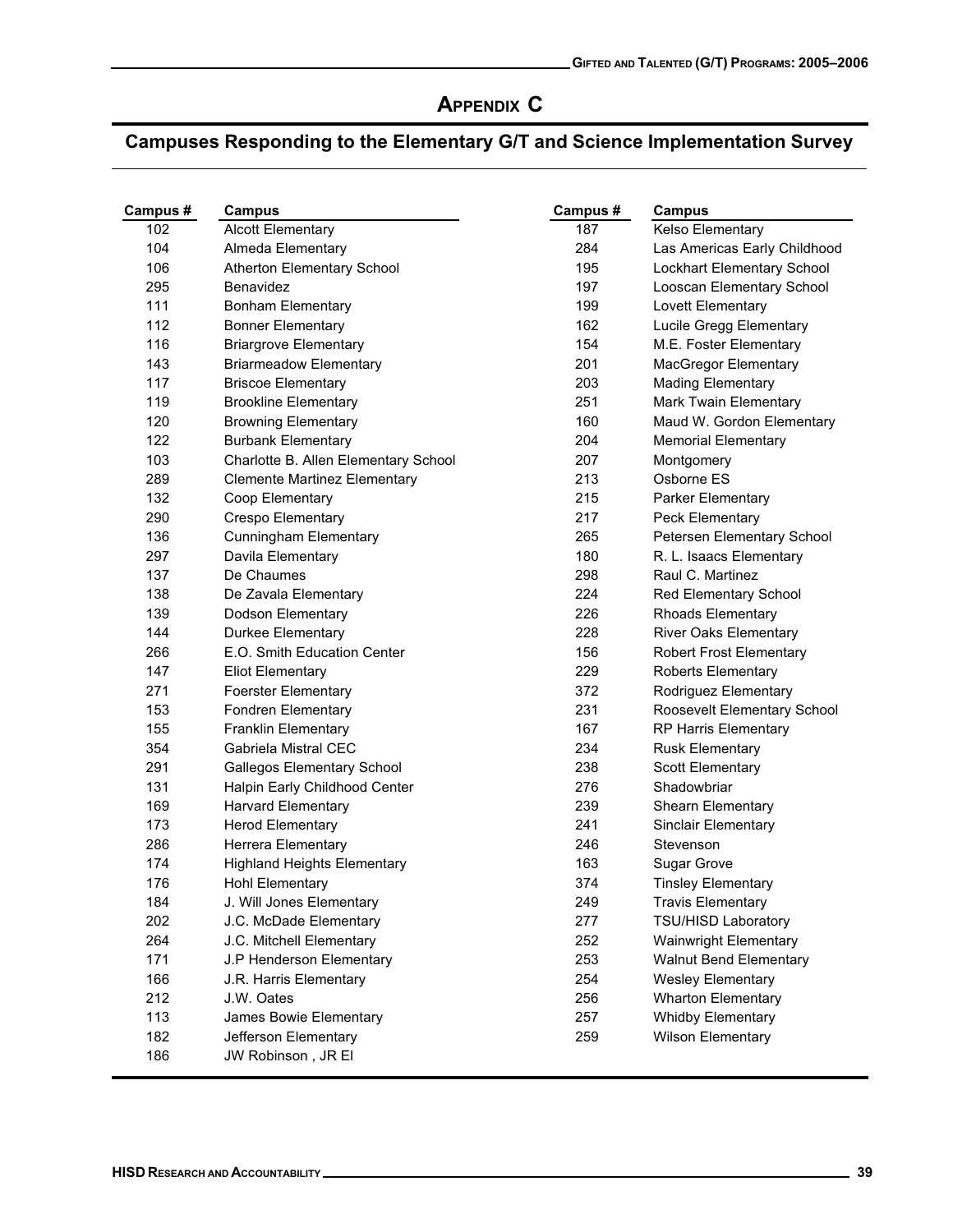# APPENDIX D

# Stratified Random Sample of Vanguard and Neighborhood G/T Stanford 10 NPR Scores by Grade Level and Subtest, 2005–2006

|                | # Taking |     |    | Reading<br><b>NPR Scores</b> |    | Math<br><b>NPR Scores</b> |    | Lang<br><b>NPR Scores</b> |    | Envirnmt./<br><b>Science</b><br><b>NPR Scores</b> | <b>NPR Scores</b> | SocSci |
|----------------|----------|-----|----|------------------------------|----|---------------------------|----|---------------------------|----|---------------------------------------------------|-------------------|--------|
| Grade          | ν        | N   | ٧  | N                            | v  | N                         | v  | N                         | v  | N                                                 | v                 | N      |
| 1              | 354      | 353 | 89 | 87                           | 91 | 87                        | 91 | 89                        | 79 | 71                                                | t                 |        |
| $\overline{c}$ | 382      | 382 | 85 | 84                           | 87 | 88                        | 88 | 89                        | 78 | 75                                                | $\pm$             |        |
| 3              | 369      | 368 | 88 | 87                           | 90 | 90                        | 86 | 88                        | 88 | 86                                                | 88                | 84     |
| 4              | 422      | 421 | 90 | 86                           | 92 | 90                        | 93 | 91                        | 88 | 84                                                | 85                | 79     |
| 5              | 393      | 393 | 90 | 83                           | 93 | 90                        | 91 | 86                        | 90 | 84                                                | 88                | 79     |
| 6              | 603      | 584 | 91 | 88                           | 93 | 91                        | 88 | 83                        | 91 | 87                                                | 86                | 81     |
| 7              | 569      | 566 | 87 | 84                           | 94 | 91                        | 90 | 88                        | 90 | 84                                                | 85                | 82     |
| 8              | 587      | 585 | 86 | 82                           | 92 | 90                        | 87 | 84                        | 89 | 83                                                | 90                | 86     |
| 9              | 112      | 112 | 88 | 84                           | 89 | 88                        | 87 | 84                        | 89 | 80                                                | 87                | 76     |
| 10             | 82       | 82  | 90 | 86                           | 94 | 90                        | 86 | 80                        | 91 | 83                                                | 90                | 82     |
| 11             | 79       | 78  | 93 | 89                           | 94 | 88                        | 91 | 87                        | 91 | 83                                                | 91                | 84     |

Note: V=Vanguard and N=Neighborhood G/T Program

† Test not administered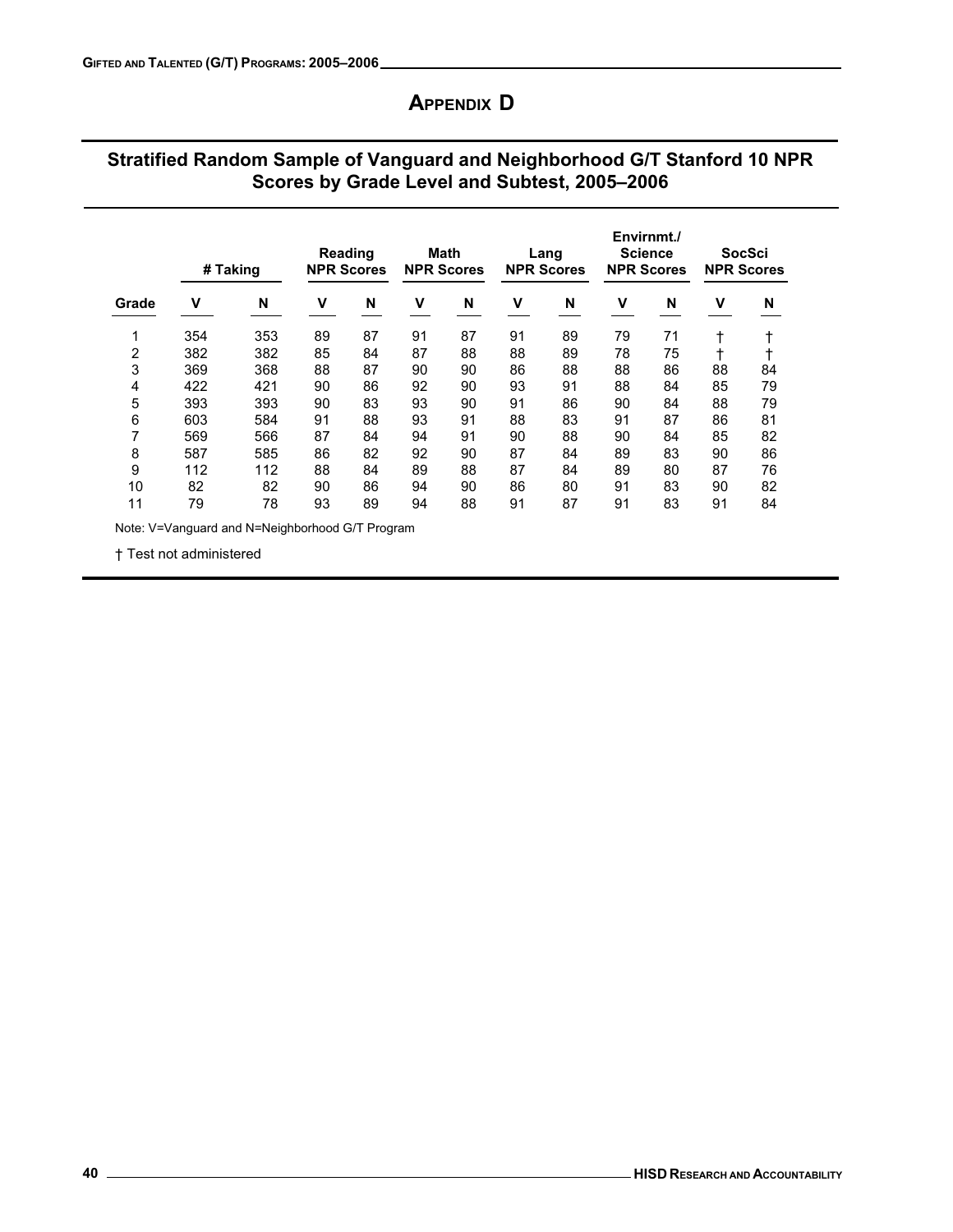# APPENDIX E

| Grade       | Program          | N   | Mean Rank | <b>Sum of Ranks</b> | z        | $\bm{p}$ |
|-------------|------------------|-----|-----------|---------------------|----------|----------|
| Grade 1     |                  |     |           |                     |          |          |
|             | Vanguard         | 351 | 360.26    | 126452.49           |          |          |
| Reading     | Neighborhood G/T | 352 | 343.76    | 121003.50           |          |          |
|             | Total            | 703 |           |                     | $-1.079$ | .281     |
|             | Vanguard         | 352 | 377.49    | 132877.00           |          |          |
| Math        | Neighborhood G/T | 353 | 328.58    | 115988.00           |          |          |
|             | Total            | 705 |           |                     | $-3.194$ | .001     |
|             | Vanguard         | 351 | 364.60    | 12974.00            |          |          |
| Language    | Neighborhood G/T | 353 | 340.47    | 120186.00           |          |          |
|             | Total            | 704 |           |                     | $-1.581$ | .114     |
|             | Vanguard         | 349 | 379.55    | 132464.00           |          |          |
| Environment | Neighborhood G/T | 351 | 321.61    | 112886.01           |          |          |
|             | Total            | 700 |           |                     | $-3.805$ | .000     |
|             |                  |     |           |                     |          |          |
| Grade 2     |                  |     |           |                     |          |          |
| Reading     | Vanguard         | 382 | 385.76    | 147361.50           |          |          |
|             | Neighborhood G/T | 382 | 379.24    | 144868.50           |          |          |
|             | Total            | 764 |           |                     | $-0.409$ | .682     |
|             | Vanguard         | 382 | 381.05    | 145563.00           |          |          |
| Math        | Neighborhood G/T | 380 | 381.95    | 145140.00           |          |          |
|             | Total            | 762 |           |                     | $-0.056$ | .955     |
|             | Vanguard         | 382 | 372.91    | 142450.00           |          |          |
| Language    | Neighborhood G/T | 381 | 391.12    | 149016.00           |          |          |
|             | Total            | 763 |           |                     | $-1.149$ | .251     |
|             | Vanguard         | 382 | 402.33    | 153689.00           |          |          |
| Environment | Neighborhood G/T | 380 | 360.56    | 137014.00           |          |          |
|             | Total            | 762 |           |                     | $-2.629$ | .009     |
|             |                  |     |           |                     |          |          |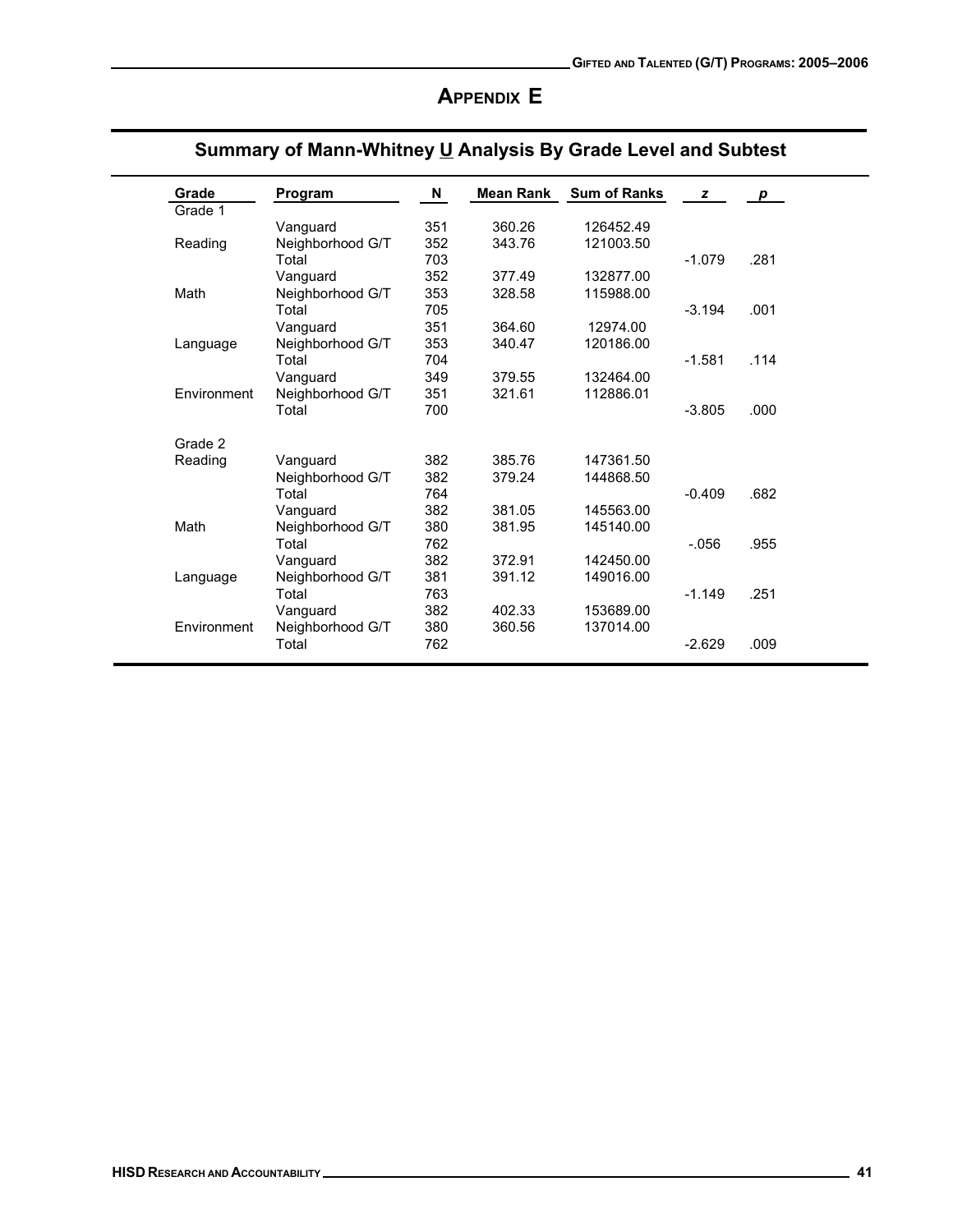Social<br>Science

Social Science

Vanguard 419<br>Science Neighborhood G/T 419

Reading Vanguard 392<br>
Neighborhood G/T 392

Vanguard

Math Neighborhood G/T 393

Vanguard 393<br>Science Neighborhood G/T 390

Neighborhood G/T 419<br>Total 838

Vanguard 419<br>Neighborhood G/T 418

Neighborhood G/T 392<br>Total 784

Total 784<br>Vanguard 392

Vanguard 392<br>Neighborhood G/T 393

Neighborhood G/T 390<br>Total 783

Vanguard 393

Language Neighborhood G/T 393 356.23<br>
Total 785

Neighborhood G/T

|                   | ummary of Mann-Whitney <u>U</u> Analysis By Grade Level and Subtest |     |                  |                     |          |      |  |  |  |  |
|-------------------|---------------------------------------------------------------------|-----|------------------|---------------------|----------|------|--|--|--|--|
| Grade             | Program                                                             | N   | <b>Mean Rank</b> | <b>Sum of Ranks</b> | z        | p    |  |  |  |  |
| Grade 3           |                                                                     |     |                  |                     |          |      |  |  |  |  |
| Reading           | Vanguard                                                            | 366 | 350.89           | 128424.51           |          |      |  |  |  |  |
|                   | Neighborhood G/T                                                    | 313 | 327.27           | 102435.50           |          |      |  |  |  |  |
|                   | Total                                                               | 679 |                  |                     | $-1.566$ | .117 |  |  |  |  |
|                   | Vanguard                                                            | 364 | 337.16           | 122727.50           |          |      |  |  |  |  |
| Math              | Neighborhood G/T                                                    | 312 | 340.06           | 106098.50           |          |      |  |  |  |  |
|                   | Total                                                               | 676 |                  |                     | $-0.193$ | .847 |  |  |  |  |
|                   | Vanguard                                                            | 366 | 327.63           | 119912.50           |          |      |  |  |  |  |
| Language          | Neighborhood G/T                                                    | 313 | 354.46           | 110947.50           |          |      |  |  |  |  |
|                   | Total                                                               | 679 |                  |                     | $-1.783$ | .075 |  |  |  |  |
|                   | Vanguard                                                            | 364 | 348.90           | 126998.00           |          |      |  |  |  |  |
| Science           | Neighborhood G/T                                                    | 312 | 326.37           | 101828.00           |          |      |  |  |  |  |
|                   | Total                                                               | 676 |                  |                     | $-1.501$ | .133 |  |  |  |  |
| Social<br>Science | Vanguard                                                            | 365 | 359.23           | 131120.50           |          |      |  |  |  |  |
|                   | Neighborhood G/T                                                    | 312 | 315.33           | 98382.50            |          |      |  |  |  |  |
|                   | Total                                                               | 677 |                  |                     | $-2.920$ | .004 |  |  |  |  |
| Grade 4           |                                                                     |     |                  |                     |          |      |  |  |  |  |
| Reading           | Vanguard                                                            | 421 | 458.99           | 193234.00           |          |      |  |  |  |  |
|                   | Neighborhood G/T                                                    | 421 | 384.01           | 161669.00           |          |      |  |  |  |  |
|                   | Total                                                               | 842 |                  |                     | $-4.479$ | .000 |  |  |  |  |
|                   | Vanguard                                                            | 421 | 451.45           | 190061.00           |          |      |  |  |  |  |
| Math              | Neighborhood G/T                                                    | 421 | 391.55           | 164842.00           |          |      |  |  |  |  |
|                   | Total                                                               | 842 |                  |                     | $-3.580$ | .000 |  |  |  |  |
|                   | Vanguard                                                            | 421 | 443.15           | 186564.50           |          |      |  |  |  |  |
| Language          | Neighborhood G/T                                                    | 421 | 399.85           | 168338.50           |          |      |  |  |  |  |
|                   | Total                                                               | 842 |                  |                     | $-2.598$ | .009 |  |  |  |  |

419

**1** Total 2013 - 838 2014 12:30 12:41

419

 $\blacksquare$   $\blacksquare$  Total  $\blacksquare$   $\blacksquare$   $\blacksquare$   $\blacksquare$   $\blacksquare$   $\blacksquare$   $\blacksquare$   $\blacksquare$   $\blacksquare$   $\blacksquare$   $\blacksquare$   $\blacksquare$   $\blacksquare$   $\blacksquare$   $\blacksquare$   $\blacksquare$   $\blacksquare$   $\blacksquare$   $\blacksquare$   $\blacksquare$   $\blacksquare$   $\blacksquare$   $\blacksquare$   $\blacksquare$   $\blacksquare$   $\blacksquare$   $\blacksquare$   $\blacksquare$   $\blacksquare$ 

! -

!

! -

! -

Neighborhood G/T 390 330.89<br>Total 783

54.

461.50

37.14

 $-5.$ 

347.86

24.

361.55

429.86

439 16

4.4

52.64

19 384.

18 376.4

 $G$ rade 5 $G$ 

 -

-

0 157335.50

171359.50

86 136360.50

53 166415.00

86 168506.00

23 139999.00

16 172589.00

8 134347.00

177887.00

89 129049.00

193367.50

. 156.

 $50$ 

 $-5.107$ 

 $-5.526$ 

 $-3.901$ 

 $-5.871$ 

.565.

548 .

2090.00 and the set of the set of the set of the set of the set of the set of the set of the set of the set of

.000

.000

.000

.000

.000

.000

.000

# APPENDIX E (CONTINUED)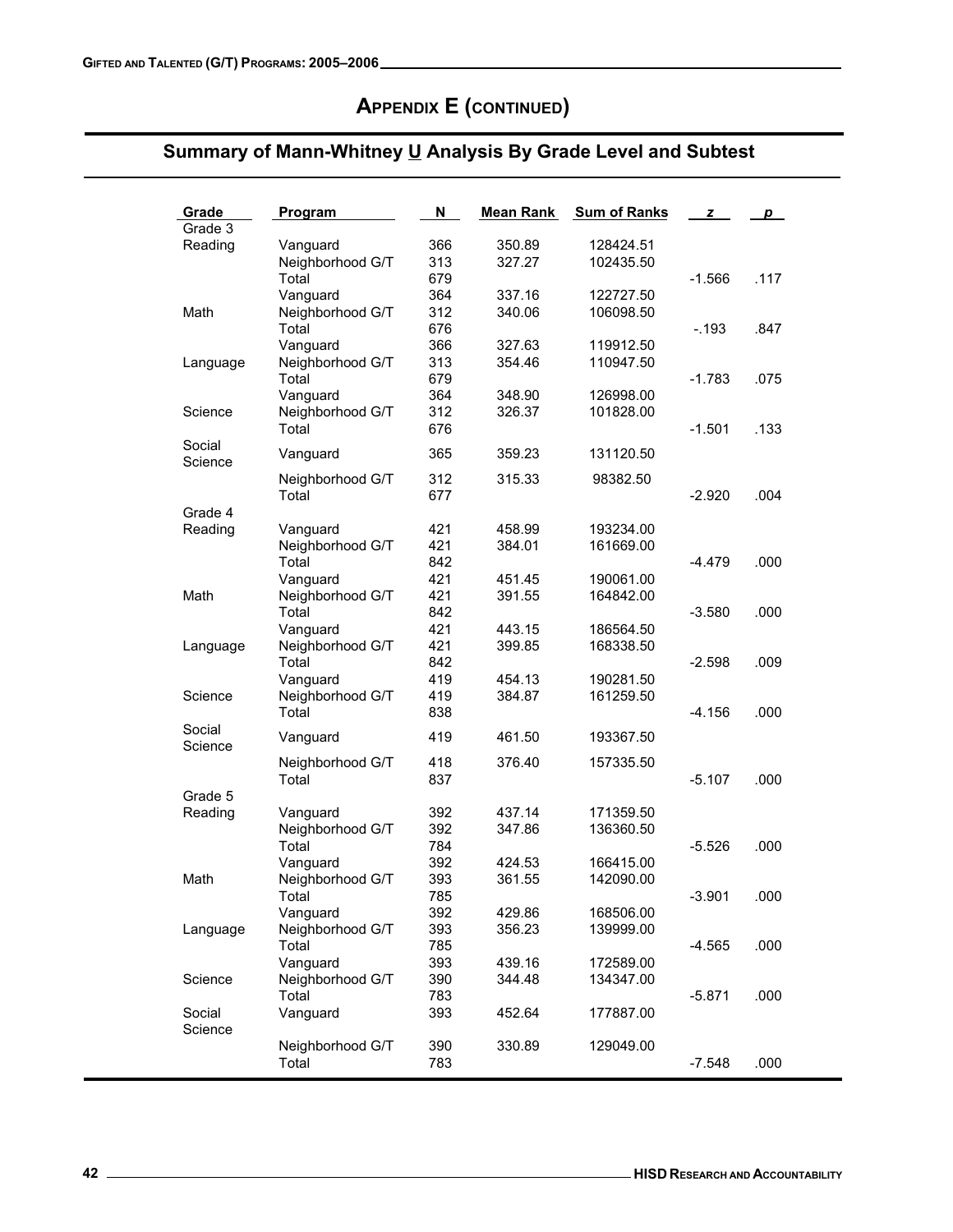# APPENDIX E (CONTINUED)

| Grade             | Program                   | N            | <b>Mean Rank</b> | <b>Sum of Ranks</b> | z        | p    |
|-------------------|---------------------------|--------------|------------------|---------------------|----------|------|
| Grade 6           |                           |              |                  |                     |          |      |
| Reading           | Vanguard                  | 584          | 622.64           | 363621.47           |          |      |
|                   | Neighborhood G/T          | 584          | 546.36           | 319074.53           |          |      |
|                   | Total                     | 1,168        |                  |                     | $-3.873$ | .000 |
| Math              | Vanguard                  | 584<br>584   | 631.26<br>537.74 | 368657.00           |          |      |
|                   | Neighborhood G/T<br>Total |              |                  | 314039.00           | $-4.750$ |      |
|                   |                           | 1,168<br>584 | 632.22           |                     |          | .000 |
|                   | Vanguard                  | 582          | 534.61           | 369215.50           |          |      |
| Language          | Neighborhood G/T<br>Total |              |                  | 311145.50           |          |      |
|                   |                           | 1,166<br>583 | 628.28           | 366286.00           | -4.968   | .000 |
|                   | Vanguard                  | 583          | 538.72           |                     |          |      |
| Science           | Neighborhood G/T<br>Total | 1,166        |                  | 314075.00           | -4.556   | .000 |
| Social            |                           |              |                  |                     |          |      |
| Science           | Vanguard                  | 583          | 638.57           | 372287.50           |          |      |
|                   | Neighborhood G/T          | 583          | 528.43           | 308073.50           |          |      |
|                   | Total                     | 1,166        |                  |                     | $-5.596$ | .000 |
| Grade 7           |                           |              |                  |                     |          |      |
| Reading           | Vanguard                  | 566          | 606.17           | 343091.50           |          |      |
|                   | Neighborhood G/T          | 565          | 525.76           | 297054.50           |          |      |
|                   | Total                     | 1,131        |                  |                     | $-4.144$ | .000 |
|                   | Vanguard                  | 566          | 608.92           | 344650.00           |          |      |
| Math              | Neighborhood G/T          | 563          | 520.84           | 293235.00           |          |      |
|                   | Total                     | 1,129        |                  |                     | -4.551   | .000 |
|                   | Vanguard                  | 566          | 592.67           | 335449.47           |          |      |
| Language          | Neighborhood G/T          | 563          | 537.19           | 302435.50           |          |      |
|                   | Total                     | 1,129        |                  |                     | $-2.872$ | .004 |
|                   | Vanguard                  | 566          | 618.67           | 350167.00           |          |      |
| Science           | Neighborhood G/T          | 564          | 512.14           | 288848.00           |          |      |
|                   | Total                     | 1,130        |                  |                     | $-5.500$ | .000 |
| Social            | Vanguard                  | 566          | 603.57           | 341621.50           |          |      |
| Science           |                           |              |                  |                     |          |      |
|                   | Neighborhood G/T          | 564          | 527.29           | 297393.50           |          |      |
|                   | Total                     | 1,130        |                  |                     | $-3.936$ | .000 |
| Grade 8           |                           |              |                  |                     |          |      |
| Reading           | Vanguard                  | 585          | 633.04           | 370329.00           |          |      |
|                   | Neighborhood G/T          | 583          | 535.79           | 312367.03           |          |      |
|                   | Total                     | 1,168        |                  |                     | $-4.931$ | .000 |
|                   | Vanguard                  | 585          | 626.27           | 366370.50           |          |      |
| Math              | Neighborhood G/T          | 583          | 542.58           | 316325.50           |          |      |
|                   | Total                     | 1,168        |                  |                     | $-4.248$ | .000 |
|                   | Vanguard                  | 585          | 618.08           | 361578.00           |          |      |
| Language          | Neighborhood G/T          | 582          | 549.74           | 319950.00           |          |      |
|                   | Total                     | 1,167        |                  |                     | $-3.475$ | .001 |
|                   | Vanguard                  | 585          | 642.92           | 376110.00           |          |      |
| Science           | Neighborhood G/T          | 581          | 523.67           | 304250.97           |          |      |
|                   | Total                     | 1,166        |                  |                     | $-6.058$ | .000 |
| Social<br>Science | Vanguard                  | 585          | 638.54           | 373543.00           |          |      |
|                   | Neighborhood G/T          | 579          | 525.88           | 304487.00           |          |      |
|                   | Total                     | 1,164        |                  |                     | $-5.727$ | .000 |
|                   |                           |              |                  |                     |          |      |